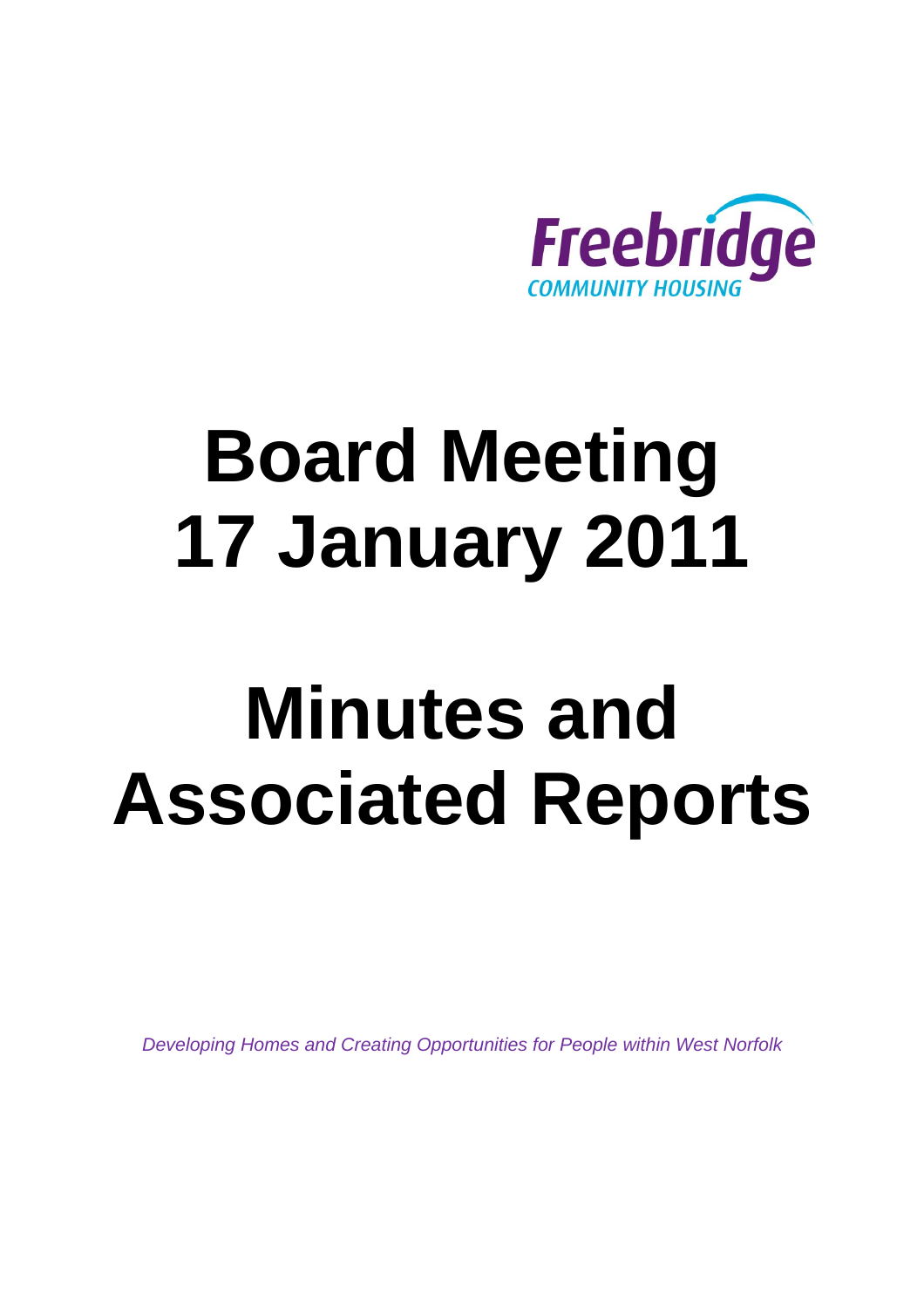#### **FREEBRIDGE COMMUNITY HOUSING (FCH) BOARD**

#### **Minutes of a Meeting of the Board held on Monday 17 January 2011 at 6.30pm in the Conference Room, Juniper House, Austin Street, King's Lynn**

#### **PRESENT:**

Ray Johnson (Chairman) Matthew Brown Nigel Donohue Irene Gammon Bill Guyan Geoffrey Hipperson Michael Jervis Paul Leader Colin Sampson

#### **IN ATTENDANCE:**

| <b>Tony Hall</b>     | <b>Chief Executive</b>                 |
|----------------------|----------------------------------------|
| Sean Kent            | <b>Executive Director (Resources)</b>  |
| <b>Abigail Ellis</b> | <b>Executive Director (Operations)</b> |
| Jo Whaley            | <b>Assistant Director of Human</b>     |
|                      | <b>Resources and Governance</b>        |
|                      | (minute numbers 01/11 - 08/11)         |
| Michelle Playford    | <b>Assistant Director of</b>           |
|                      | <b>Communications and Customer</b>     |
|                      | Engagement (minute numbers 01/11       |
|                      | $-11/11)$                              |
| Angus MacQueen -     | <b>Company Secretary</b>               |
|                      |                                        |

#### **01/11 APOLOGIES**

Apologies for absence were received from Lesley Bambridge and Sylvia Calver.

#### **02/11 MINUTES**

The minutes of the meeting held on 6 December 2010 were confirmed as a correct record and signed by the Chairman.

#### **03/11 MATTERS ARISING**

#### **(a) Serious Fire (Minute Number 165/10(a))**

It was noted that an email had been circulated to all Board members giving an update on the situation relating to the serious fire at Ten Mile Bank.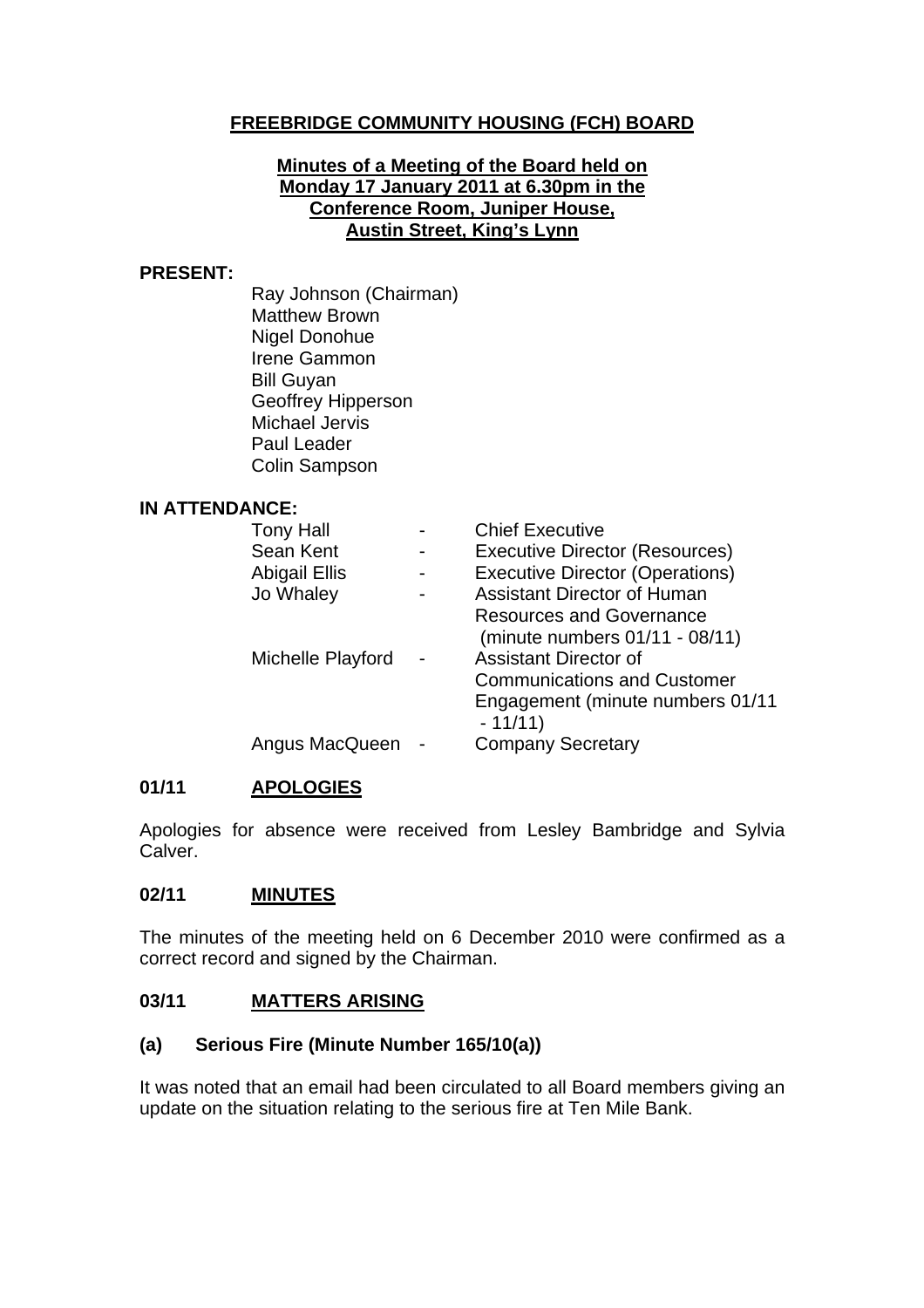#### **(b) Thornage (Minute Number 165/10(b))**

It was noted that the Board's visit to Thornage had been rearranged for 17 March 2011.

#### **04/11 DECLARATIONS OF INTEREST**

Matthew Brown and Nigel Donohue declared interests in the item at minute number 15/11 – European Development Growth Fund Competitiveness Programme 2007-13 – as they were employees of Construction Skills, one of the partners working with FCH on the project. At the invitation of the Board, they remained in the room during the item, but did not vote.

#### **05/11 CHAIRMAN'S UPDATE**

The Chairman gave an update on his activities as Chairman since the last meeting, as set out below.

The Chairman had attended weekly meetings with the Chief Executive.

The Chairman had attended Governance training, along with most other Board members and the members of Management Team, held on 13 December 2010.

The Chairman had completed the Board member appraisals during December 2010.

Shortly before Christmas, the Chairman had visited the new First Contact Centre. He had been very impressed by the efficiency and effectiveness of the staff, particularly as they had been extremely busy at the time, owing to the freezing weather conditions.

On 10 January 2011, the Chairman had taken part in a conference call, along with the Chief Executive and the Assistant Director of Human Resources and Governance, with a consultant regarding a review of the three Executive contracts.

On 12 January 2011, the Chairman had attended a meeting of the Hillington Square Steering Group, followed by an event to launch the Hillington Square Charter. The event had been a great success, achieving excellent media coverage. Residents and local agencies had signed up to the Charter.

The Chairman reported that each member of staff had received £200 in shopping vouchers from FCH just before Christmas. This had been funded from savings achieved within the establishment budget and had not affected front-line service budgets. It had been made against a background of no pay award this year. The gesture had received a hugely positive response from the staff, including a letter of thanks from one of the trade unions.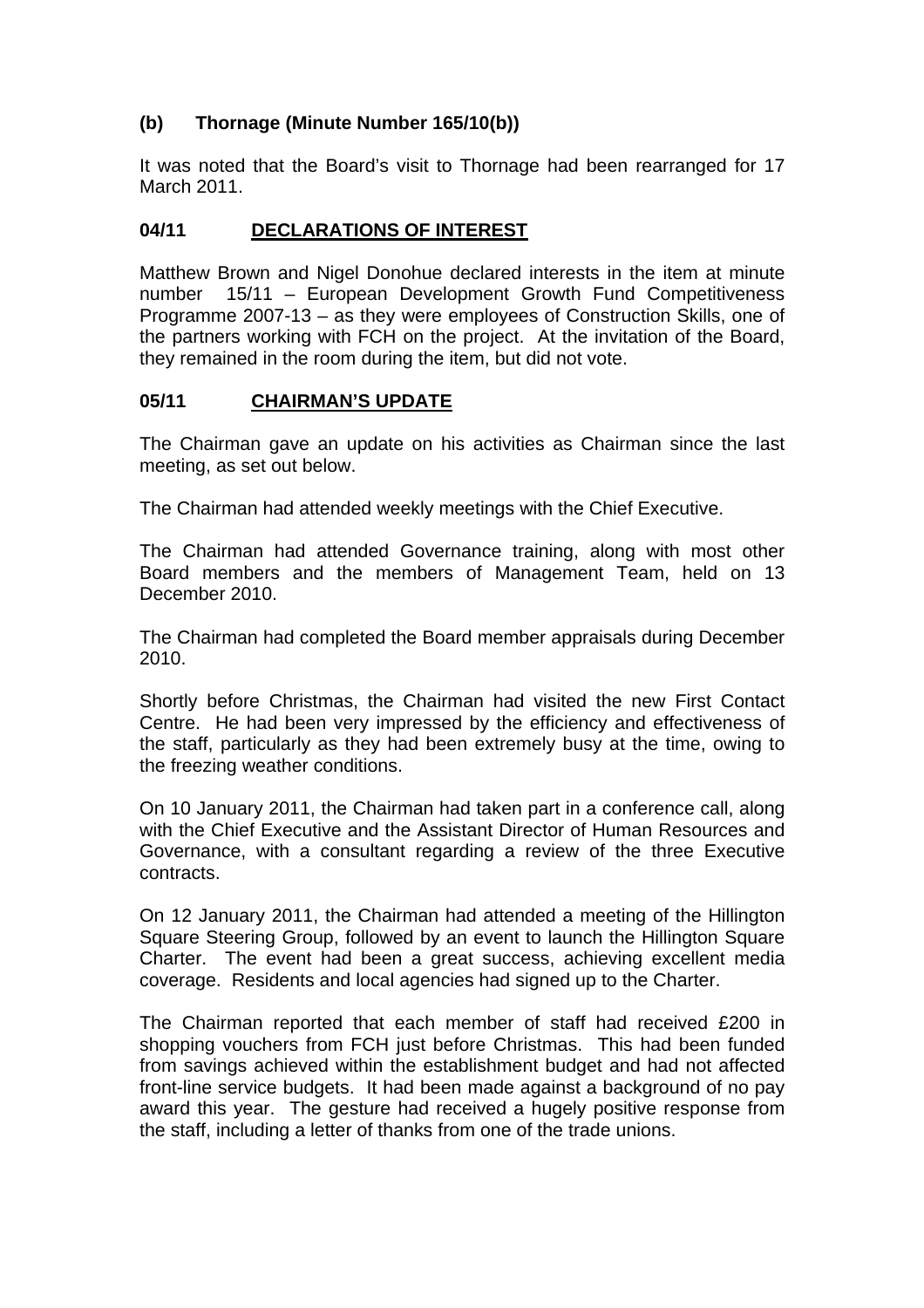#### **06/11 CHIEF EXECUTIVE'S UPDATE**

#### **(a) Hillington Square**

The Chief Executive said that over 70 expressions of interest had been received from firms regarding the tender for the architectural work at Hillington Square. Some of these were from Europe, but most were from the United Kingdom. Hemingway Design had indicated that there were a number of very strong contenders. It was hoped to make an announcement on the identity of the successful tenderer at the end of March 2011.

In answer to a question, the Chief Executive advised that FCH's legal advice had been that it would be limited in how far it could insist on sustainable employment and apprenticeship initiatives in the tender specification. Nigel Donohue undertook to supply the Chief Executive with some Government guidance he had received on this issue through his employment.

#### **(b) Email from Campbell Tickell**

The Chief Executive read out an email that he had received from Debby Ounsted, the consultant from Campbell Tickell who had assisted with FCH's recent Board appraisal process. The email praised FCH for its "courtesy, thoughtfulness and supreme efficiency", and made particular mention of the Company Secretary.

#### **(c) Key Message Briefings**

The Chief Executive stated that, with effect from this meeting, all Board members would receive a key message briefing following each Board meeting. The briefing would contain key points arising from some items considered at the Board meeting which Board members could use if approached. The briefing would be prepared by the Assistant Director of Communications and Customer Engagement. This was an outcome from the Governance training held on 13 December 2010.

#### **(d) Membership of the Chartered Institute of Housing**

The Chief Executive explained that Paul Leader had previously been a member of the Chartered Institute of Housing (CIH) through his membership of the National Tenant Voice (NTV). As the NTV was currently no longer operating, Paul Leader had requested that he be appointed to membership of the CIH in his capacity as a tenant Board member of FCH. The cost to the Association would be around £50-60 per year.

**RESOLVED:** That Paul Leader be appointed to membership of the CIH in his capacity as a tenant Board member of FCH.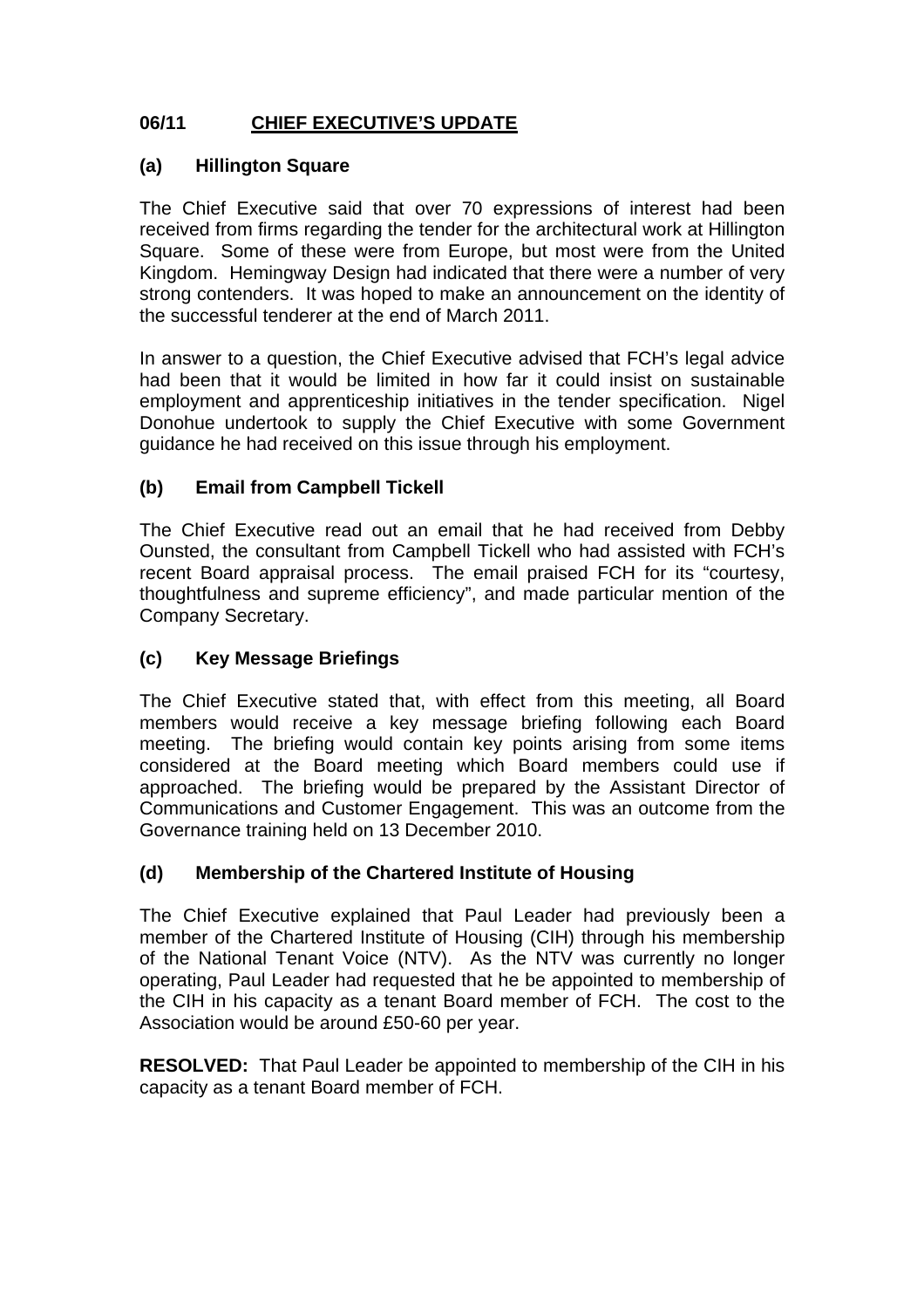#### **07/11 ANNUAL RENT INCREASE** (report not available – confidential)

The Executive Director (Resources) presented a report which sought approval for the Association's annual rent increase.

The Executive Director (Resources) advised that a communications plan for the rent increase was being prepared. He also reminded the Board that, following its decision on 18 January 2010 (minute number 07/10(b) refers), with effect from 11 April 2011 service charges would start to apply to sheltered scheme tenants who had transferred to FCH from the Council. These would be introduced gradually, on the basis of £5 per week per year. Consultation meetings at all sheltered schemes were now almost complete, and this increase would also be included in the communications plan.

The Board was extremely concerned at the impact that the rent increase would have on tenants, particularly at a time when other costs, such as for petrol and heating, were rising. It was acknowledged, however, that, under the Government's rent restructuring regime, the Board had little choice but to make the increase. It was also noted that the increase should be seen in the light of the fact that last year most rents had received a zero increase or even a decrease. The Board was assured that officers would make every effort to support tenants with advice and support, including encouraging the take-up of benefits and maximising energy efficiency in homes where possible. The Board would need to ensure that the income was effectively and efficiently spent.

#### **RESOLVED:**

- 1) That the proposed annual rent increase of 5.1%, in accordance with the Government's rent restructuring policy, be accepted.
- 2) That other income should be charged in accordance with the relevant agreement or should increase by 5.1% if no specific agreement exists (for instance garages).

#### **08/11 REVIEW OF LONE WORKING AND PERSONAL SAFETY POLICY [\(click here to go to report\)](#page-11-0)**

The Assistant Director of Human Resources and Governance presented a report which reviewed the Lone Working and Personal Safety Policy.

The Assistant Director of Human Resources and Governance advised that one further amendment was required to the revised Policy, namely, under "5.2 Office-based Risk", replacing "7.30am" with "7.00am" as the time that office working was normally permitted. This would better reflect the working patterns of some staff in Property Services.

The Assistant Director of Human Resources said that it was not intended to seek Board approval each time that the procedures (attached as Appendix 1 to the Policy) required amendment. The Board endorsed this approach. The Assistant Director of Human Resources and Governance added that some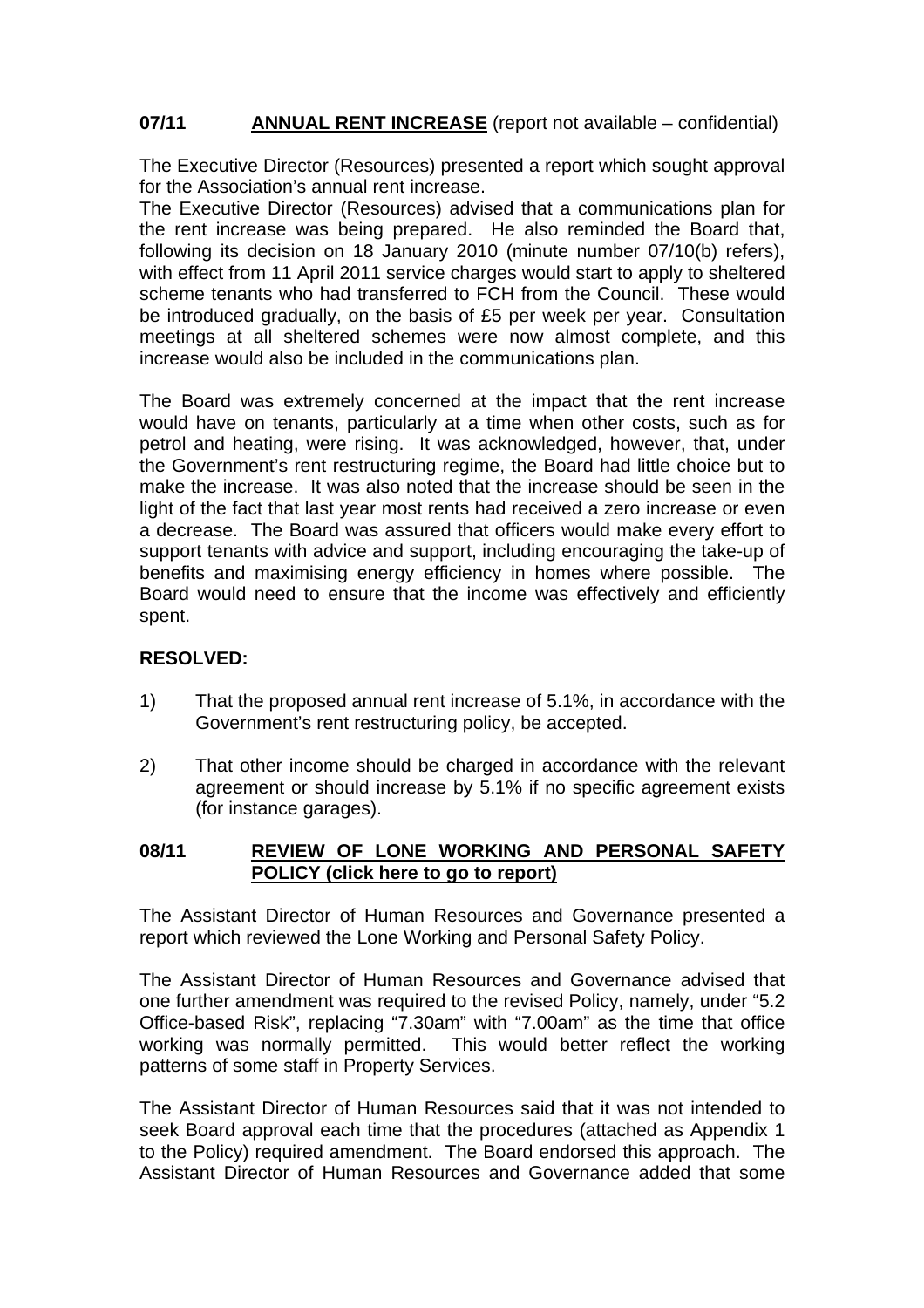minor amendments to the procedures would be made, following feedback from members of the Health and Safety Committee.

In answer to a question, the Assistant Director of Human Resources and Governance stated that all relevant staff had received a high level of training in lone working and personal safety.

Differing opinions were expressed as to whether all policies should need Board approval. The Company Secretary explained that this was currently required by FCH's Rules.

#### **RESOLVED:**

- 1) That the Lone Working and Personal Safety Policy be adopted as presented, subject to the amendment under "5.2 Office-based Risk" stated above.
- 2) That the Policy be reviewed every two years, in line with most of FCH's other policies.
- 3) That the Governance Working Group be requested to consider the merit of requiring all policies to be approved by the Board.

#### **09/11 CONDUCT ISSUE**

Confidential item

#### **10/11 TENANT PANEL [\(click here to go to report\)](#page-27-0)**

The Assistant Director of Communications and Customer Engagement presented a report which considered the establishment of a Tenant Panel.

In answer to questions, the Executive Director (Resources) made the following points:

- Consideration had been given to recruiting to the Tenant Panel in conjunction with recruiting to the Board, but it had been decided that this would delay the Board recruitment exercise.
- TOWN was considering how its role would develop in light of the establishment of the Tenant Panel.

#### **RESOLVED:**

- 1) That the establishment of a Tenant Panel, as described in the report, be approved.
- 2) That the Panel's draft terms of reference, as set out in the report, be approved, in advance of being issued to wider tenant consultation.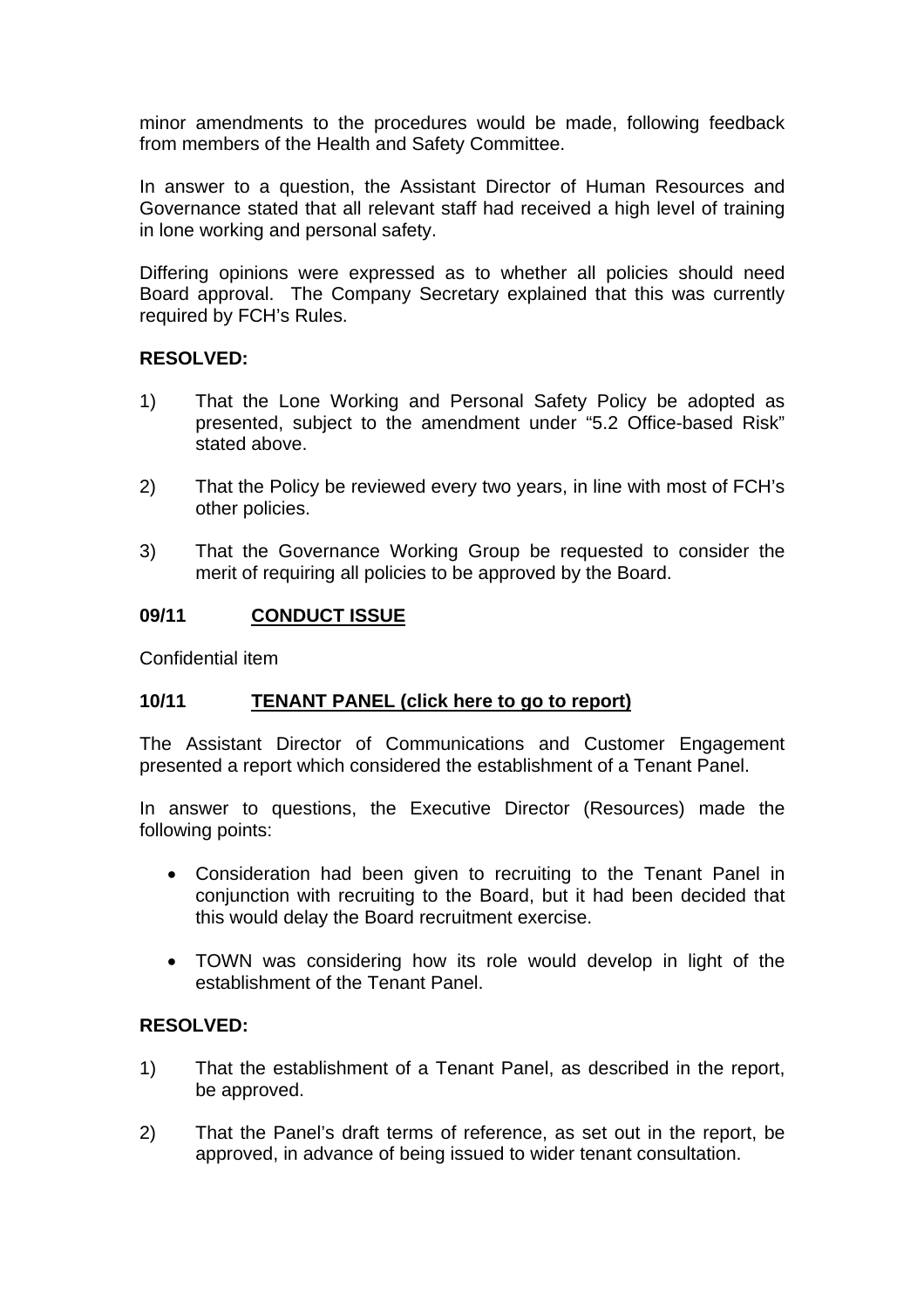#### **11/11 BRAND DEVELOPMENT [\(click here to go to report\)](#page-30-0)**

The Assistant Director of Communications and Customer Engagement presented a report which provided an update on the development of the FCH brand.

In answer to a question, the Executive Director (Resources) said that the new branding would be introduced gradually, so as to minimise costs.

The Chief Executive highlighted that the consultants engaged to undertake the brand development exercise had suggested that the FCH strapline "Developing Homes and Creating Opportunities for People within West Norfolk" may not be fully in line with FCH's Empowerment value. This would be considered as part of the forthcoming business planning exercise.

The Board indicated its approval of the proposed new branding and noted the report.

#### **12/11 BOARD APPRAISAL AND REVIEW – OUTCOME REPORT** (report not available – confidential)

The Company Secretary presented a report which introduced the outcome report for the recent Board appraisal and review process, written by Campbell Tickell, the consultancy firm that had assisted with the process.

The Company Secretary highlighted that the report contained a few training suggestions for Board members; he intended to raise these with the Governance Working Group.

The Board acknowledged that the process had been more thorough than in previous years; this had largely been the result of following the good practice guidelines set out in the National Housing Federation's Code of Governance 2010.

The Chairman thanked all Board members for their cooperation with the appraisal and review process, and expressed his gratitude to Debby Ounsted of Campbell Tickell, who had worked closely with him on the process.

The Board noted that one of the recommendations in the outcome report was to take into account diversity gaps when recruiting to the Board. The Board recognised that, whilst it was important to maximise the skills on the Board through recruitment, FCH's strong equality and diversity principles must also be borne in mind.

The Board noted the report and

**RESOLVED:** That the Governance Working Group consider the "areas for development and further thought" as set out in the outcome report.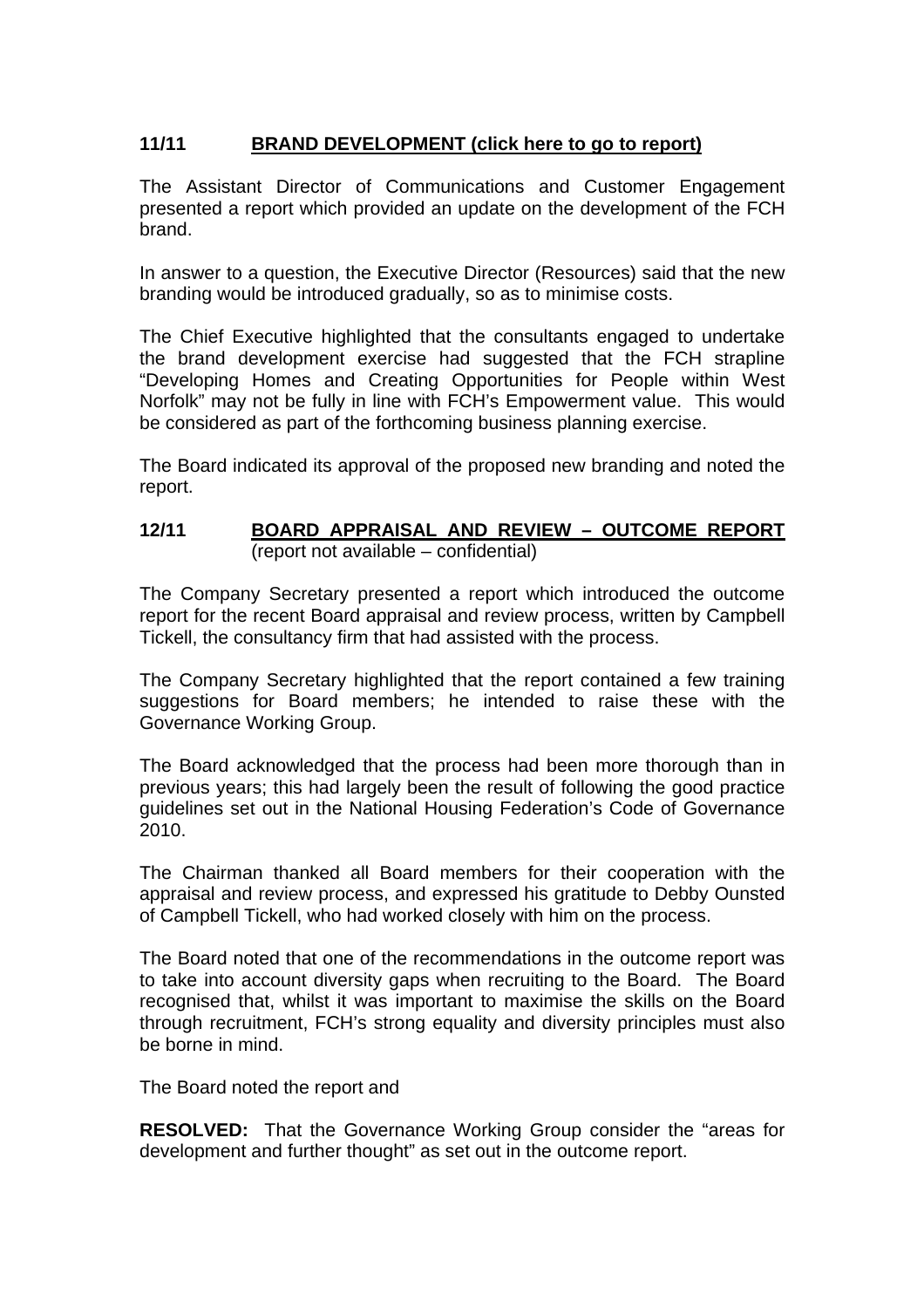#### **13/11 BOARD MEMBER RECRUITMENT [\(click here to go to report\)](#page-34-0)**

The Company Secretary presented a report which set out a process by which it was intended to fill the current vacancies for independent and tenant Board members.

The Board noted that an advertisement had been booked for the Lynn News on 21 January 2011, and that a press release would also be issued. In answer to a question, the Company Secretary explained that it had been decided to place the advertisement within the recruitment section of the Lynn News, as there had been a concern that it could be "buried" if it appeared elsewhere in the paper.

The Board stressed the need to publicise the vacancies as widely as possible. As well as the local media, this could include direct approaches to individuals, groups and companies and using social networking. It would also be advisable to point out in publicity that Board membership provided a significant training and development opportunity.

The Board was of the view that, although the Campbell Tickell outcome report on the Board appraisal and review process had indicated some possible skills gaps, these should not be referred to when advertising the vacancies, in case this resulted in limiting the pool of people who applied. It was also suggested that using the term "Board Members" in the title of the advertisement might deter some people from reading it.

**RESOLVED:** That the Board member recruitment process be agreed as outlined in the report, subject to the comments stated above.

#### **14/11 DEVELOPMENT UPDATE** (report not available – confidential)

The Chief Executive presented a report which provided an update on recent resubmissions of development schemes to the Homes and Communities Agency (HCA) and sought approval for the revised schemes.

In answer to a question, the Chief Executive said that FCH would resubmit the Lady Jane Grey Road scheme as and when there was an opportunity to do so.

The Board was delighted that funding had been received for three schemes, providing a total of 32 new affordable homes in West Norfolk. It expressed some disappointment that this had been achieved partly by reducing the properties from Code for Sustainable Homes Level 4 to Level 3. It was acknowledged, however, that Level 3 was still a very good standard, and that these would be high quality properties. The Chief Executive said that it may still be possible to negotiate with the contractors raising to Level 4.

It was noted that the Government's plans to allow housing associations to charge 80% of market rent on some properties would need detailed consideration by the Board. It was not yet clear how much funding this could provide for new development.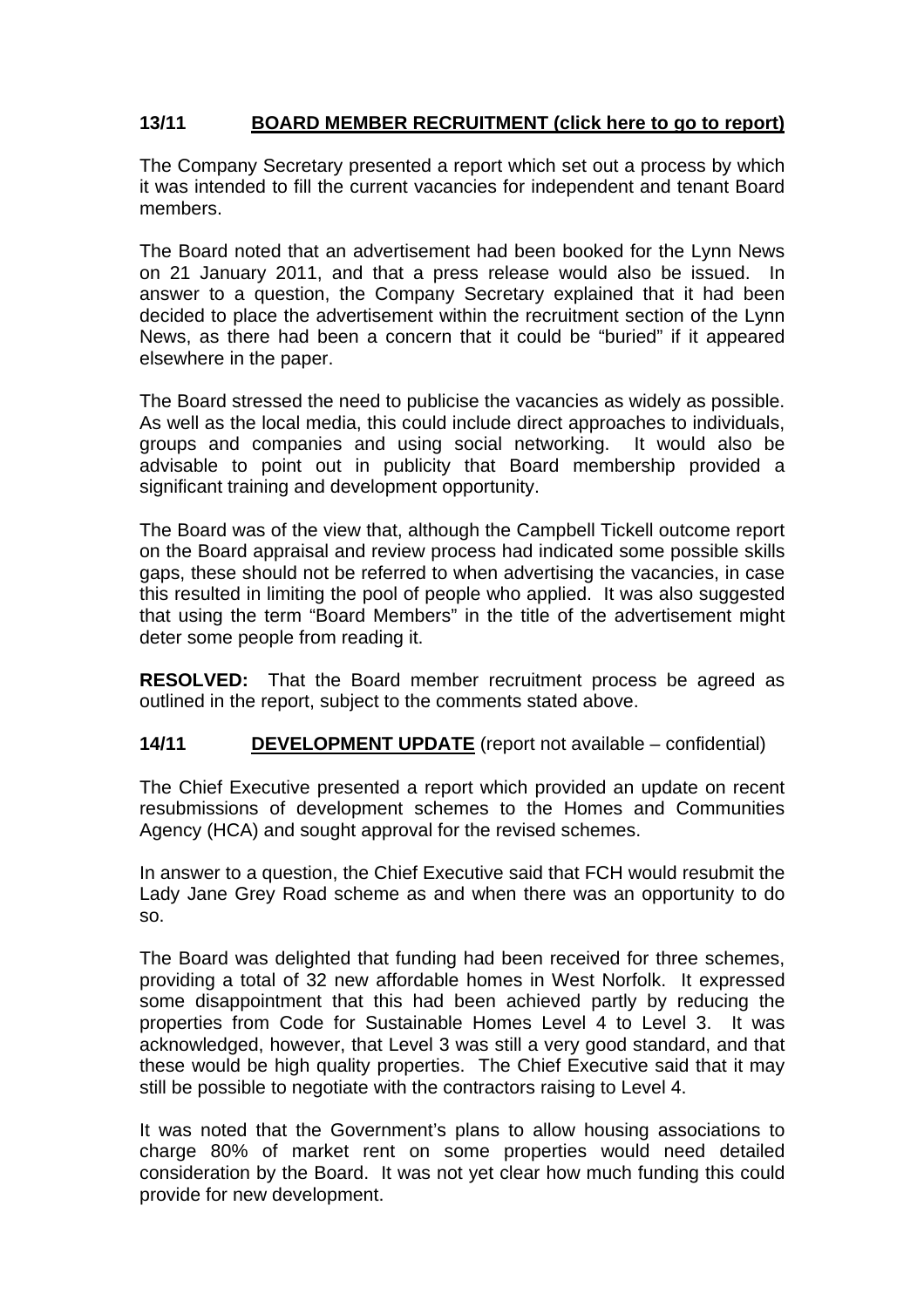The Board requested that its thanks be passed on to the staff involved in the successful funding bid.

#### **RESOLVED:**

- 1) That the revised schemes for Fernlea Road, Fairstead, and the Kia Garage site, Wisbech Road, King's Lynn, be approved.
- 2) That the Ferndale scheme be approved.
- 3) That the required land acquisition for the Ferndale scheme be approved.
- 4) That it be agreed to comply with the HCA standard funding conditions for the Ferndale scheme.

#### **15/11 EUROPEAN DEVELOPMENT GROWTH FUND – COMPETITIVENESS PROGRAMME 2007-13 [\(Click here to go to report\)](#page-36-0)**

The Chief Executive presented a report which described a project concept put forward by FCH to the European Regional Development Fund (ERDF).

The Chief Executive advised that, since he had written the report, FCH had been informed that it had been successful in the first round of bidding and had been asked to produce a detailed business case. This was one of six projects across the eastern region to reach this stage.

The Board was pleased to note that the project involved working with some key local partners, would improve the sustainability of homes and would help tenants to address issues such as fuel poverty.

#### **RESOLVED:**

- 1) That FCH's participation in the project be approved.
- 2) That a further detailed report be prepared for the Board now that FCH has been successful in reaching the next stage.

#### **16/11 APPOINTMENT OF SHAREHOLDERS** (report not available – confidential)

The Company Secretary presented a report which requested the Board to consider an application for tenant shareholding. He explained that, since the agenda had been issued, one further application for tenant shareholding had been made. He tabled the list of applications which had been updated to include this.

**RESOLVED:** That the two applications for tenant shareholding contained in the tabled list be approved.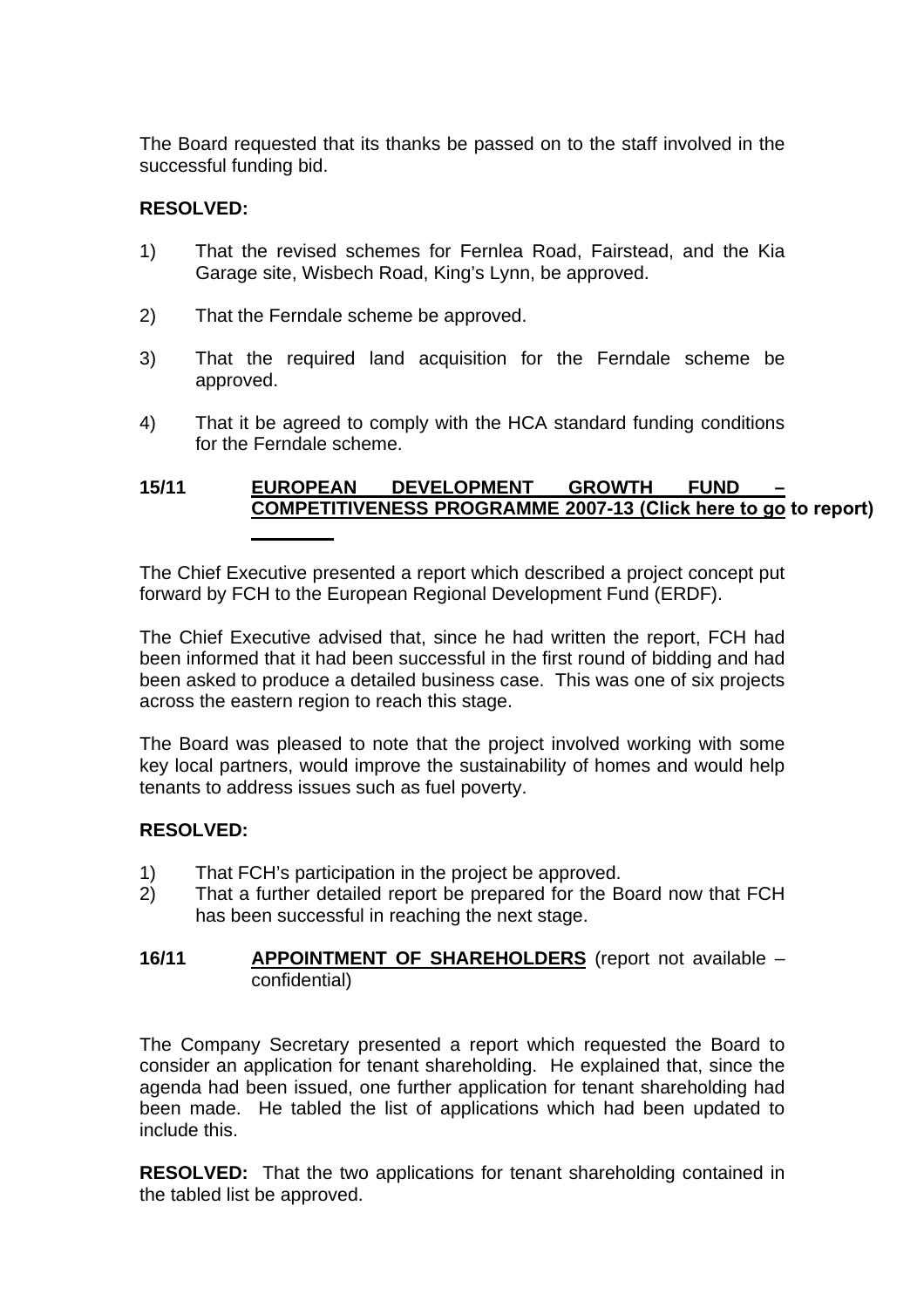#### **17/11 GOVERNMENT CONSULTATION PAPER – "LOCAL DECISIONS: A FAIRER FUTURE FOR SOCIAL HOUSING" [\(click here to go to report\)](#page-38-0)**

The Chief Executive presented a report which advised the Board of the emerging implications for FCH and its tenants of the Government's proposed reform of social housing.

The Chief Executive said that the closing date for responses to the Government's consultation paper had been that day, and so he had sent in a response on behalf of FCH, in consultation with the Chairman. The response had made two main points:

- Consideration should be given to enabling higher rent to be charged for properties with high energy efficiency which were, therefore, cheaper to heat than other properties.
- The New Home Bonus received by local authorities should be ringfenced for affordable housing provision.

The Board noted the report.

#### **18/11 WORK UPDATE** (report not available – confidential)

The Governance Officer presented the work update, which included the following:

- Action Sheet
- Future Work Programme of the Board.

The Board noted the update.

#### **19/11 ANY OTHER BUSINESS**

#### • **"Secret Societies"**

A Board member raised the requirement to declare membership of "secret societies", which was contained in the Board Member Code of Conduct and, therefore, on the Board Member Declaration of Interest form. He suggested that it was not appropriate to require such a declaration to be made, and that it may be illegal.

**RESOLVED:** That the Company Secretary be asked to investigate the requirement to declare membership of "secret societies", to report back to the Governance Working Group, which would then report its findings to the Board.

#### **20/11 NEXT MEETING**

The Board noted that its next meeting was scheduled for Monday 7 March 2011 at 6.30pm.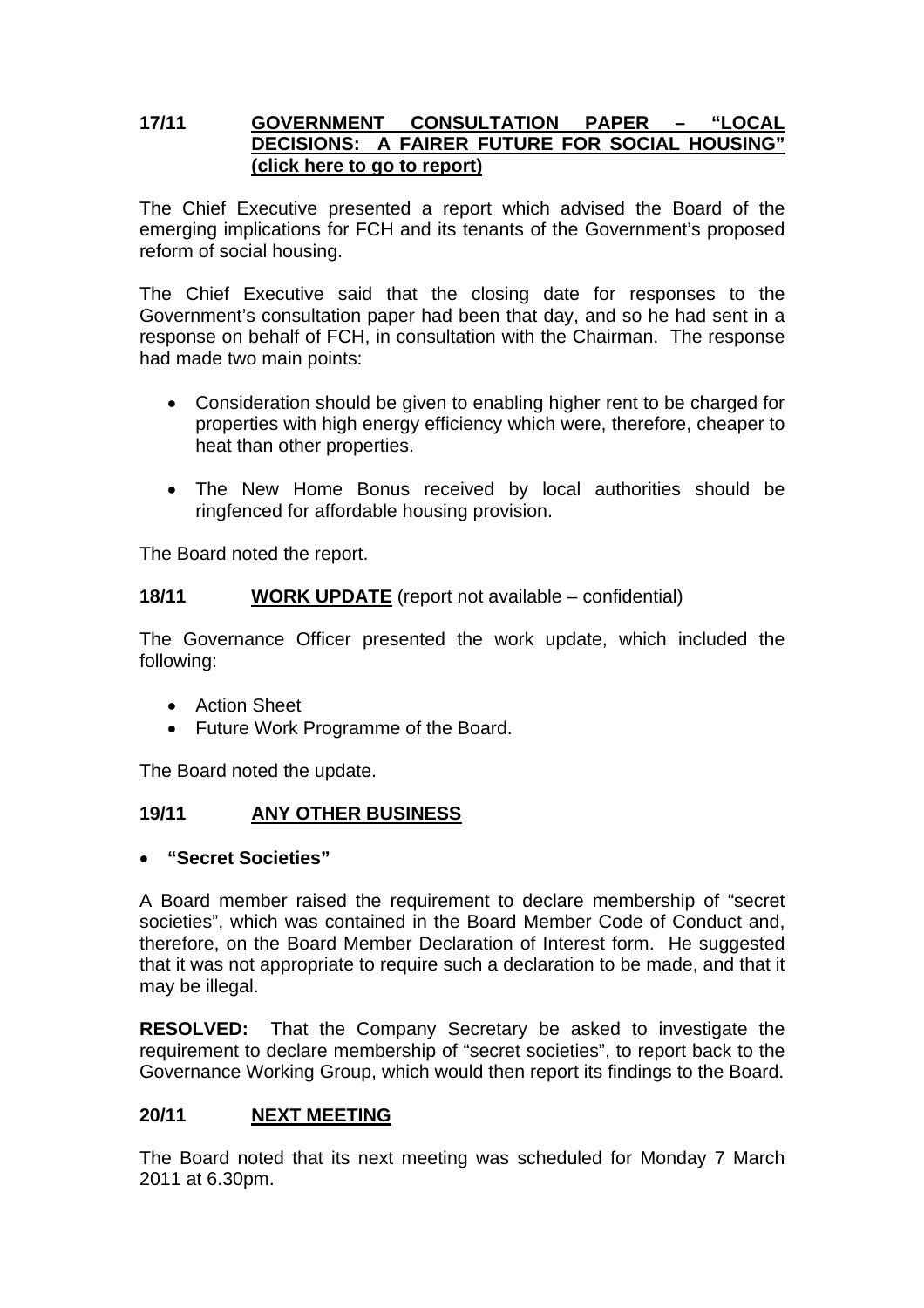**The meeting closed at 8.35pm.** 

## **CHAIRMAN**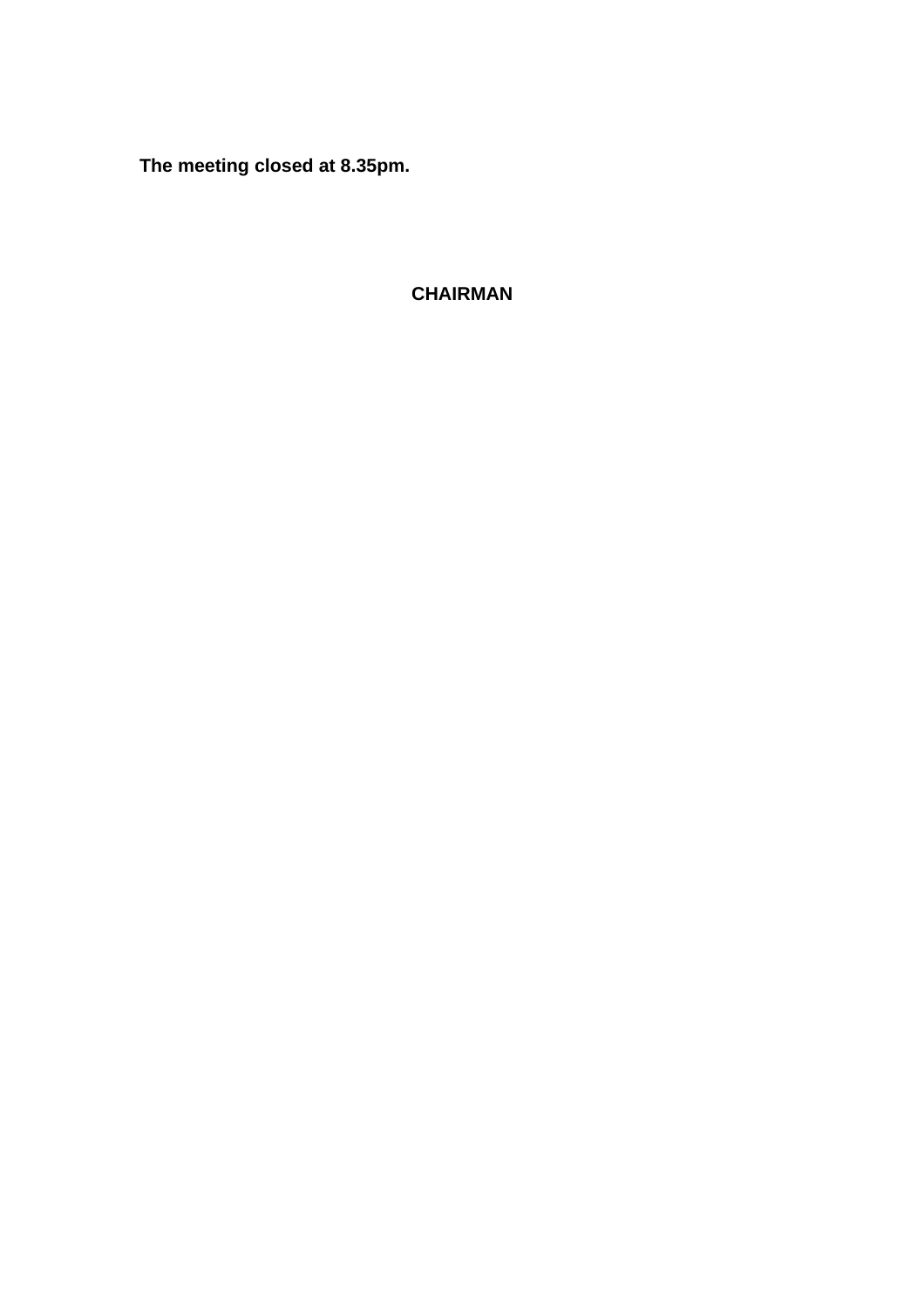# <span id="page-11-0"></span>**Freebridge Community Housing The Report to the Board**

| <b>Author</b>            | Jo Whaley |  | <b>Report Type</b>                                                                                                      |  | <b>Impact</b> |               |     |  |
|--------------------------|-----------|--|-------------------------------------------------------------------------------------------------------------------------|--|---------------|---------------|-----|--|
| <b>Related Work Ref.</b> |           |  | <b>For Decision</b>                                                                                                     |  | <b>High</b>   | <b>Medium</b> | Low |  |
|                          |           |  | <b>For Information</b>                                                                                                  |  |               |               |     |  |
| <b>Consultation</b>      |           |  | The Health and Safety Committee, including union representatives and<br>the external 'competent' advisor are consulted. |  |               |               |     |  |

#### **Meeting Date: 17th January 2011**

#### **Report Title: Review of Lone Working and Personal Safety Policy**

**Purpose:** To update the Board on the annual review of the Lone Working and Personal Safety policy

**Policy/Strategy Implications:** 

The policy has been updated and put into the revised format for Policy and Strategy

**Finance and VFM Implications:** 

None as a result of this report however since 2009/10 we have introduced a support service for our most vulnerable staff at a cost of approximately £2,400 per year (incl.VAT)

#### **Customer Care/Equality and Diversity Implications:**

This revised policy has been reviewed in light of an Equality Impact Assessment to ensure no disadvantage to any individual with a Protected Characteristic.

Having appropriate support mechanisms in place for our employees who work alone should ensure our customers receive an appropriate level of service at all times.

#### **Risk Assessment (cross-reference with FCH Risk Map):**

8.12 Out of Hours Duty Rota (Failure) – Impact Critical, Likelihood Significant 11. Health and Safety legislation not complied with – Impact Critical, Likelihood Significant **Recommendations:** It is recommended that the Board:

- (i) Approve the revised Lone Working and Personal Safety Policy.
- (ii) Agree that the Policy is reviewed every two years.

#### **Background**

The Lone Working and Personal Safety policy is reviewed on an annual basis. This year it was also necessary to revise the Policy into the new format for Policies and Strategies. Whilst this meant moving text around the content of the policy at Appendix 1, remains largely unchanged. The procedures (Appendix 1 to the policy. Appendix 2 here) have been updated to reflect new practices within departments.

One amendment to the policy followed the Equality Impact Assessment. Originally the policy referred to a risk assessment for a pregnant or disabled employee, who might be more vulnerable and therefore at greater risk of harm when lone working. This has been extended to cover any protected characteristic, as someone could be targeted and therefore be at greater risk if working alone. This is a matter of personal perception and a discussion between the individual and their line manager should ensure no conclusions are drawn inappropriately.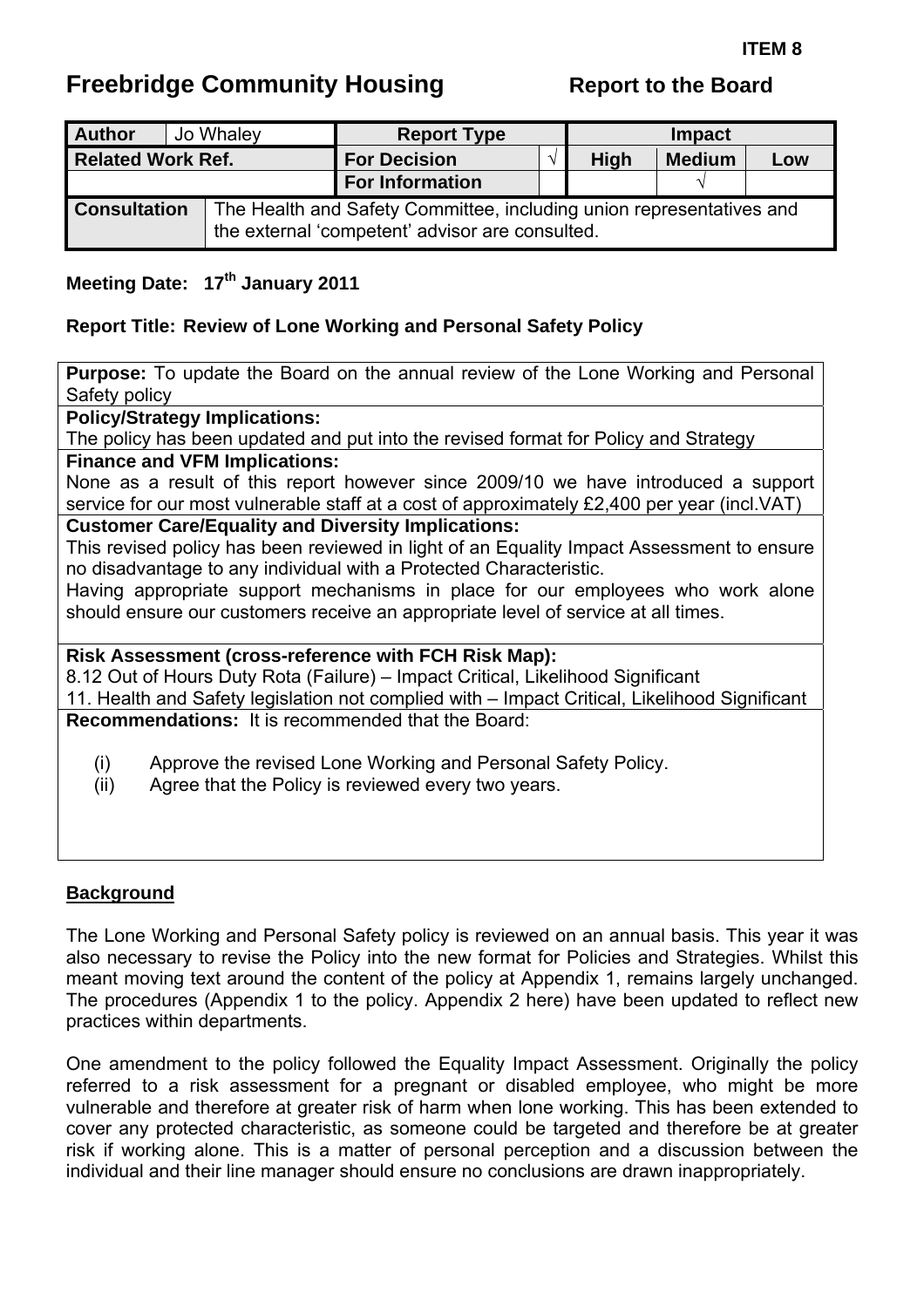Since last year we have introduced a new support services for our most vulnerable employees, the Care and Support staff who run the out of hours duty rota as well as visiting our most vulnerable customers during office hours. This team may be called out, outside of normal office hours, to attend sheltered schemes and other supported properties, where an alarm has been raised, either directly by a customer contacting an employee or by Invicta, the alarm service provider.

In addition they visit very vulnerable customers and potential customers, referred to Freebridge by other partner agencies, in their own homes or temporary accommodation. The member of staff may have little information to rely on and could be entering into a potentially dangerous situation. Where possible an employee of another agency will accompany the Freebridge employee but this is not always possible, nor is it always possible for two Freebridge employees to attend.

A badge, containing a microphone and GPS tracking system, is worn by the employee who can press the back at any time, either before entering a property or whilst in a property, to 'open' the microphone and enable the device. The service provider will then be listening to the conversation and can raise an alarm as necessary. Through training a series of 'code' words or phrases can be used by the wearer of the badge to alert the 'listener' to particular circumstances and their whereabouts can be pin-pointed using the tracker, if they are unable to speak or do not want to raise suspicion. This service is provided by Solo protect at a cost of approximately £800, per badge per year (we have three badges in operation, one for each of the Welfare officers and a third used by the out of hours duty Officer).

To date there have been no major incidents requiring use of the tracking facility although staff have on occasion made use of the listening device when they felt uncomfortable in a situation.

These revisions are the subject of consultation with health and safety committee members, so the Board will be updated at the meeting on  $17<sup>th</sup>$ , should any amendments result.

This Policy has to date been subject to annual review. FCH's Health and Safety Adviser has suggested that the subject matter of the Policy is now a well managed risk, and so it is proposed to move the review of the Policy to a two-yearly cycle, in line with the large majority of FCH's other policies.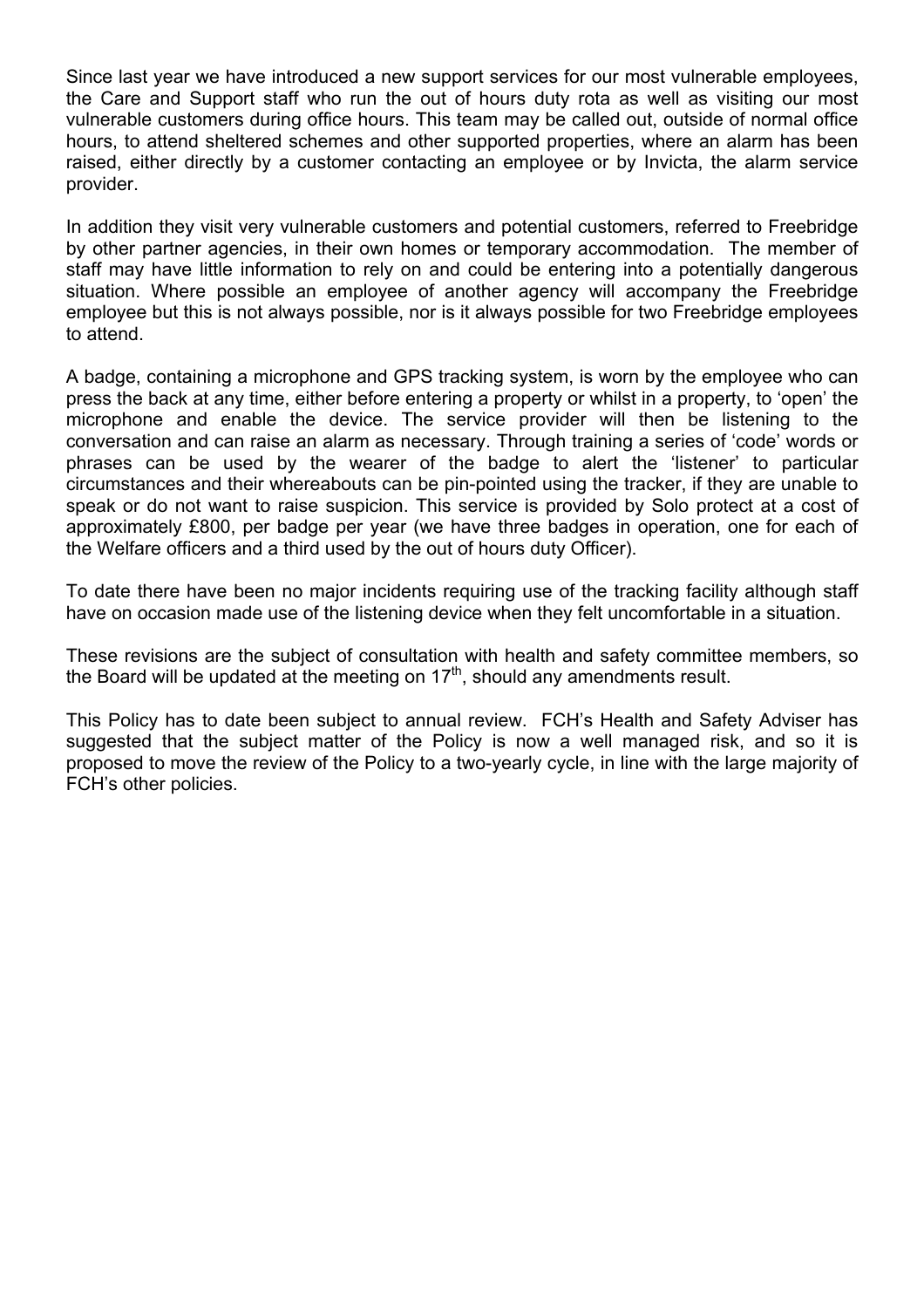**Objective 4 – Fit for Purpose** 



| <b>Policy 4o Lone Working and Personal Safety</b> |                                              |                    |               |  |  |  |  |
|---------------------------------------------------|----------------------------------------------|--------------------|---------------|--|--|--|--|
| <b>Last Reviewed</b>                              | <b>Jan 11</b>                                | <b>Next Review</b> | <b>Jan 13</b> |  |  |  |  |
| Responsible<br><b>Officer</b>                     | <b>Assistant Director of Human Resources</b> |                    |               |  |  |  |  |

#### **1. Policy Statement**

Freebridge is committed to providing an environment for our employees, Board members and visitors, which is safe and where possible provides a network of help and support for those working alone, in order to minimise risks wherever practicable.

Lone working may include driving, visiting empty property and development sites, other offices/organisations and visiting customers in their homes.

Freebridge also requires individuals to be aware of and acknowledge their part in not placing themselves in a threatening or otherwise dangerous environment, whilst carrying out their duties.

#### **2. Definitions**

**Accident and Incidents** – We define an accident as an uncontrolled, unplanned, random and unexpected event which could result in loss, harm or injury. An incident is an event that gave rise to an accident or had the potential to lead to an accident.

**Work related violence -** Any incident where persons are abused, threatened

or assaulted in circumstances connected with work, involving an actual or implied challenge to their safety, well being or health.

**Verbal Abuse -** Language, including tone and volume, that the recipient perceives as abusive, threatening or intimidating.

**Zero Tolerance -** Employees do not come to work at Freebridge to be threatened, intimidated, shouted at or abused. This type of behaviour from anyone is not acceptable and employees are empowered to obtain assistance from a colleague or manager or to refuse service should they be subjected to such behaviour.

 **Lone workers -** Lone-workers are those who work by themselves without close or direct supervision. Lone workers may: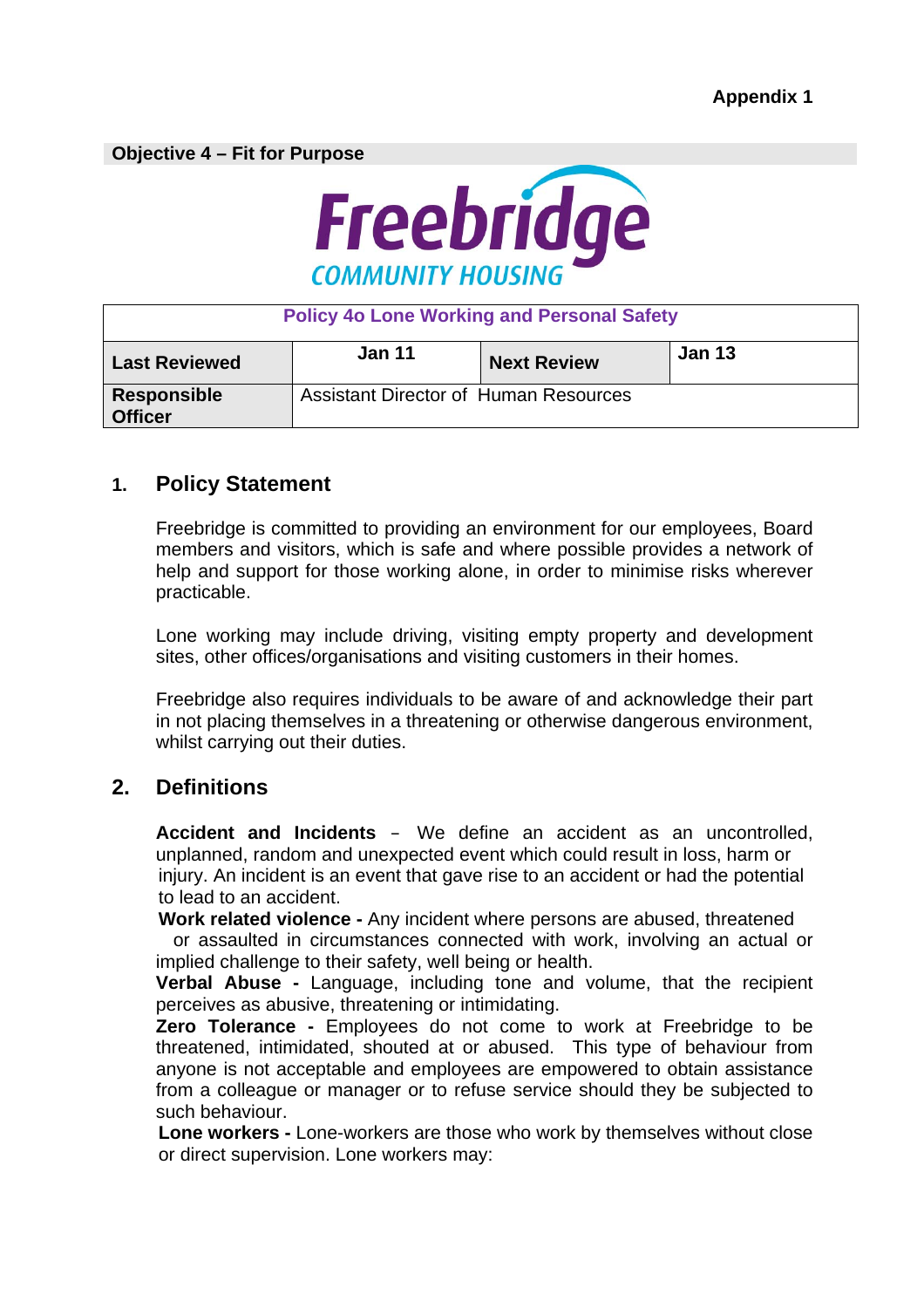- Work alone at fixed sites, e.g. an office
- Work alone away from normal base
- Work outside normal office hours e.g. call-out staff, cleaners
- Travel as part of work

### **3. Policy Objectives**

A number of general health and safety objectives are listed in the Health and Safety Policy, available on the Intranet under 'Health and Safety Resources'. In addition:

- All employees who could work in isolation at any time, receive training in lone working and dealing with conflict management wherever practicable as part of their induction or within 3 months of joining the organisation.
- All employees have the opportunity for regular update training and are issued with relevant training material and guidance on lone working.
- A risk assessment of lone working activities (Intranet Health and Safety Resources) identifies everything in place to minimise risks.
- There is no longer a policy of cash rent collection by employees visiting property, guidelines within Housing Management outline actions to be taken should a customer offer money due (i.e. rent arrears) to an employee, to minimise the risks of assault or theft.
- Written procedures (attached as Appendix 1) indicate how employees whereabouts are monitored during the working day and what employees should do if they find themselves in difficulty whilst working alone and on returning to their place of work. The procedures also cover what to do in the event of breakdown or accident involving a vehicle and following any incidence of violence and aggression.
- In the interests of protecting both employees and others, the Freebridge tenancy agreement contains a clause advising tenants that they, or any person living in or visiting their home, must not injure, threaten to injure, or verbally or physically abuse any employee of ours, or any agent employed by us, or any person living in or visiting your home or the locality of your home.

#### **4. Responsibilities**

The Health and Safety Policy sets out the clear chain of responsibility for all health and safety matters. In particular, managers are responsible for ensuring that the procedures for lone working are implemented within their own areas of responsibility and in particular they must:

- Ensure that employees are aware of procedures.
- Ensure that all employees required to work alone are adequately trained and equipped to do so.
- Have in place appropriate arrangements which inform them of the whereabouts of their lone workers at all times.
- Devise any additional procedures as necessary, taking account of the activities undertaken and the needs of particular employees (who may be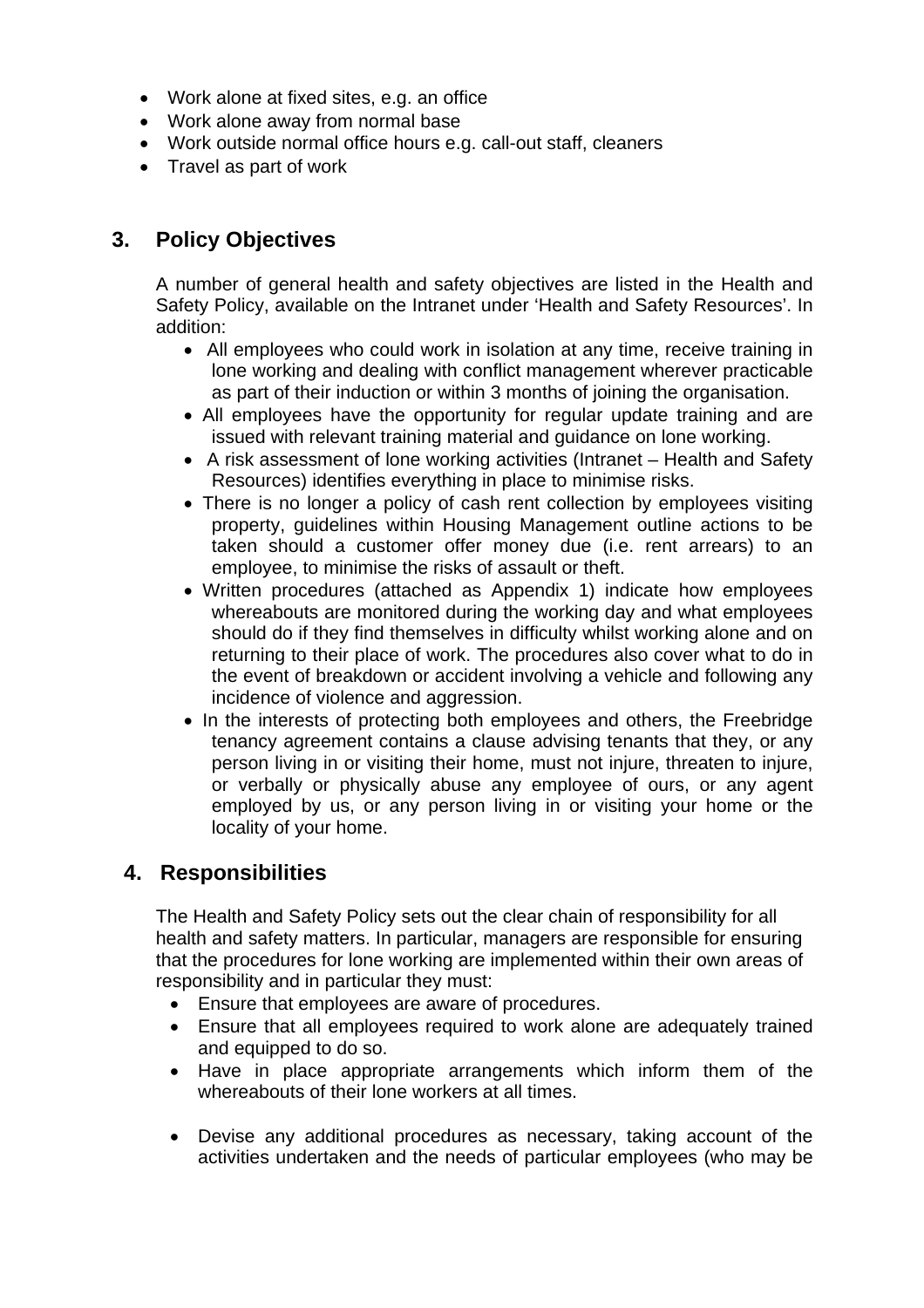more vulnerable for a number of reasons e.g. disability, pregnancy etc), in consultation with HR and the Health and Safety Advisor

If at any stage an employee has concerns about a particular task which involves lone working then they must raise it with their manager.

Board Members will not be put in a position of lone working.

### **5. Strategy**

The Health and Safety Policy outlines the over-arching strategy for Risk Assessment and Management, dealing with Accidents and Incidents, Emergency Procedures and First Aid, Occupational Health, Training and Communication and Consultation. The following are specific points in relation to the risks associated with working alone.

#### **5.1 Risk Assessment**

The Lone working risk assessment identifies a wide range of activities and circumstances which could pose a risk to individual employees and others, whilst working alone. This includes being confronted by potentially violent and aggressive people and animals as well as carrying out potentially hazardous activities, such as working at height, working in adverse weather conditions, working with hazardous substances and so on, where the risks are increased when working alone. Each lone working situation is categorised as either High, Medium or Low Risk. A number of measures are in place at any time to minimise these risks.

This assessment is reviewed by the Health and Safety Committee on an annual basis and consideration is given to any changing risks or further measures to minimise risk.

#### **5.2 Office-based Risk**

Office receptions and ground floor interview rooms have a panic alarm button which can be used to alert colleagues and summon assistance during office opening hours. Where Freebridge does not own the office accommodation alternative procedures are in place for summoning assistance from within the building.

Employees who wish to gain access to office buildings before the normal start to the working day, or to work later than the normal end of the working day (8 a.m. to 6 p.m. as per the flexible working policy) must ensure their manager (or other departmental manager) is aware of their intention. Office working is not normally permitted before 7.30 a.m. or after 7 p.m., other than for attendance at evening meetings.

#### **5.3 Visiting Property (tenanted or empty)**

Managers ensure that employees have access to all necessary contact details for colleagues and managers who will provide support in case of emergency,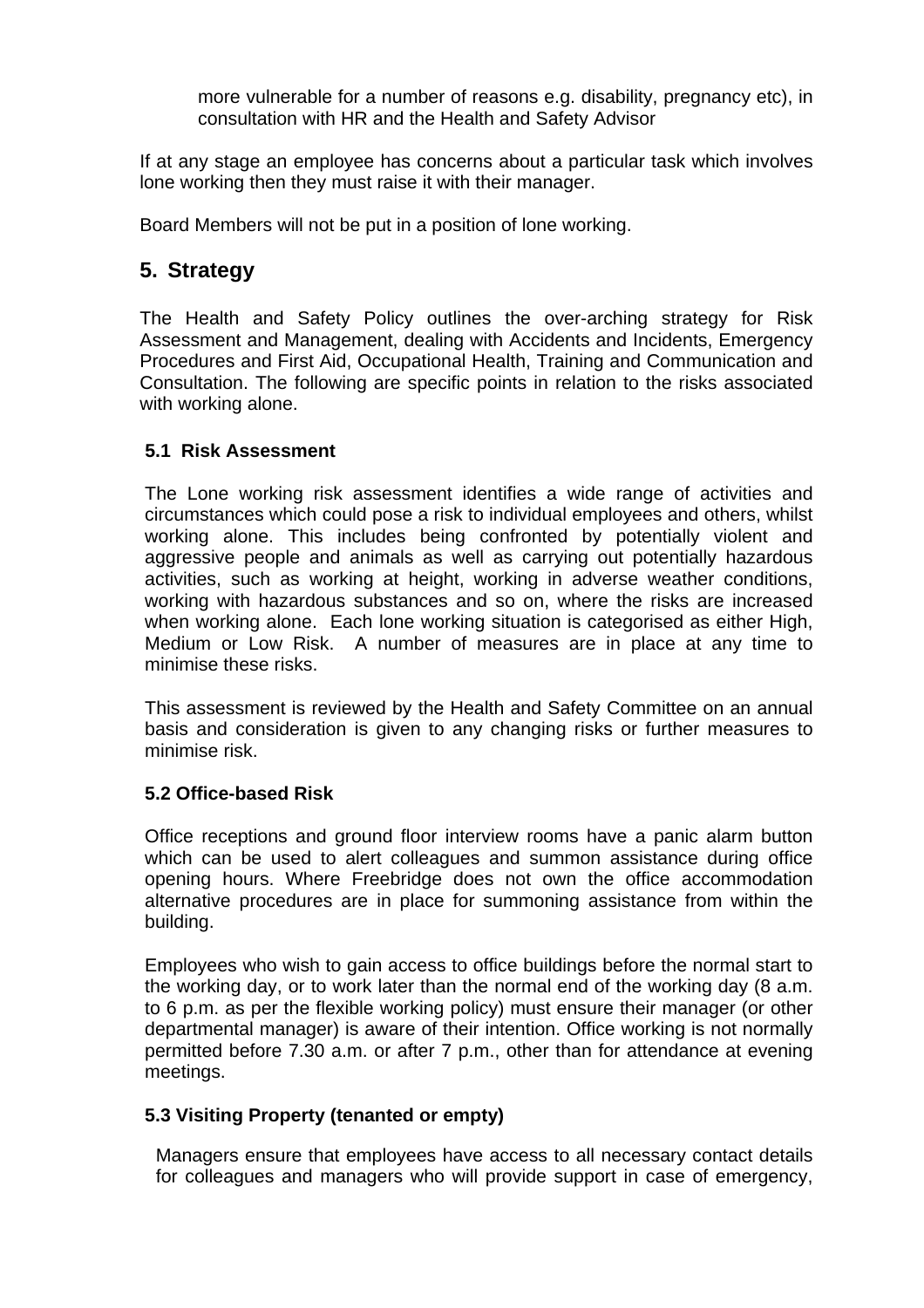including outside of normal working hours. Appendix 1 details measures to keep 'track' of employees whereabouts. It is vital that employees provide HR with up to date emergency contact details.

We identify clients and customers who may pose a risk with a 'Red Flag' on the Housing Management system. This provides detail of the people/animals/properties where a risk has been identified by colleagues or other agencies e.g. Police/Social Services and the nature of the risk. This register will be kept under the rules of the Data Protection Act 1998 and persons named will be made aware of their inclusion on the system and reasons given. Inclusion is reviewed after 12 months.

Wherever practicable employees and other partner agencies, including contractors, will have access to relevant parts of this information i.e. direct access to the housing management system, job tickets, data sharing protocols etc.

External agencies are used to support our employees assessed as being at the highest risk, either outside of normal office hours e.g. when responding to out-of-hours emergencies, or during the working day, visiting particularly vulnerable customers or those already identified as a risk through the Red Flag system as described at 5.3 above. These agencies use mobile telephones contact and GPS tracking devices where appropriate. Training will be provided to those employees covered.

#### **5.4 Travelling Alone**

Appendix 1 also contains guidelines aimed at minimising the risks associated with travelling alone, such as car breakdown or accident. Preparaing your car for winter weather and driving in adverse weather conditions are also covered in separate procedures under 'Health and Safety Resources' on the Intranet.

Vehicles provided by Property Services for use by operatives are appropriately serviced, checked and maintained. At least annual checks are made on driving licences and details of insurance and vehicle roadworthiness (MOT certificate if appropriate) of employees who drive their own vehicles on Freebridge business.

#### **5.5 Other Hazardous Activities**

The use of a variety of tools and equipment and work environments can pose risks to employees and members of the public and these risks may be greater when the employee is working alone. Examples would be working at height, working with electricity, gas and chemicals and working in empty properties.

Some highly dangerous activities are tightly controlled by laws and require 'permits to work', for others Freebridge has its own procedures which must be adhered to. Failure to do so will result in a disciplinary investigation. Where these rules apply, employees receive adequate training and guidance and personal protective equipment to minimise risks, where jobs must be carried out. Some activities will not be permitted for lone workers.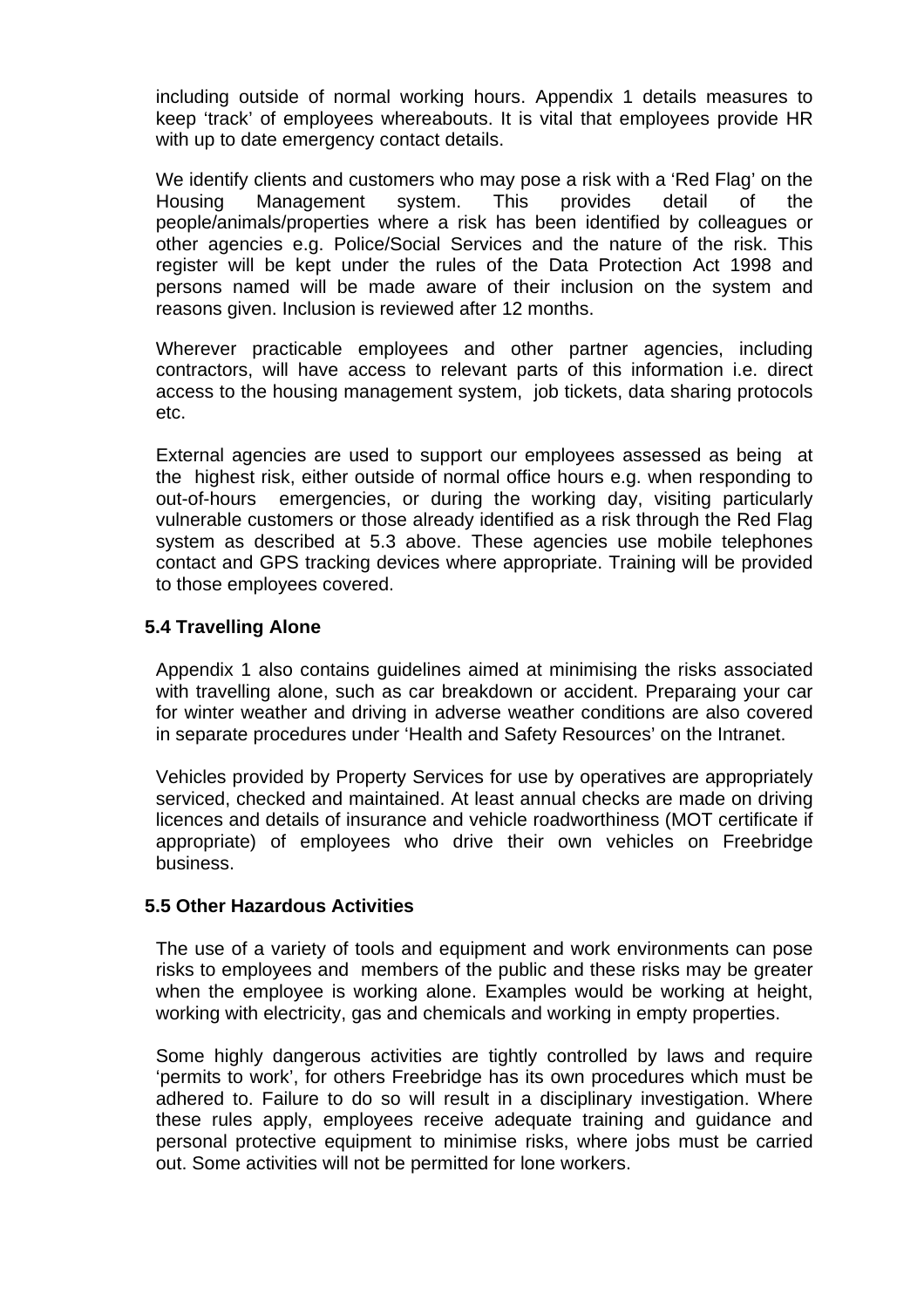Safety equipment and personal protective equipment (PPE), including safety footwear, hard hats, protective gloves, masks and coveralls, is issued to employees assessed as at risk. Employees have a responsibility to maintain the effective working and condition of any equipment or PPE issued to them and to report any failure or damage immediately and not to continue to use defective equipment or PPE once identified.

Employees who are regular (daily) lone workers are issued with a car safety kit by HR, if they do not already have these items in their vehicle. This kit includes a torch, high visibility vest, warning triangle and drivers first aid kit.

Personal safety alarms and dog dazers are available for use by any employee who needs them.

#### **5.6 High Risk Employees**

Some employees will be more vulnerable to lone working risks than others. Employees working alone outside of normal office hours have already been covered at 5.2 (office-based) and 5.3 (emergency call-out).

Employees who are pregnant, have a disability or other 'protected' characteristic (e.g. ethnicity, sexual orientation) may be at greater risk when working alone, either because they may be targeted or they may be less physically or mentally able to deal with hazardous situations because of either, a long-term or short-term condition.

Employees who feel vulnerable because of a protected characteristic, or who are assessed as being more vulnerable, where their protected characteristic is known (employees have a duty to make their employer aware of any condition which may affect their ability to carry out their normal day to day activities), should discuss this with their manager and a plan for additional training or support may be required. Once aware of any medical condition, disability, pregnancy or other protected characteristic, managers carry out an individual risk assessment, with the employee concerned, to determine whether lone working, as well as other aspects of their job, is acceptable to both parties. This must be done in conjunction with HR or the Health and Safety Advisor and where appropriate the employee's GP or Occupational Health guidance is sought. The results of these individual risk assessments are written down formally.

#### **6. Monitoring**

The nature of any accident or incident reported and any actions subsequently taken by managers, is monitored by the Assistant Director of Human Resources and the Health and Safety Advisor and reported to the Health and Safety Committee. Appendix 1 details action to be taken by managers and HR following any reported incidence of violence and aggression.

Management Team will be made aware of any areas of concern or developing trends for consideration with recommendations for policy or procedure review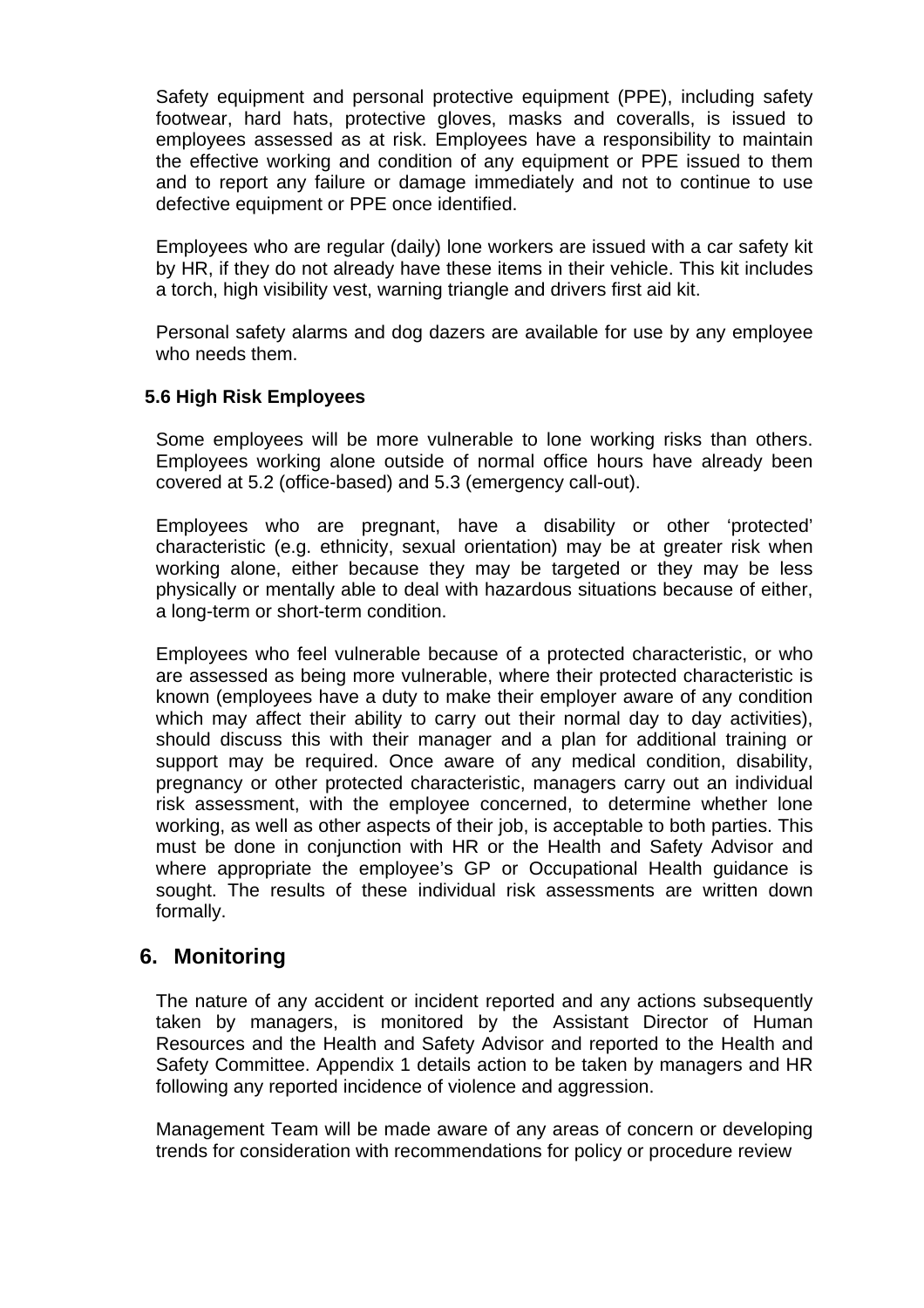## **7. Review**

This policy ir reviewed annually by the Board, following consultation with the Health and Safety Committee. Further review will be carried out by the Assistant Director of HR following any incident or accident affecting a lone worker.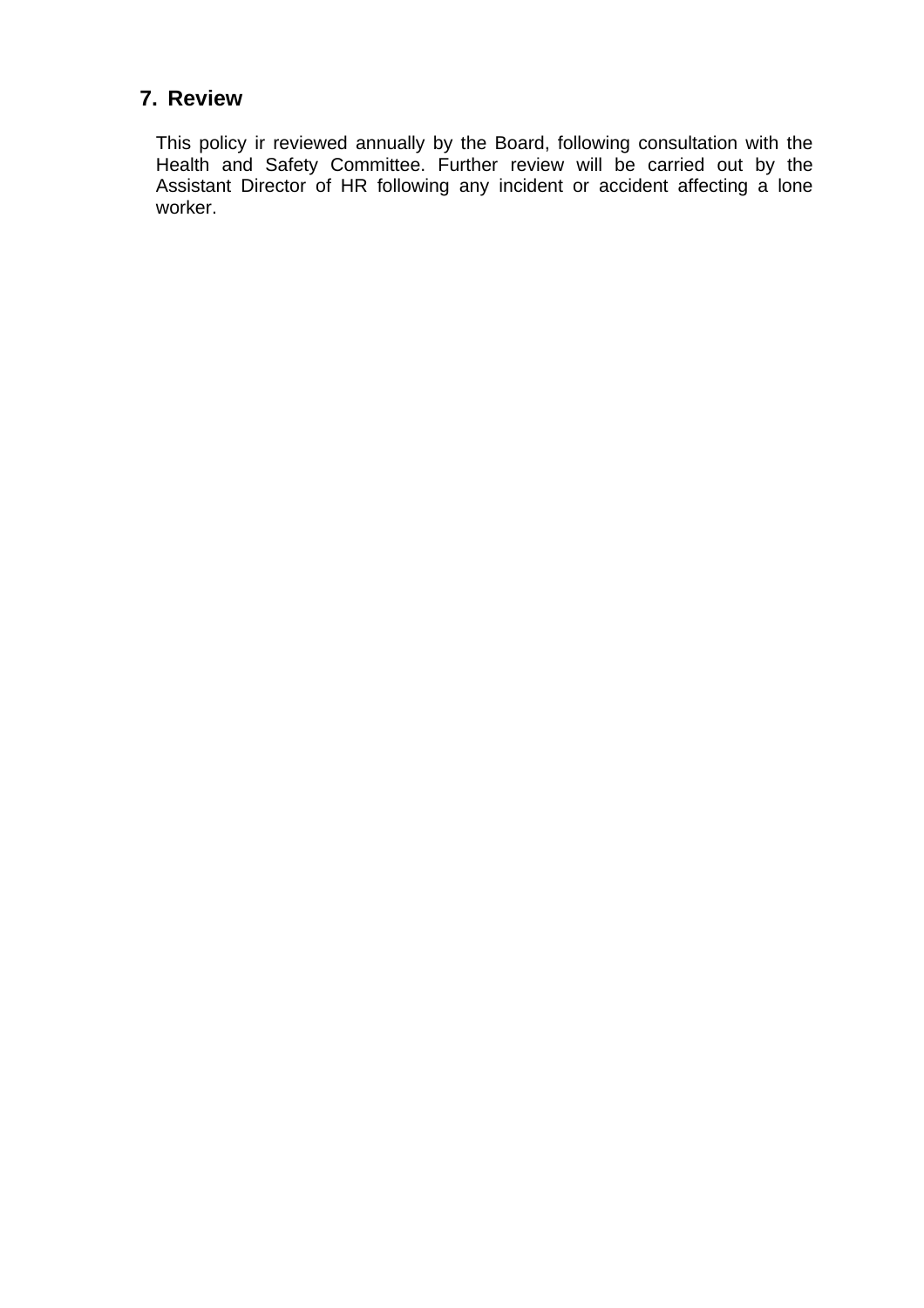# **Appendix 1**

#### **LONE WORKING AND PERSONAL SAFETY AT WORK PROCEDURES**

#### This checklist is to be read in conjunction with the Lone Working and Personal Safety Policy.

**When conducting home visits, employees should choose a lone worker 'buddy' with whom to maintain contact throughout the duration of their visits; this 'buddy' should therefore be a colleague who will be office based (and available at their desk to take phone calls) for the duration of the visiting period.** 

#### **In all instances of visits the following must be done:**

- Tell your chosen lone worker 'buddy' in your team where you are going through the completion of the visits sheet U:\Health & Safety\HO Visit Sheet.docx) and what time you will be back, (copy and paste these details into an appointment in your Outlook Calendar too), and leave a contact number.
- Teams where employees regularly leave the office will have an outboard facility which must be updated by each individual before they leave the office and on their return. If your itinerary alters while you are out, contact the office to update your whereabouts.
- Telephone the buddy to advise when you arrive at each separate destination, and when you begin your journey home or back to the office.
- If you have a mobile phone you must carry it and ensure it is fully charged and the number is available to colleagues. If your phone does not work you must borrow one. (Mobile phones must not be used while driving). Numbers are kept on FCH information/ FCH staff contact details on the Intranet. If your personal mobile phone number alters and you have agreed to being contactable on this phone, please inform the HR department.
- Wear the appropriate clothing for the type of visit. A suit and tie may be threatening or a tie or scarf could prove dangerous if grabbed, expensive jewellery may cause unwanted interest. Inappropriate footwear could cause an accident whilst alone or impede a fast exit if necessary
- All employees who regularly travel in their vehicles during the working day must carry a first aid kit in their vehicle (available from HR).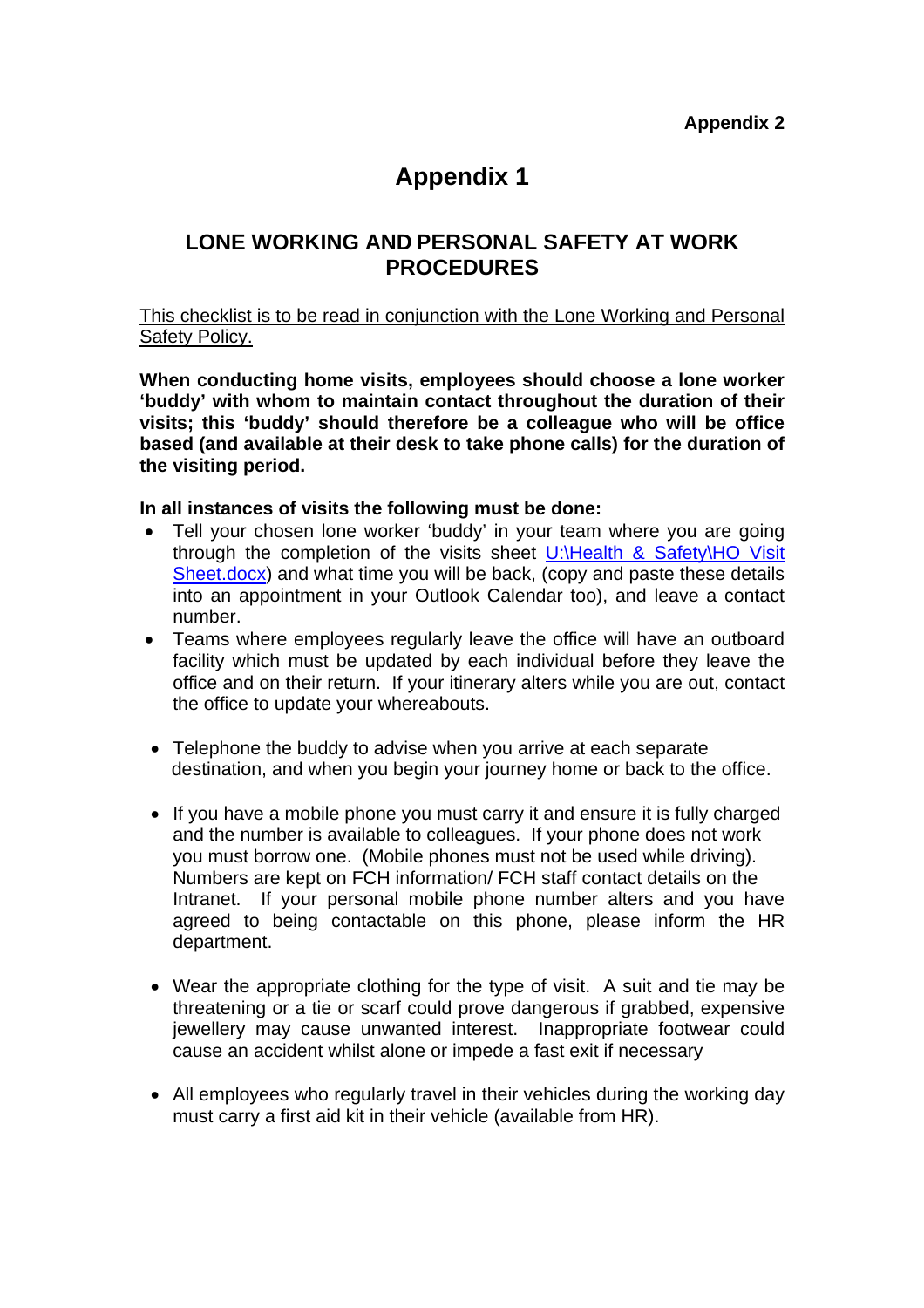- If at any time FCH issues you with any personal safety technology you will be expected to use it in compliance with the instructions given. Personal attack alarms and dog dazers will be available from HR*.*
- Keep notes of any potential hazardous situations and inform your manager promptly so that other members of staff can be made aware.

#### **If someone fails to return or make contact within the specified time proceed with the following:**

- The buddy will inform their line manager that they have not returned.
- The line manager will then try making contact with the person, if unsuccessful;
- Check their calendar/diary to find out where they went, if you have a contact number, telephone that address to find out when they left the property. If no contact possible;
- The manager or a colleague should visit the last known address to ascertain time of leaving. If no light shed on whereabouts;
- The line manager should then contact the employees home address or emergency contact person to see whether any recent contact has been made or wherabouts known.. The Finance department keeps a central log of all car details including registration numbers, for employees who claim mileage and HR keep home and emergency contact numbers (names in household and next of kin contact if applicable).
- After all attempts to contact the member of staff has been exhausted, the line manager (or available manager) will then make the decision whether they should call the police, home or take no further action. A Director can be contacted for advice if required.

#### **Lone Visits**

Typical visits could include settling-in interviews, neighbour nuisance visits, serving notices, arrears visits, and pre-inspections for repairs or planned works. Before you visit:

- Check information held on the housing management system or job ticket regarding the tenant, particularly regarding their vulnerability or potential violence or dangerous pets they have. Important information will be 'red-banded'. When appropriate check with other agencies including the Council regarding nominated applicants, to check information is up to date and known risks identified.
- If you have any other reservations about visiting alone, discuss with your manager or request a colleague to accompany you.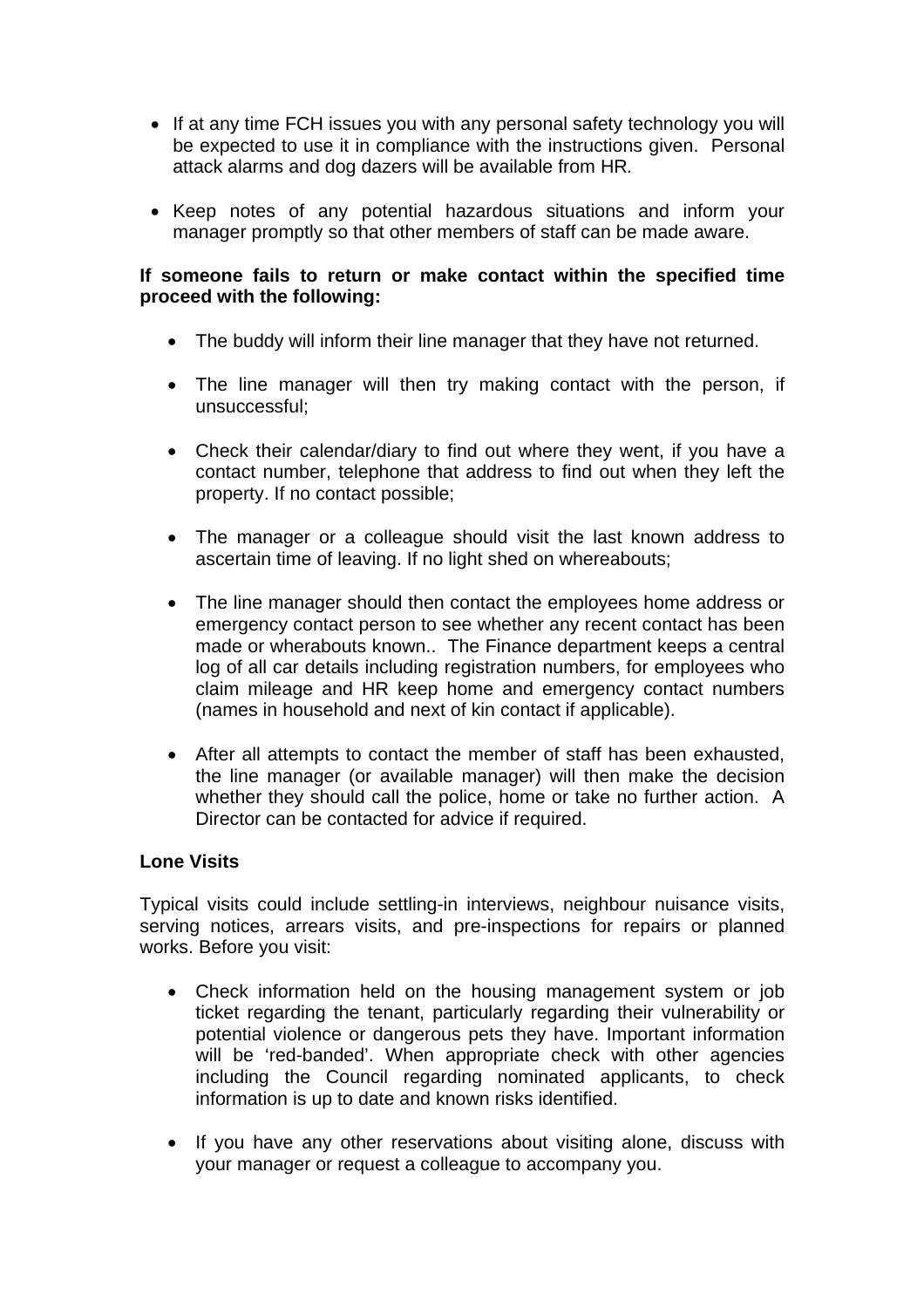- If the tenant is known to be vulnerable and you are uncomfortable about being alone with them, speak to your line manager who may ask a colleague to accompany you or arrange for their carer or other agency to be present.
- If they have a known history of violence, your line manager may agree that they are seen at the office rather than at home. This information will be highlighted by a 'red band' within the Housing Management system.

#### **On arrival at their home**

- Only enter the property if you are invited and you feel it is safe to do so.
- Check you have the correct address and it is the right person. Introduce yourself and show them your identity card before entering their home. Identity cards can be worn around the neck or clipped to a belt.
- You should not carry confidential information or valuables. Take only the documentation required and mobile phone and keys.
- Follow them into their home, and take note of your environment so you know the way out if required.
- Money should only be collected in extreme circumstances, such as to prevent an eviction or when a customer is unable to pay in any other way.
- When money is collected, you should return to the nearest cash handling office immediately before continuing with any further visits.
- Ask to be introduced to other people who are present if you are unfamiliar with them, or not expecting them to be present. Check that the person you are seeing is happy to discuss sensitive issues with these other people present.
- If unaccompanied minors have been left alone at the home to meet and greet you **leave immediately,** and make another appointment (either at the time or later from the office) making it clear to the person that employees will not carry out FCH business without the responsible adult (usually the tenant) being present.
- Ask politely for pets to be put in another room if you are uncomfortable with them being there or they hinder the work you need to do. If the person you are visiting is upset by or refuses this request you do not need to stay if you feel uncomfortable.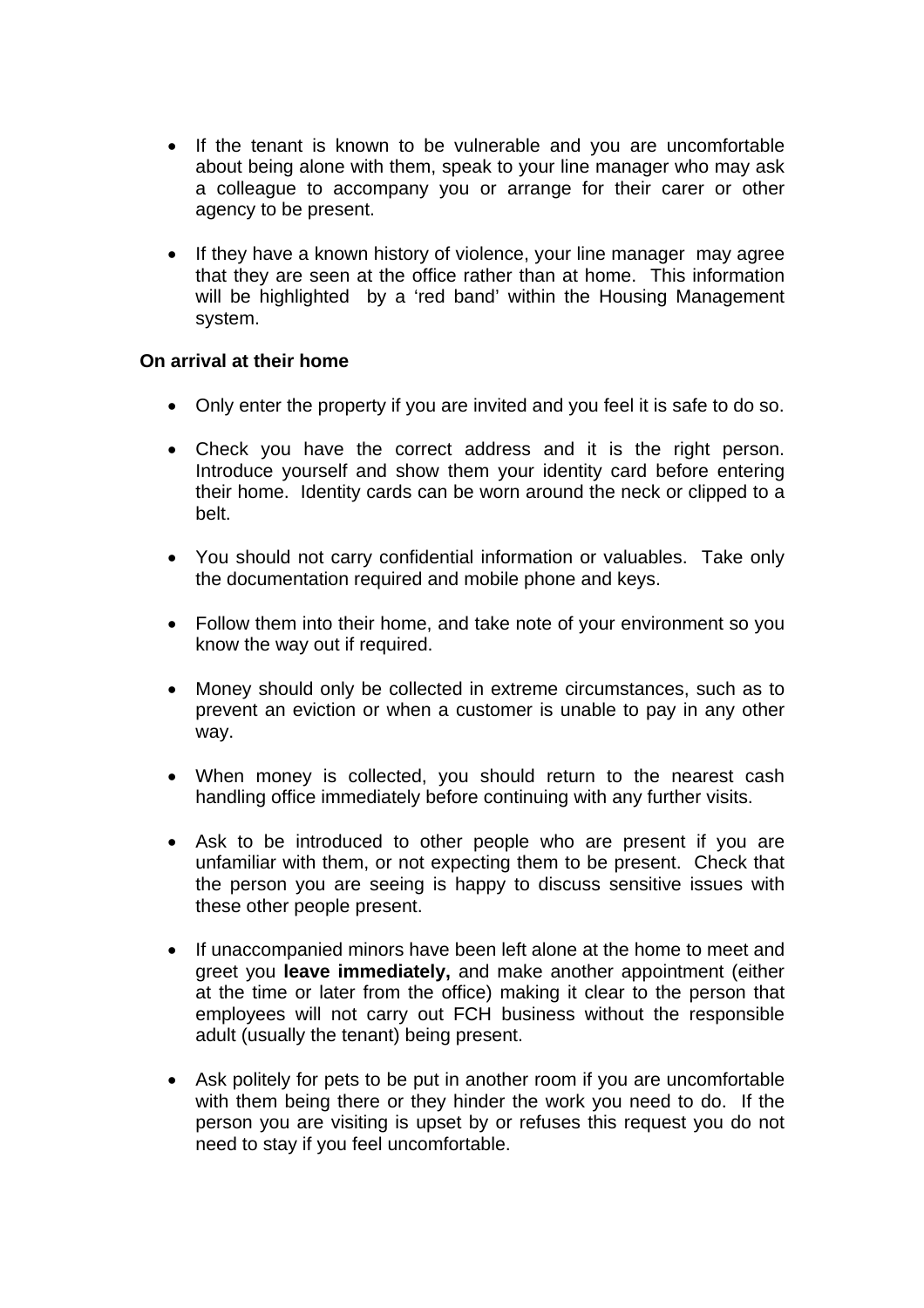- Check that any work you need to do is carried out safely, making sure that the people inside are not put at any risk.
- Politely leave if anyone present appears to be under the influence of drink or drugs or appears to be agitated, or their behaviour concerns you.
- Play for time if 'put on the spot' and try to avoid making rash decisions or promises. Say that you must check with your line manager before any decision can be made. You do not need to defend FCH property or position and personal safety always comes first.

#### **Lone working in empty properties**

- Check if there is light and power available at the empty property so you can work safely.
- Work in only good daylight hours if there is no light available or take a powerful torch with you.
- Be very vigilant before enter**i**ng an empty property, checking each area as you go, including doorways and cupboards. The outgoing tenant may have made 'alterations' following the pre-void inspection, and may have removed floorboards, stairs, banisters etc or removed fixtures and fittings e.g. boilers, or left obstructions that could harm you, making the property extremely dangerous.
- Leave immediately if there appear to be any major structural alterations (e.g. the removal of walls) and inform your line manager.
- If you find contamination of any kind e.g. sharps or drug-related items, animal or human excrement, chemicals or other unknown substances, vermin or other infestations, do not touch, unless you are trained to do so and have appropriate PPE. If necessary, leave and secure the building, immediately call the appropriate organisation to deal with the contamination, if known to you, otherwise contact your manager or appropriate colleagues for advice.
- If available, wear protective clothing such as coveralls, gloves, hard hats and safety footwear etc to protect you from the above hazards when expected or encountered.

#### **Lone Working in Offices**

A risk assessment of office accommodation is completed, highlighting any relevant procedures for lone working. Anyone needing to start before  $\overline{7}$  a.m. or work after 7 p.m. or at a weekend, must make either their line manager or another responsible person aware and notify them once they have completed work and have left the building (evenings and weekends) so that the alarm can be raised if someone does not make contact.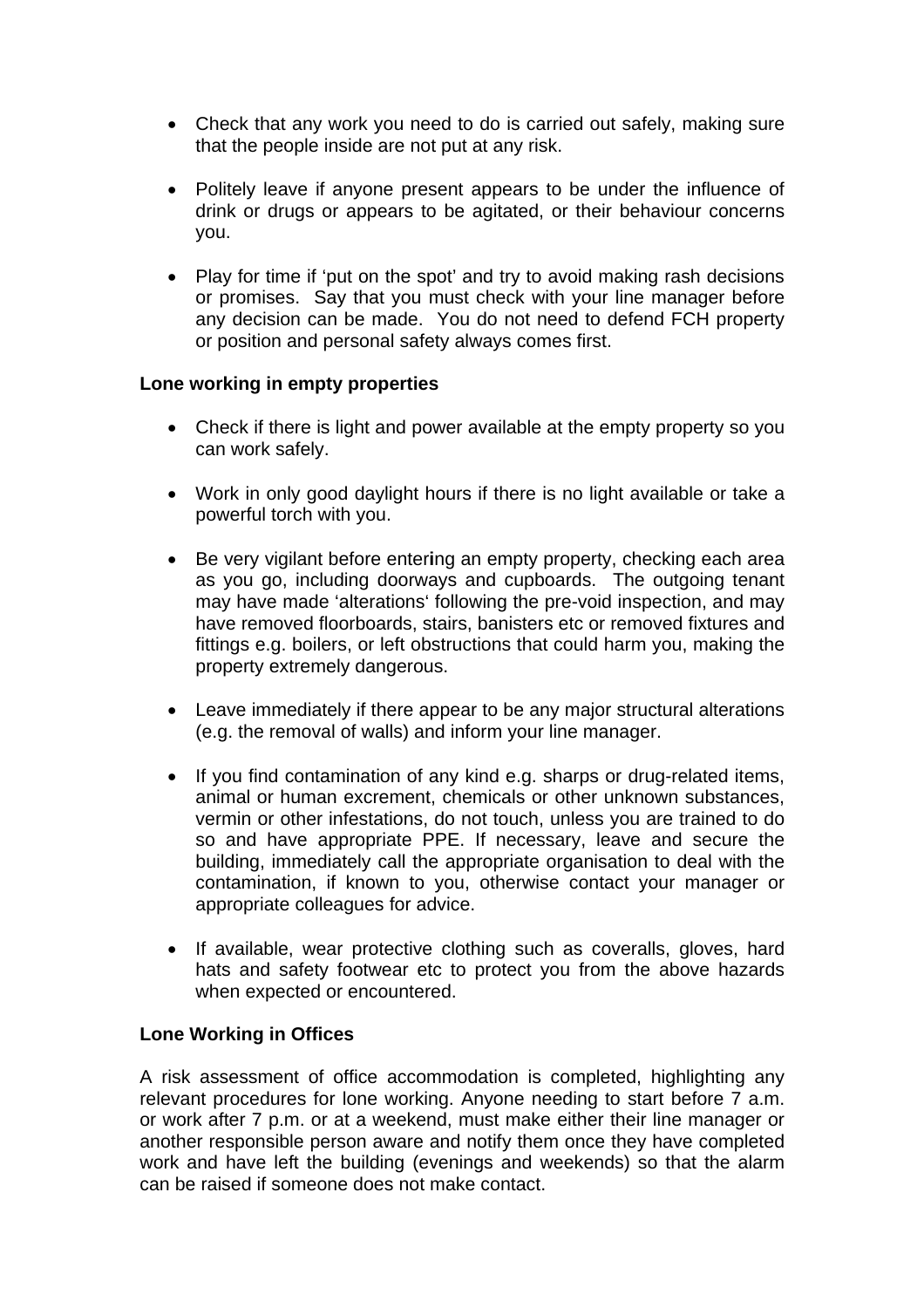#### **Personal safety when alone in your car on work-related business**

If you are travelling alone in your car:

- Keep your car in good working order and ensure it is serviced regularly
- Make sure you have adequate fuel to get to and from your destination
- Carry details of your breakdown/rescue organisation with you
- Plan your route before setting off and have directions and maps in the car so you do not have to stop and ask
- Try where ever possible to use main roads and known routes
- Do not have valuables visible in your car
- Keep windows closed and doors locked, especially in areas where you stop at junctions
- Lock your car, even if you are paying for petrol on a garage forecourt
- When parking in daylight, consider what the area will be like after dark
- If you think you are being followed, keep driving until you reach a busy area
- If your vehicle is fitted with a tracking device make sure this is activated

#### **If your car breaks down:**

- Turn on the hazard warning lights, and summon assistance on your mobile phone
- Assess whether it is safer to stay in your car or to get out. Take account of how isolated that area is and the time of day
- If you stay inside, sit in the passenger seat to give the impression you are not alone
- Keep your doors locked and the windows open no more that 1  $\frac{1}{2}$ inches. If someone stops to offer help, ask them to telephone for assistance
- If you leave your car lock it. Keep your personal alarm to hand, and take your torch with you if it is dark
- If you have a warning triangle, place it in the direction of oncoming traffic 30 metres from your car and on the same side of the road

#### **Road Accidents**

What to do in the event of a road accident:

• Stay calm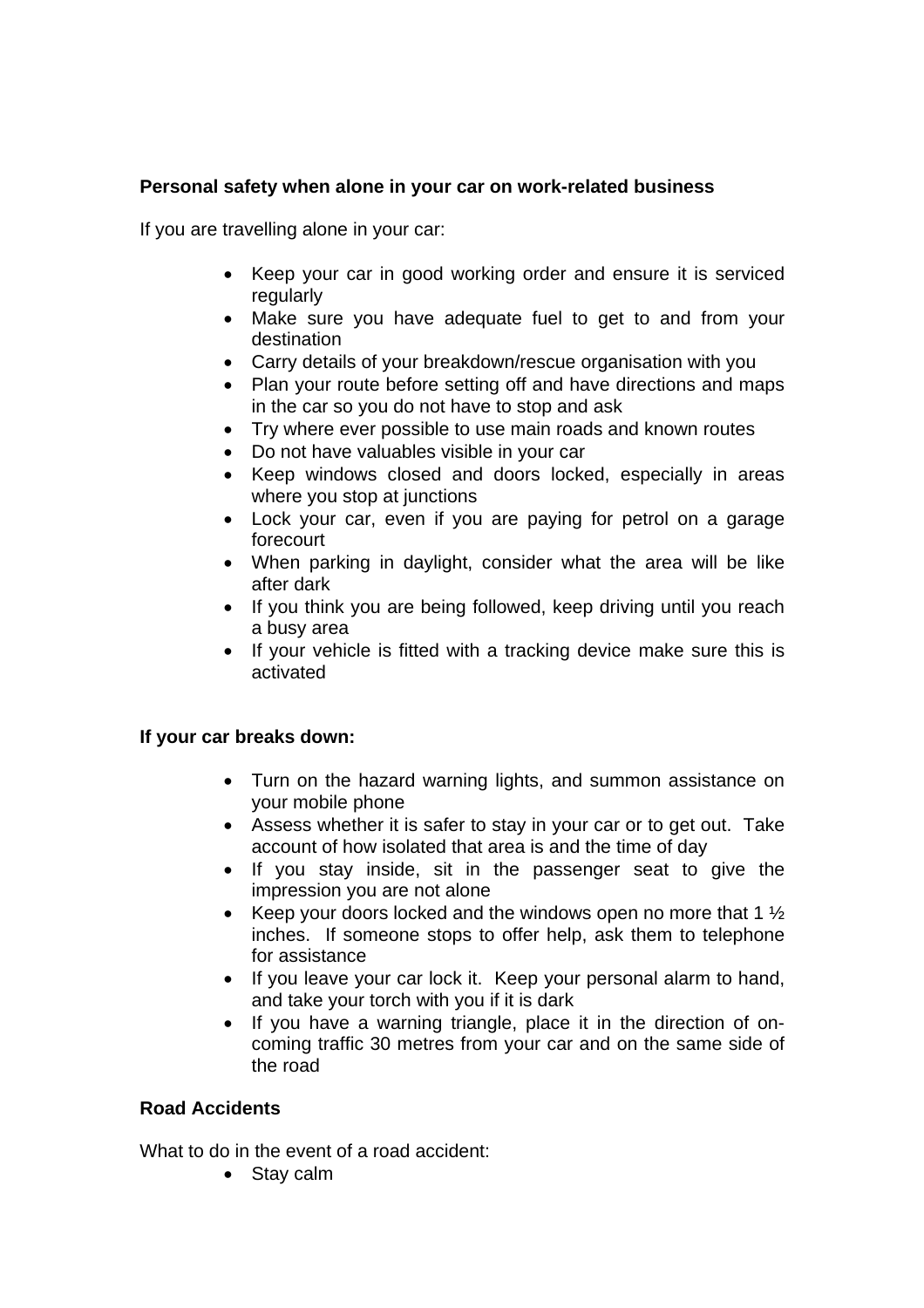- Give your name, telephone number, address and insurance details to the other driver if you have them
- Take the above details from the other driver and the vehicle make, model, colour and registration
- Telephone your responsible person to let them know what has happened and you may be late for your appointment. If necessary they can telephone ahead and cancel
- If there is an injured party do not move them unless you have no choice, (i.e. there is a risk from fire or they are in a vulnerable position in the road, but do not put yourself at risk – it is your choice) and call an ambulance immediately

#### **Safety equipment to carry in your car**

If you travel in your car as part of your job on a daily basis FCH will make the following available, if you do not already have them in your vehicle:

- Red triangle
- Torch with batteries
- High visibility vest
- Drivers First Aid Kit

It is the responsibility of the individual employee to ensure this equipment is kept in good condition

#### **Personal safety on foot**

- Look confident and walk purposefully
- You are more likely to be able to escape danger wearing clothes you can easily move in and shoes that are comfortable
- Walking quicker is usually safer than trying to run
- Keep your arms/hands as free as possible by putting items you need in a bag that can be placed across your body
- Try to avoid walking alone in the dark, but if you have to, keep to busy well-lit roads where possible
- Do not take short cuts, unless you know they are as safe as the longer route
- Always carry any personal alarm you have or have been supplied with in a place where it can easily be activated
- Be observant around you take note of your surroundings for areas to avoid, including any obstruction/hazards in the way (i.e. pot-holes, trip hazards, wet surfaces etc) and poorly-lit areas

#### **Dealing with aggression**

- If someone is trying to provoke you do not respond in the same kind of way
- Ensure you have a clear exit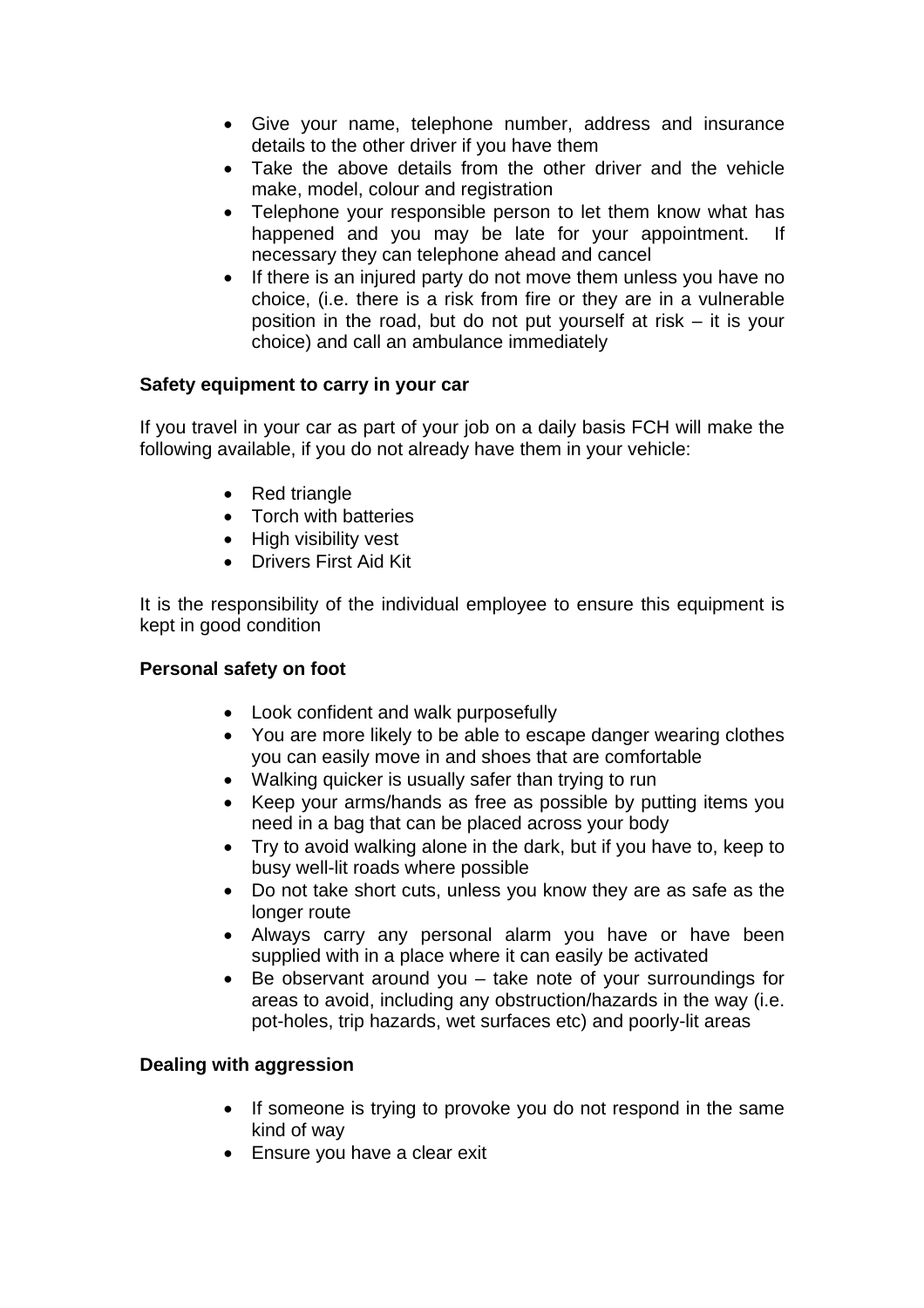- Stay calm speak gently, slowly and clearly. Do not argue or try to outsmart the person verbally or use jargon they may not understand. (Do not try to argue or outsmart – do not feel obliged to defend your or FCH position. Agree to have the decisions, policies reviewed to get out of the situation)
- Breathe slowly to control your tension
- Avoid body language which may be perceived as confrontational, e.g. hands on hips, are folded, raised arms, etc.
- Be aware of personal space and keep safe distance
- Suggest going to see colleagues to get you out of the situation
- Avoid physical contact wherever possible
- Call for help if necessary, either verbally or by using your mobile phone or other technology you may have been provided with. Out of hours in an emergency you can call Invicta on 01732 781966
- Do not be afraid to call the police on 999 if you feel threatened
- In emergencies shouting 'Fire' can get you attention better than calling help
- If you are followed and feel threatened, go to a public place to seek assistance or go to another house if you can see signs of life
- If you have concerns or problems about this behaviour, you could contact your line manager or the HR department or talk it through with a councillor through The Employee Assistance Programme

#### **Register of "Red Flag" persons**

Where you consider that a tenant/occupant poses a risk to staff, this information should be passed to the named contacts within Housing Management (Sophie Bates, Steven Manning or Ann-Marie Thompson) for consideration as to whether the customer's tenancy will be 'red flagged'.

When a risk is identified following an incident. The 'Violence & Aggression' report form:

U:\Health & Safety\Violence and Aggression Report form.docx) should be completed and forwarded to HR. HR will then pass this information onto Housing Management to add a 'red flag' record where appropriate.

This register will be periodically reviewed to ensure that the customer on it still poses a threat, if not the details will be removed.

The criteria for a red flag incident could include those below, but this is not exhaustive and the appropriate manager will need to consider all the circumstances:

- Abusive or malicious language (includes swearing and racist/sexist remarks)
- Aggressive shouting or raised voice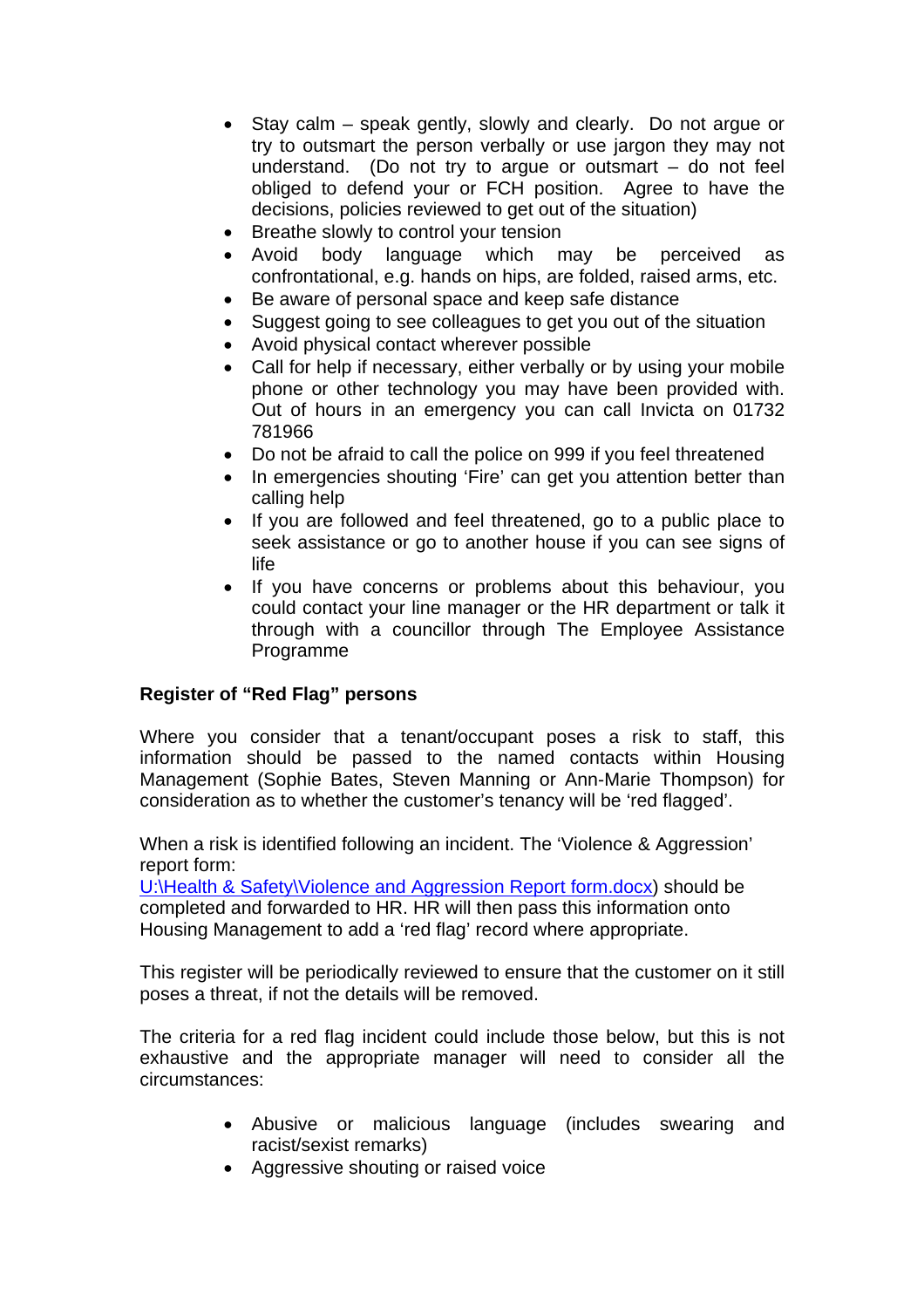- Aggressive or suggestive body language or remarks
- Threat of violence against any individual or property
- Actual physical contact, whether aggressive or just unwanted
- Appears to be under the influence of drugs or alcohol causing concern
- Attack or aggressive behaviour by an animal

`

• Unsafe environment in the property, i.e. needles, smoke, fleas, missing floor boards, removed walls etc.

#### **Actions to be taken following an incidence of violence and aggression.**

Where an incidence of violence or aggression is reported the employee meets with their line manager and a member of HR as soon as possible and the following considered (if a face to face meeting is not feasible a telephone call will be made):

| Up to 24 hours after | • Medical assistance needed                                |
|----------------------|------------------------------------------------------------|
| incident<br>an<br>as | • Police attendance/contact needed                         |
| necessary            | • Family/ Next of Kin contact                              |
|                      | • Employee to be sent home if<br>necessary                 |
|                      | • Referral to EAP telephone helpline<br>(counselling)      |
|                      | . Red Band warning put in place (by<br>Housing Management) |
| 1-7 days after as    | • Further investigation and written                        |
| necessary            | report of incident if necessary                            |
|                      | • Police investigation if necessary                        |
|                      | • Tenant involved to be formally written                   |
|                      | where appropriate<br>(Housing<br>to                        |
|                      | Management)                                                |
|                      | • RIDDOR reportable<br>incident?                           |
|                      | (completed by HR)                                          |
| 7 + days after as    | • Follow up by manager                                     |
| necessary            | • Follow up by police if necessary                         |
|                      | • Fasce to face counselling arranged                       |
|                      | by HR if necessary                                         |
|                      | . Legal advice sought by Housing                           |
|                      | Management if necessary                                    |

Employees also have the option of contacting the Employee Assistance Programme (EAP) details of which are available from Human resources.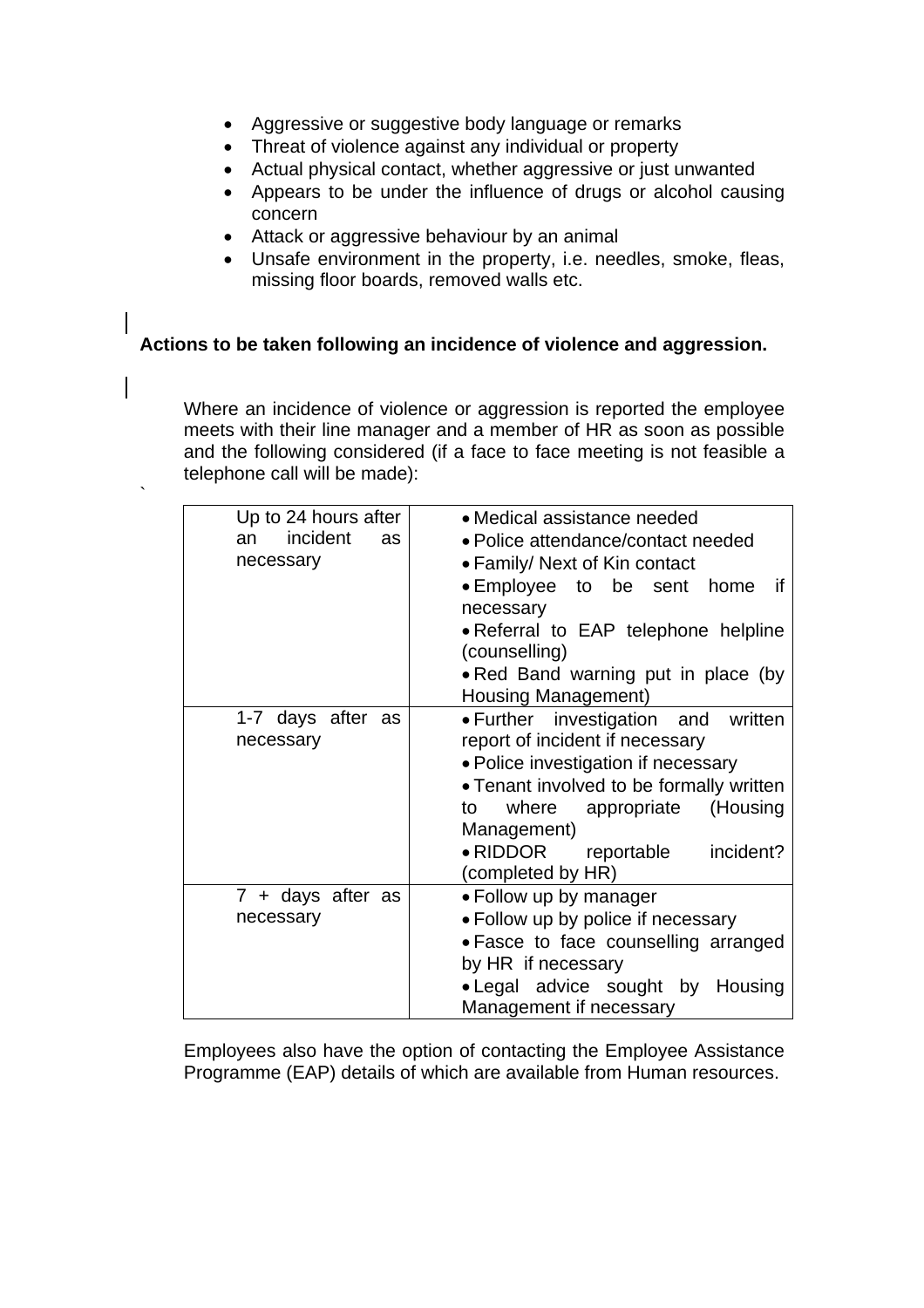#### **ITEM 10**

## <span id="page-27-0"></span>**Freebridge Community Housing The Report to the Board**

| <b>Author</b>            | Michelle Playford | <b>Report Type</b>     | Impact      |               |     |  |
|--------------------------|-------------------|------------------------|-------------|---------------|-----|--|
| <b>Related Work Ref.</b> |                   | <b>For Decision</b>    | <b>High</b> | <b>Medium</b> | Low |  |
|                          |                   | <b>For Information</b> |             |               |     |  |
| <b>Consultation</b>      | TOWN              |                        |             |               |     |  |

#### **Meeting Date: 17th January 2011**

#### **Report Title: Tenant Panel**

**Purpose:** To provide an update on the establishment of the Tenant Panel.

**Policy/Strategy Implications:** The existence and role of the Panel will need to be included in the Tenant Involvement policy when it is revised.

**Finance and VFM Implications:** Assessment against pre-determined criteria will be carried out in the recruitment and appointment of an independent facilitator.

**Customer Care/Equality and Diversity Implications:** The establishment of the Tenant Panel will have a positive impact in terms of customer care, with tenants able to get involved and play a key role in delivering continuous improvement. Recruitment of members for the Panel will take into account equality and diversity, ensuring that membership is suitably diverse and appropriately representative of the communities which we represent.

**Risk Assessment (cross-reference with FCH Risk Map):** 

1.7 Failure in relationship with TOWN – Critical Impact, High Likelihood

7.1 Failure in tenant communication – Critical Impact, Significant Likelihood

7.4 Failure to achieve tenant empowerment – Critical Impact, Low Likelihood

12.0 Failure to address Equality and Diversity issues effectively – Marginal Impact, Significant Likelihood

**Recommendations:** It is recommended that the Board:

(i) Approve the establishment of a Tenant Panel, as described in this report.

(ii) Approve the Panel's draft Terms of Reference, as set out in this report, before they go to wider tenant consultation.

1.1 The Tenant Panel will provide a diverse, representative, active tenant forum which will focus on the continuous improvement of Freebridge's services. It is being set up, in part, in response to changing national policy which places greater emphasis on tenant panels as a means of monitoring and improving the services delivered by Registered Providers. The 'Local Decisions: a fairer future for social housing' report published by the government also outlines a requirement of landlords to support tenant panels –or equivalent bodies - in order to give tenants the opportunity to scrutinise the services being offered and to be involved in resolving disputes. These changes will be made as part of the forthcoming Localism Bill.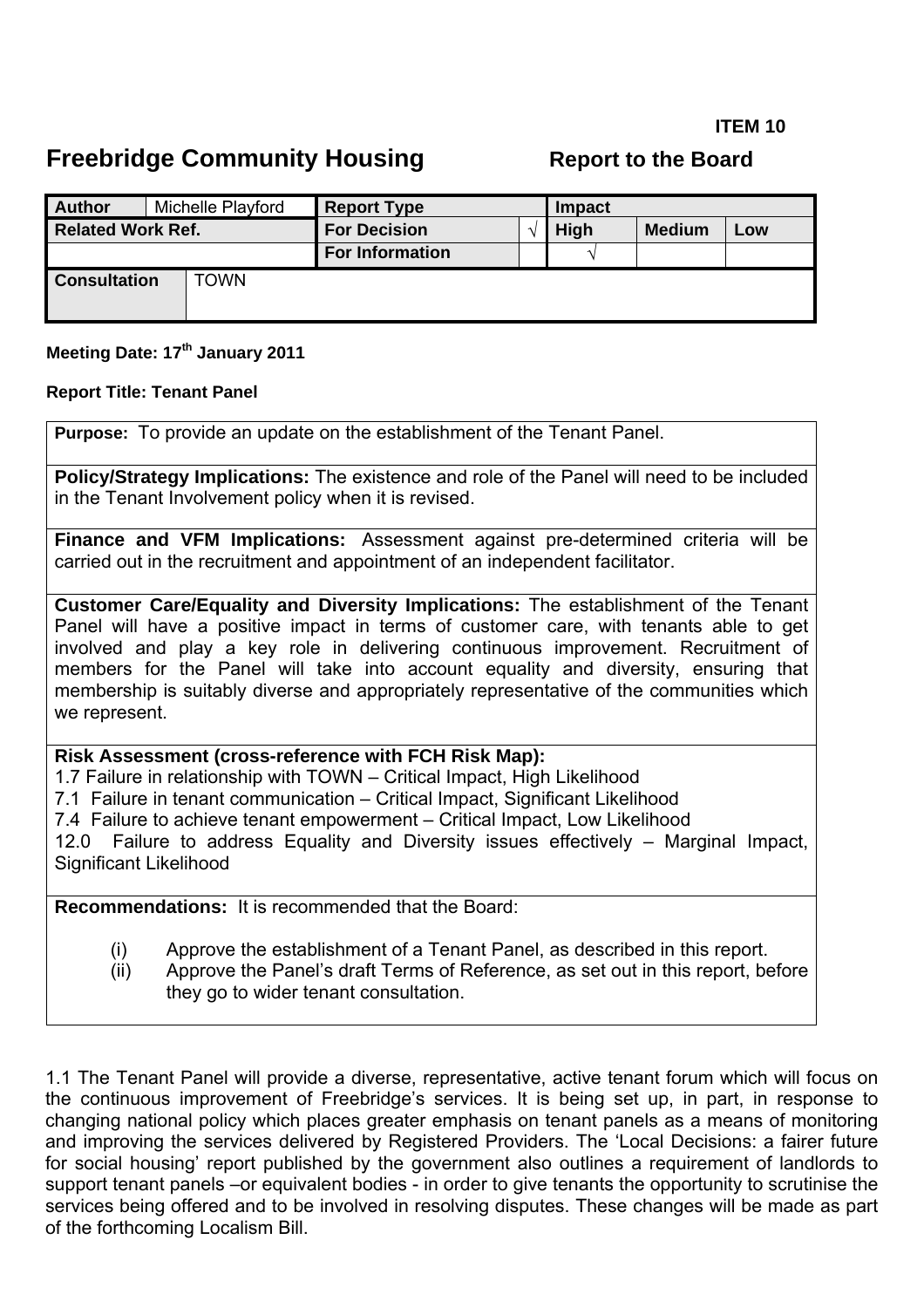1.2 Following consultation with members of TOWN, and discussion with the Chair and Vice-Chair of the Board, we have now produced draft Terms of Reference:

#### **Draft Terms of Reference Purpose**

#### The Tenant Panel will be a group for tenants from different backgrounds and different communities in West Norfolk to get together to look at which key areas of Freebridge's work could be improved. The Panel will be linked to the Board by giving, and getting, feedback.

#### **Aims**

- To look at which key areas of Freebridge's work could be improved
- To bring together different projects with tenants, or jointly with tenants and staff, to look for ways of improving key areas of work. These areas of work will be agreed with the Board
- To encourage tenant involvement and feedback on the different improvement activities. Tenants will be able to get involved in a number of ways, including through telephone feedback, email, text and social media such as Facebook.
- To write and agree, each year, with the Freebridge Board a plan of improvement and scrutiny activities
- To get regular reports on complaints, surveys and other tenant feedback from Freebridge
- To think about tenant feedback on changes in national policy and give ideas to the Board.

#### **How it will be set up and what the Panel will do**

- Report to the Freebridge Board (or a nominated sub-committee) but the Panel will be independent of the Board
- Be supported by an independent facilitator jointly appointed with, and paid for by, Freebridge
- Will appoint a chair and vice chair each year
- Will openly publicise its minutes and reports to other tenants and Freebridge
- Will appoint members for a term of up to three years after an open and fair recruitment process. Members will be allowed to be re-appointed, as long as they are not a member for more than 9 years.
- Meetings will be open so that non-member tenants and invited non-tenants can come to watch. They will be allowed to get involved in the meeting on the decision of the Chair.

#### **Membership**

• Membership of up to 12 tenants, who will come from the wide range of backgrounds, and from the different communities, that Freebridge serves.

#### **Brief for Facilitator**

- Will be jointly appointed by tenants and Freebridge but paid for by Freebridge
- Will attend Panel meetings and make sure there is a review at the end of each meeting
- Will help the Panel chair before, during and between meetings
- Will give training to help tenants to take part in meetings and other agreed activities successfully
- Will be able to show an excellent knowledge of housing management policies and procedures
- Will be able to show a track record of ongoing improvement work in housing
- Will be able to show a track record of good management, support and new ideas
- Will be able to show that they are committed to tenant empowerment and involvement.

#### **1.3 Next Steps**

The following are the next steps for establishing the Tenant Panel: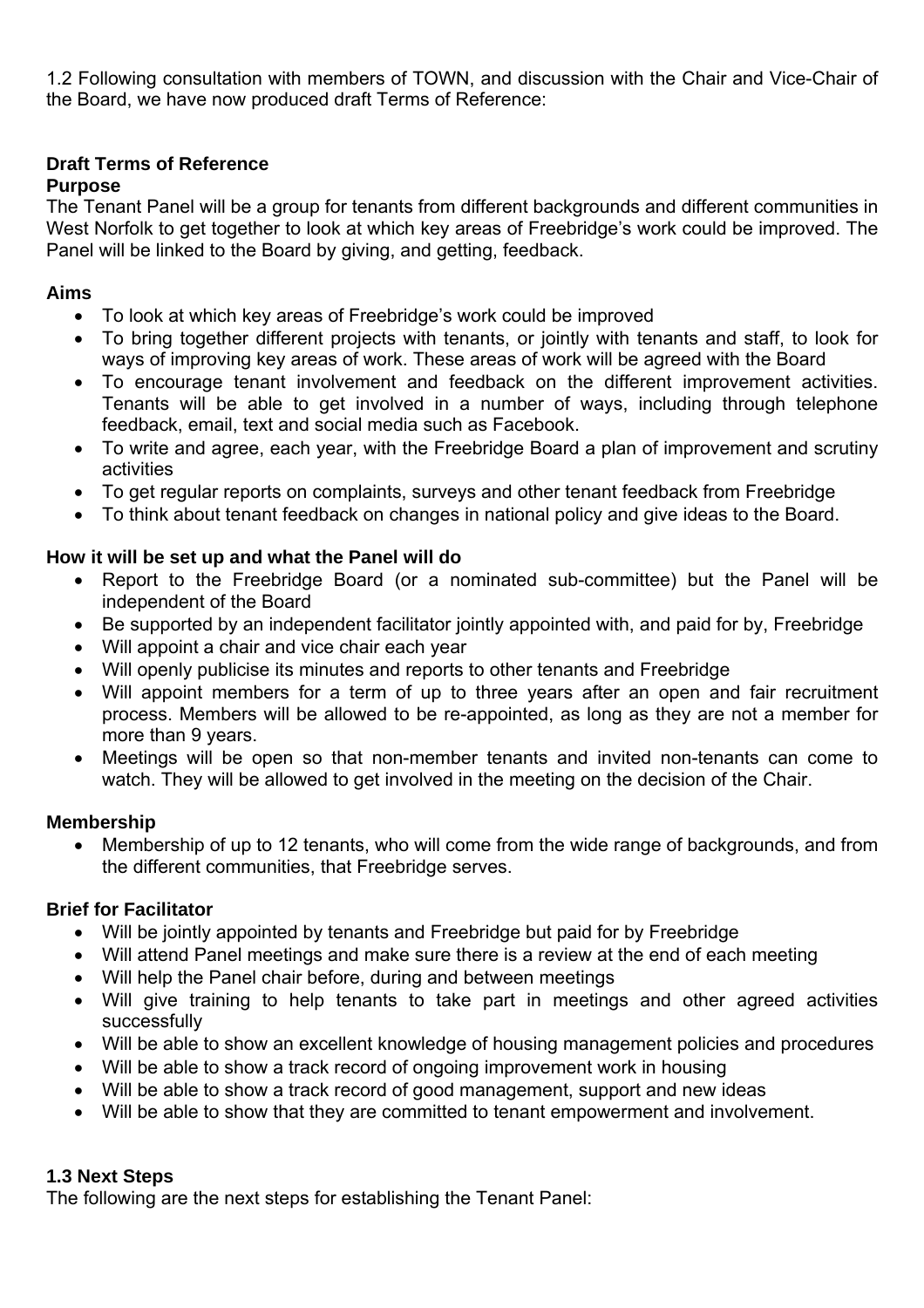| 20 <sup>th</sup><br>20 <sup>th</sup><br>January<br>February | Consultation with wider tenant group: letter and survey<br>send to sample of tenants for feedback on the Terms of<br>Reference/proposals for the Panel                                                                                                                               |
|-------------------------------------------------------------|--------------------------------------------------------------------------------------------------------------------------------------------------------------------------------------------------------------------------------------------------------------------------------------|
|                                                             | Brief issued for recruitment of facilitator,<br>and<br>recruitment process for a facilitator begins.                                                                                                                                                                                 |
| w.c. 21 <sup>st</sup> February                              | Tenant working party (membership TBC but chaired by<br>Albert Havard) meets to refine the Terms of Reference<br>based on the feedback, agree the process for<br>recruitment – including criteria for ensuring diversity of<br>membership – and shortlist the facilitator applicants. |
| w.c. $21^{\rm st}$<br>February $-$<br>mid April             | Recruitment process begins to attract applicants to the<br>Panel; this will be followed by a selection and interview<br>process which ensures equality and diversity of<br>membership.                                                                                               |
|                                                             | Tenant working party holds face-to-face interviews with<br>shortlisted applicants for the facilitator role; facilitator<br>appointed.                                                                                                                                                |
| End April - beginning<br>May                                | First meeting of the Tenant Panel held; to take the form<br>of an interactive workshop to agree the working<br>programme for the coming year.                                                                                                                                        |

Following feedback from the Board at this meeting, the focus will be on wider consultation on the Terms of Reference with tenants, and the open recruitment of a facilitator for the Panel.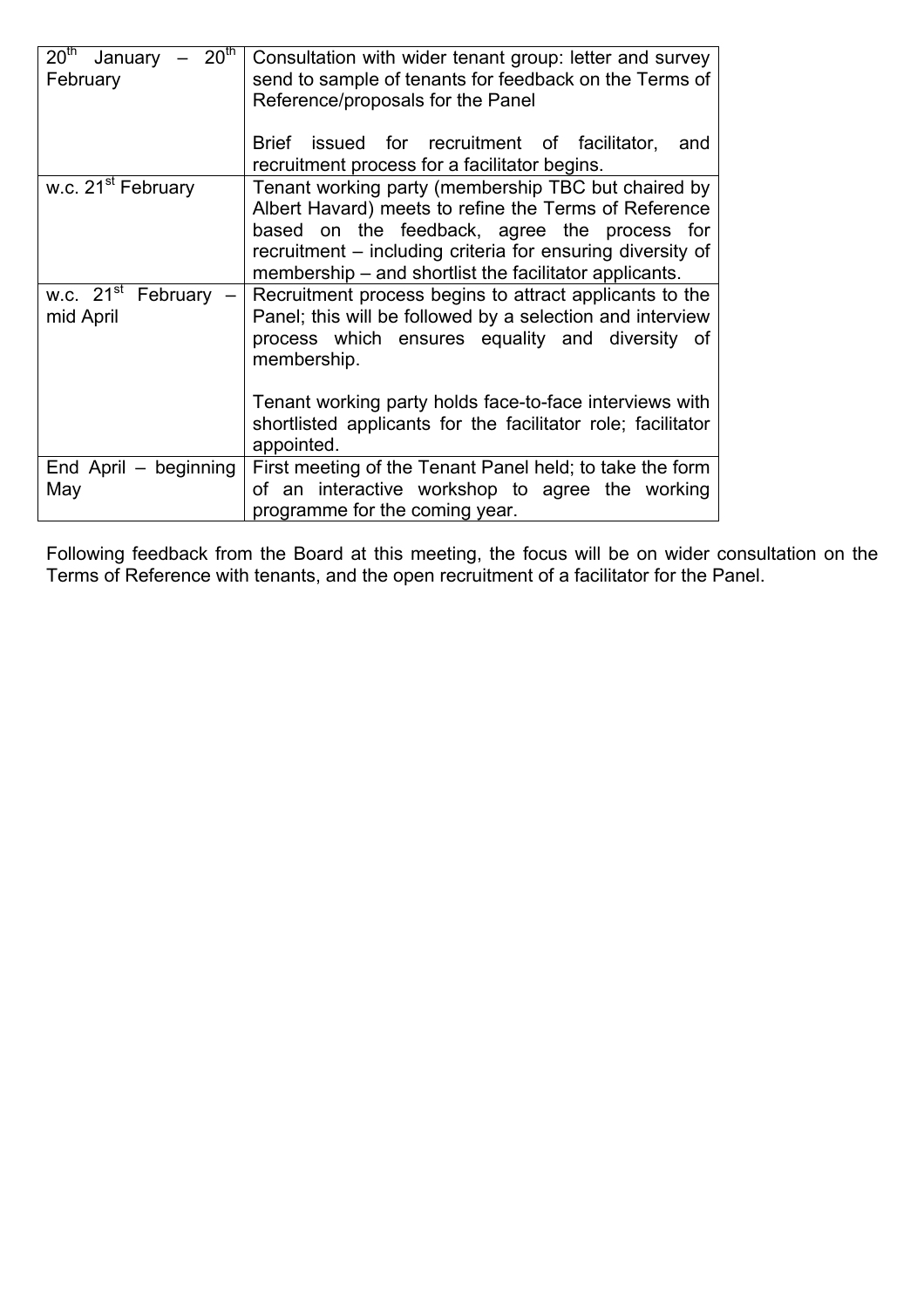## <span id="page-30-0"></span>**Freebridge Community Housing The Report to the Board**

| <b>Author</b>                  |  | Michelle Playford | <b>Report Type</b>                             | Impact |             |               |     |
|--------------------------------|--|-------------------|------------------------------------------------|--------|-------------|---------------|-----|
| <b>Related Work Ref.</b>       |  |                   | <b>For Decision</b>                            |        | <b>High</b> | <b>Medium</b> | Low |
| <b>Communications Strategy</b> |  |                   | <b>For Information</b>                         |        |             |               |     |
| <b>Consultation</b>            |  |                   | Staff and tenant focus groups; Management Team |        |             |               |     |

#### **Meeting Date: 17th January 2011**

#### **Report Title: Brand Development**

**Purpose:** To provide an update on the development of the Freebridge brand.

**Policy/Strategy Implications:** The brand development builds on the Communication Policy.

**Finance and VFM Implications:** Market testing was carried out in the recruitment of the design agency appointed to deliver the brand development, resulting in Value for Money as the most cost-effective pitch was accepted. The cost for this work is around £5k which will be met by the existing communication and customer engagement budget.

**Customer Care/Equality and Diversity Implications:** The development of the brand will lead to a more coherent and attractive brand identity which will be more appealing to customers. Equality and diversity has been considered in the development of the brand, making sure that different user groups are represented through the images used in the brand. Accessibility and diversity issues – such as visual impairment and cultural awareness – have also been considered in the development on the brand.

#### **Risk Assessment (cross-reference with FCH Risk Map):**

7.1 Failure in tenant communication – Critical Impact, Significant Likelihood 7.3 Inappropriate organisational image – Marginal Impact, Significant Likelihood 12.0 Failure to address Equality and Diversity issues effectively – Marginal Impact, Significant Likelihood

**Recommendations:** It is recommended that the Board:

(i) Note the progress made on the Brand development.

1.1 Following on from the brand workshops which took place in February 2010, and in line with the new Strategic Communication and Engagement Activity Plan, the Freebridge brand is currently undergoing development. This is a development of the existing brand and not a redevelopment, meaning the logo and colours of the brand will remain the same. The idea behind the development is to present a more coherent and appealing Freebridge visual identity which reflects the values and brand messages which were refined at the brand workshops. At present, there is not always consistency in how the Freebridge brand is presented to our audiences.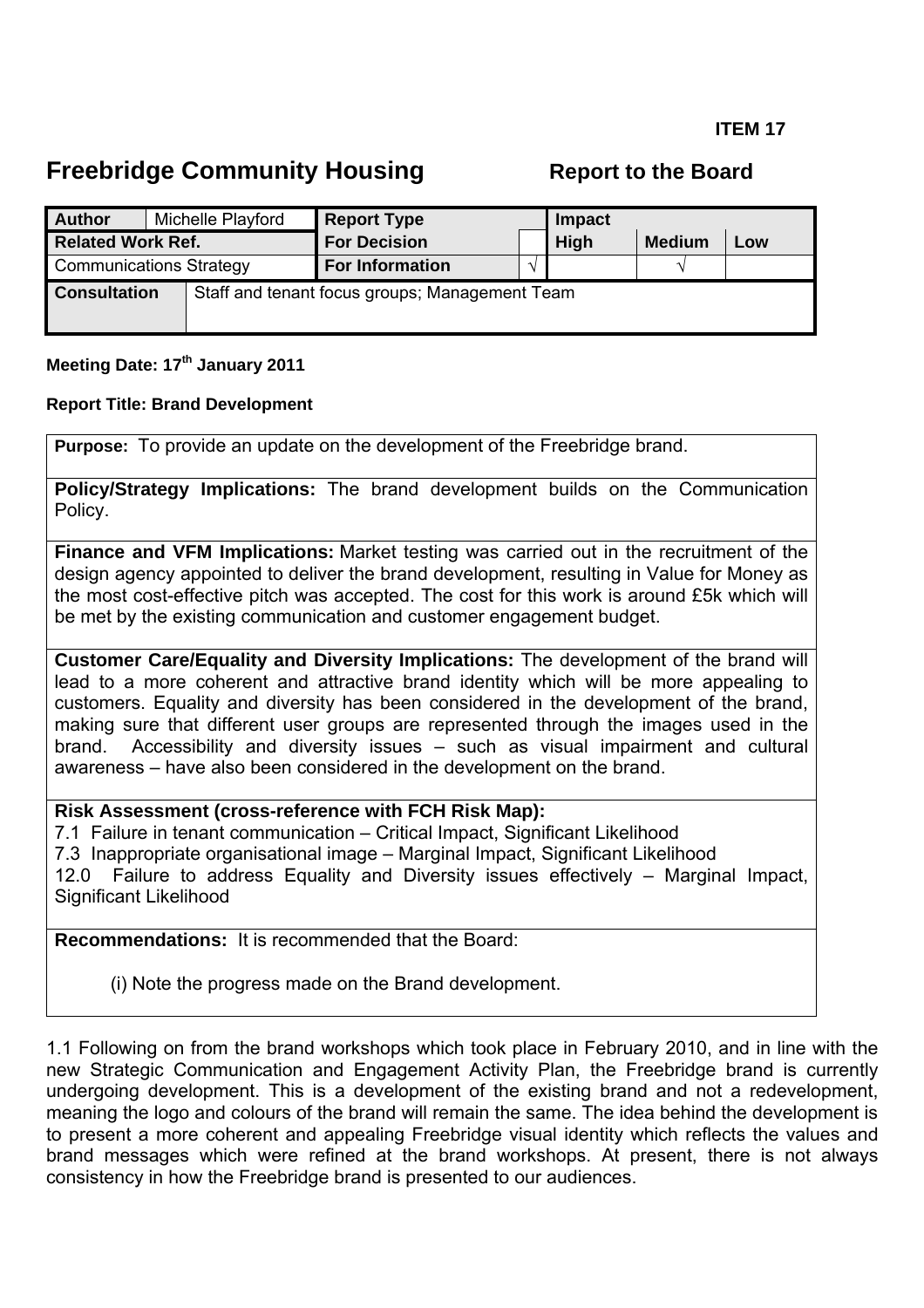1.2 This can result in our work not being readily identified and associated with us, and confusion amongst our audiences as to who we are and what we are striving to achieve, thus weakening our messages.

1.3 To strengthen our brand identity, following a competitive market-testing process, we appointed FoxBullenYoung design agency to come up with a more joined-up identity, based on our existing brand, values and brand messages. They came up with a number of different design options which were then discussed at a tenant and staff focus group in December 2010. Taking into consideration issues such as accessibility and diversity, the group have decided upon a preferred design route (please see appendix one).

1.4 This will now be developed further – through the inclusion of different elements such as colour pictures or a different font – to arrive at a final brand identity for Freebridge. This identity will then be rolled out across all of Freebridge's communication materials – from PowerPoint presentations to tenant leaflets; from Streets Ahead to the website. As part of the brand development, we have been challenged on our strapline – 'developing homes and creating opportunities for people within West Norfolk' – with questions asked about how empowering this is through the use of words 'for people.' We will be considering the strapline as part of the Business Planning process.

1.5 Staff will be fully engaged in the brand development through the distribution of brand guidelines – which will highlight how the brand identity should be used – and the appointment of a 'brand guardian' in each service area. The role of the brand guardian will be to make sure that the brand is being used correctly so that the image which Freebridge is presenting to our audiences is joined-up, coherent and appealing. The brand identity will be rolled out from February 2011 onwards by the Communication and Customer Engagement team.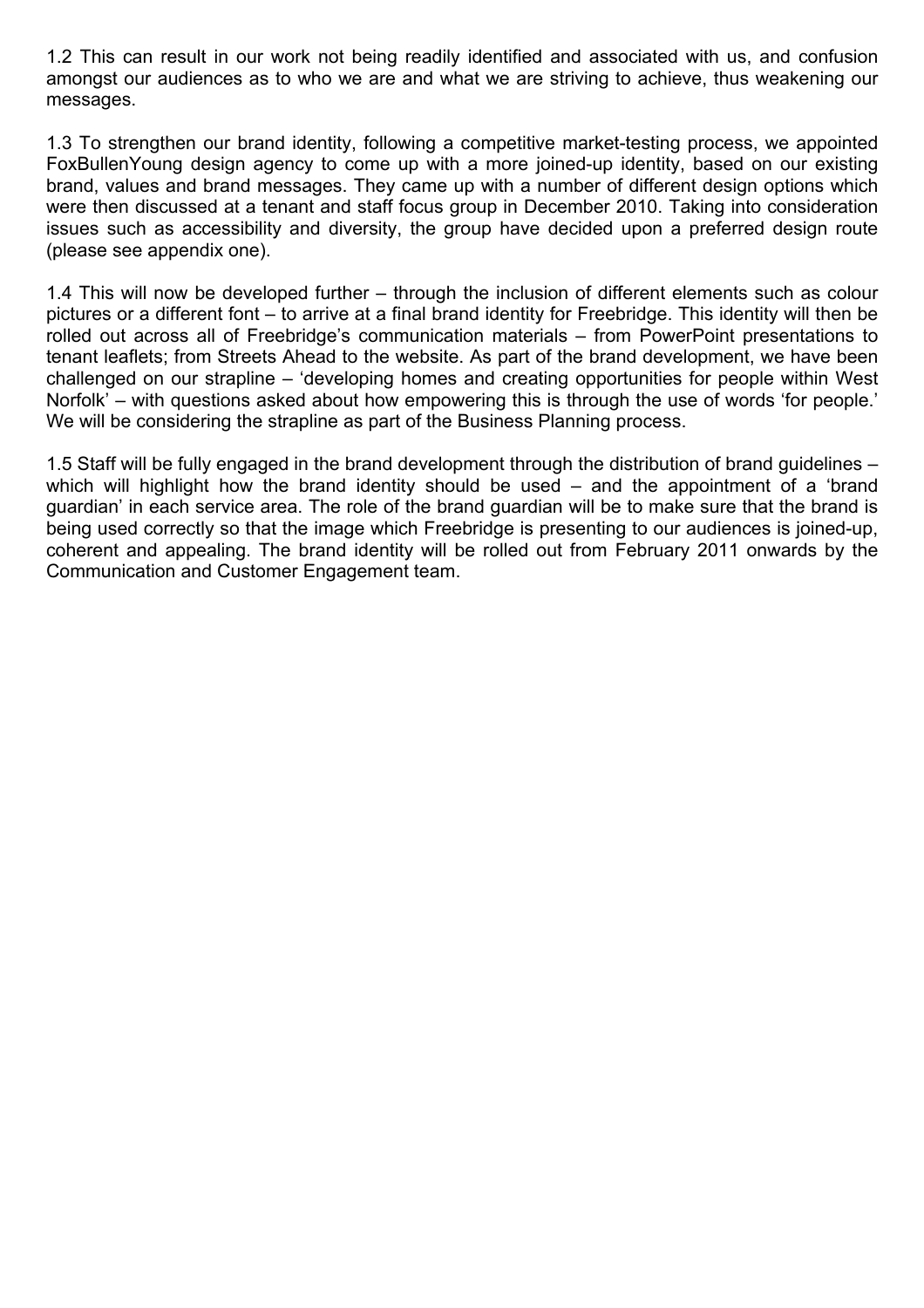#### **Appendix one**

#### **Current examples of Freebridge branding**

# **CURRENT EXAMPLES**



#### **Preferred design approach for Freebridge branding**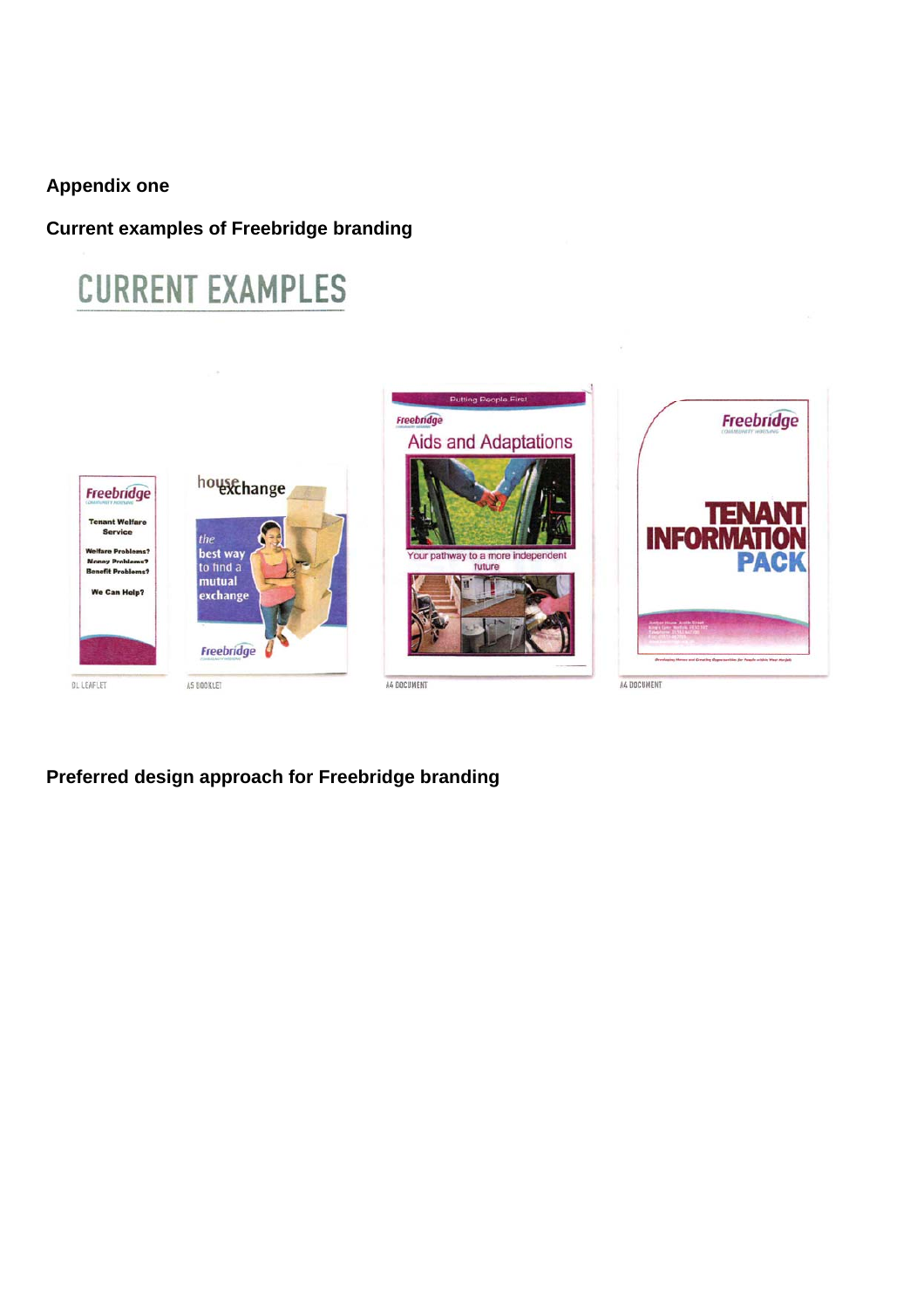



AS BOOKLET



 $\mathbb{F}_{\frac{1}{2}}$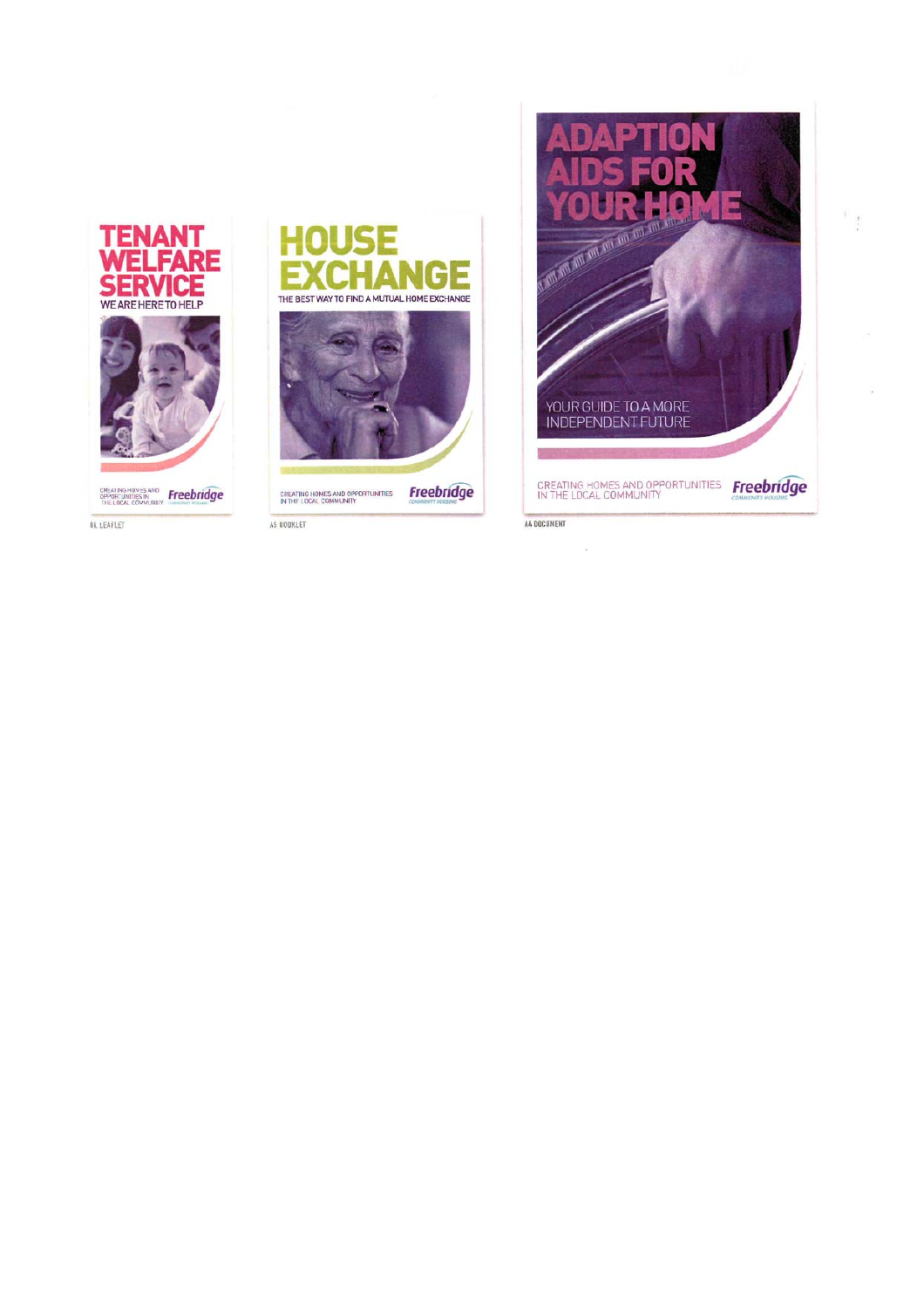# <span id="page-34-0"></span>**Freebridge Community Housing The Report to the Board Report to the Board**

| <b>Author</b>                   |  | Angus MacQueen         | <b>Report Type</b> |             |               |     |  |
|---------------------------------|--|------------------------|--------------------|-------------|---------------|-----|--|
| <b>Related Work Ref.</b>        |  | <b>For Decision</b>    | $\Delta$           | <b>High</b> | <b>Medium</b> | Low |  |
| <b>Governance Working Group</b> |  |                        |                    |             |               | ٦Ι  |  |
| <b>Consultation</b>             |  | <b>Chief Executive</b> |                    |             |               |     |  |

#### **Board Meeting Date: 17 January 2011**

#### **Report Title: Board Member Recruitment**

**Purpose:** The purpose of this report is to propose a process by which Independent and Tenant Board member vacancies will be fillled.

**Policy/Strategy Implications:** The report invokes the Board Membership, Recruitment and Succession Policy.

**Finance and VFM Implications:** None as a direct result of this report.

**Customer Care/Equality and Diversity Implications:** The recruitment/selection processes should be properly accessible to people from all diversity strands.

#### **Risk Assessment: (cross-reference with FCH Risk Map):**

Risk 1.1: Failure to comply with Regulatory and Legislation requirements (Critical Impact / High Likelihood). A comprehensive Board recruitment process, as set out in this report, is necessary to achieve the Regulatory requirement of good governance.

Risk 1.4: Skill Deficiency in Board or Management Team (Critical Impact / High Likelihood). The comprehensive Board recruitment process set out in this report aims to target areas of skill deficiency on the Board.

**Recommendations:** It is recommended that the Board:

(i) Agree the Board member recruitment process outlined in this report.

#### **1.0 Background**

- 1.1 There are currently four vacancies on the Board (three tenant Board member vacancies and one independent Board member).
- 1.2 Consultation is ongoing with regard to reducing the size of the Board from 15 to 12 members, and the Board will be asked to consider this issue further at its meeting on 7 March 2011. However, regardless of the outcome of the Board's consideration, it is clear that there is a requirement to recruit at least one tenant Board member and one independent Board member.
- 1.3 The tenant Board member vacancy was advertised in the December 2010 issue of Streets Ahead. To date, only one expression of interest has been received, and so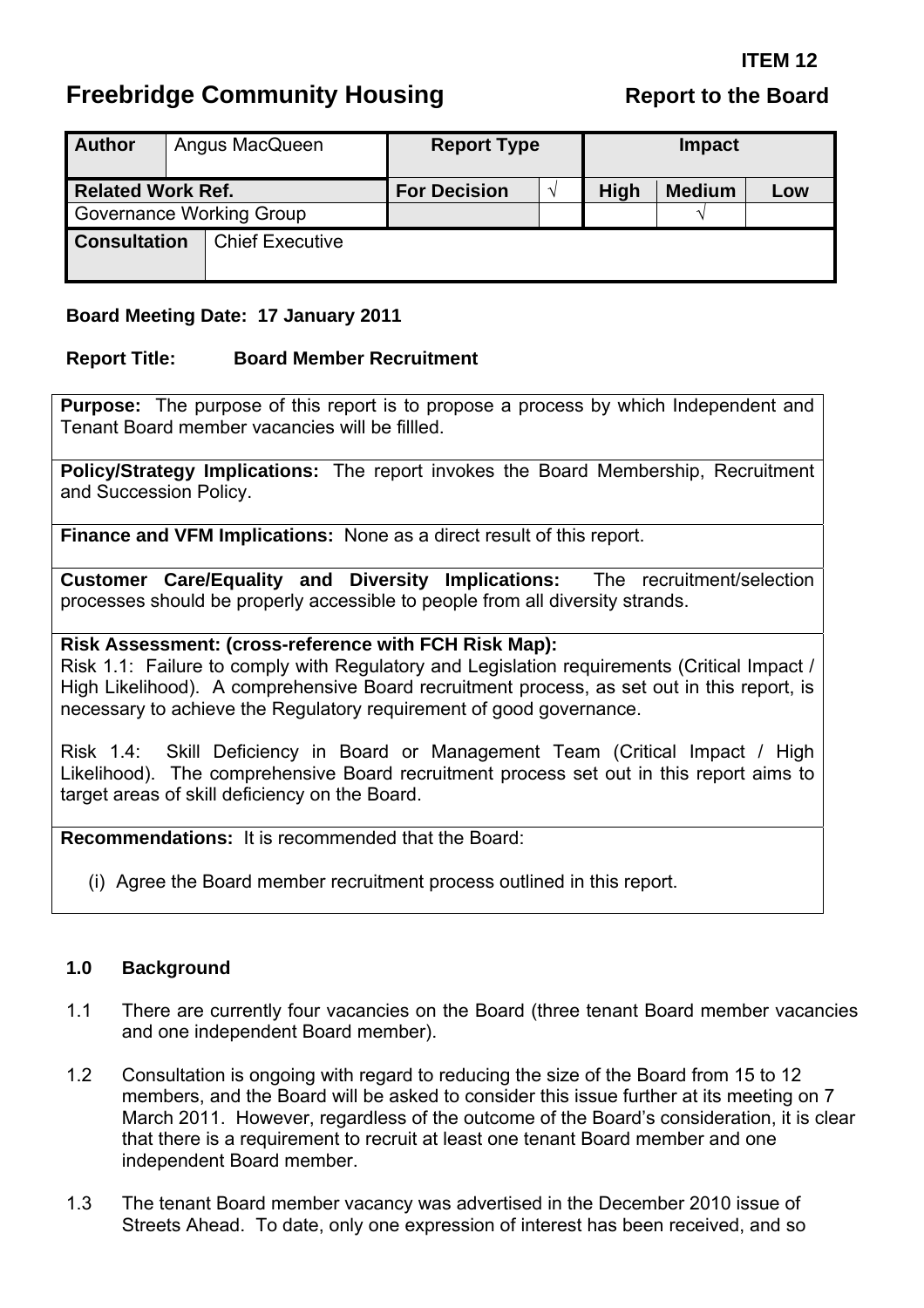further work is required to encourage a greater pool of candidates. The Company Secretary is working with the Assistant Director of Communications and Customer Engagement on this.

1.4 It is suggested that recruitment of an independent Board member is begun in January.

#### **2.0 Skills Analysis / Representational Balance**

- 2.1 The Campbell Tickell outcome report on the Board appraisal and review process highlighted that Housing Management is an area of expertise that is lacking at Board level. The report also suggests that the Board consider whether it needs legal and/or further financial expertise.
- 2.2 The Campbell Tickell report also highlights that there are diversity gaps on the Board in terms of female members, younger members and ethnicity.
- 2.3 2.1 and 2.2 above should be taken into account during the recruitment process.

#### **3.0 The Proposed Process**

- 3.1 The following process is proposed to achieve the required Board appointments:
	- 1. Late Jan Advertising/publicity for recruitment of both tenant and independent Board members.
	- 2. Mid-Feb Information event for prospective Board members to be led by the Chief Executive and attended by officers only.
	- 3. 4 March Deadline for applications from prospective Board members.
	- 4. Board 7 March Board to establish Recruitment Panel, to pursue the recruitment process. When appointing the Panel, the Board will be made aware of the identities of all applicants, so as to avoid any potential conflicts of interest.
	- 5. Board 11 April Recruitment Panel to make its recommendations on the appointment of Board members. Independent Board member to be appointed immediately on a temporary basis until the AGM in September 2011, with a recommendation that the appointment be made permanent at that stage.
	- 6. Apr June If necessary, ballot of all tenants to appoint tenant Board member(s)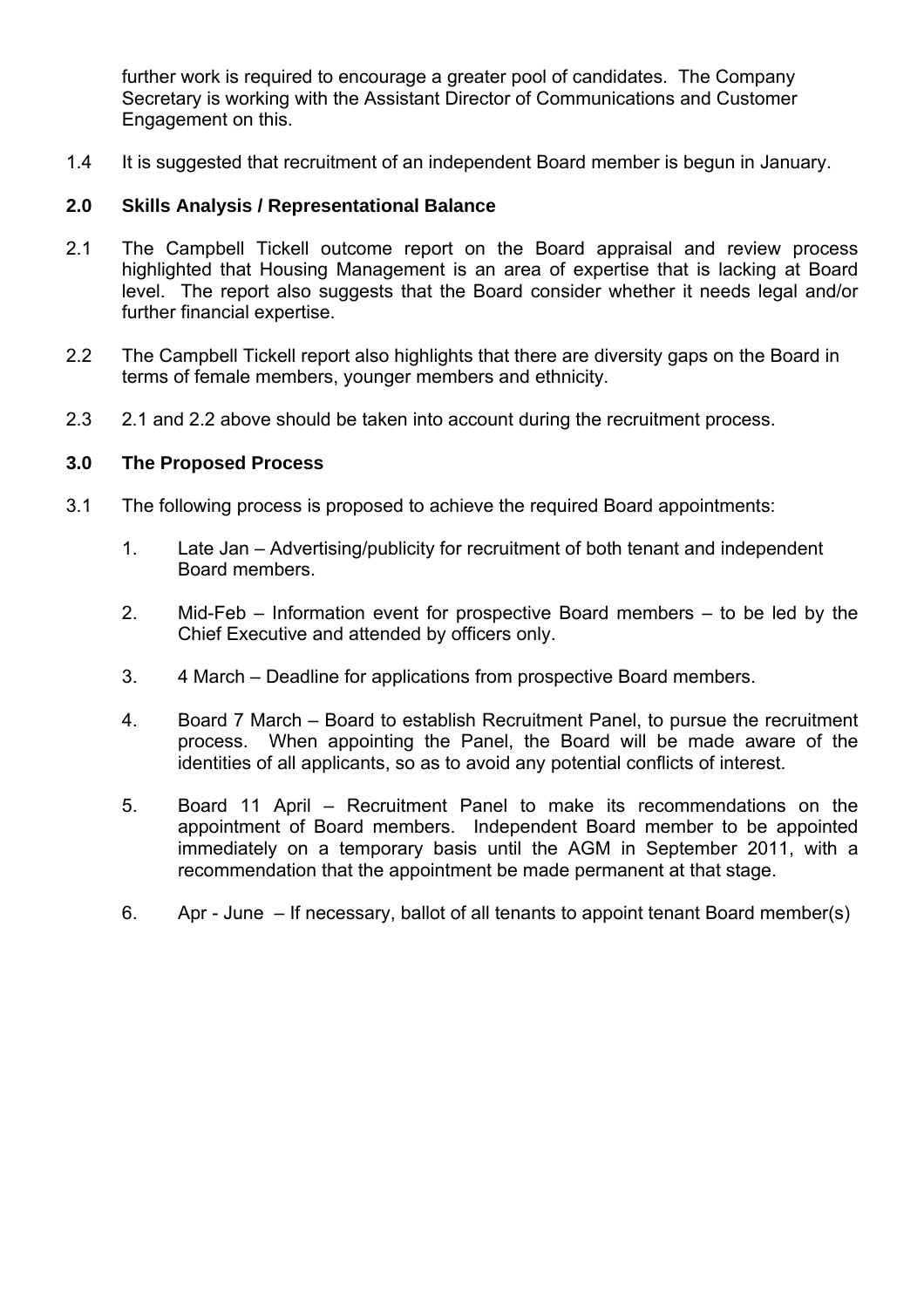## <span id="page-36-0"></span>**Freebridge Community Housing Community Freebridge Community Housing Report to the Board**

| <b>Author</b>                    |  | <b>Tony Hall</b>       | <b>Report Type</b>     |  | <b>Impact</b> |               |     |
|----------------------------------|--|------------------------|------------------------|--|---------------|---------------|-----|
| <b>Related Work Ref.</b>         |  |                        | <b>For Decision</b>    |  | <b>High</b>   | <b>Medium</b> | Low |
| <b>Asset Management Strategy</b> |  |                        | <b>For Information</b> |  |               | $\mathcal{N}$ |     |
| <b>Consultation</b>              |  | <b>Management Team</b> |                        |  |               |               |     |

#### **Meeting Date: 17th January 2011**

#### **Report Title: European Development Growth Fund – Competitiveness Programme 2007 - 13**

**Purpose** The purpose of this report is to advise the Board of a project concept that has been put forward by Freebridge to the European Regional Development Fund (ERDF). **Policy/Strategy Implications** The project will help inform the retrofit of green energy solutions to our housing stock and support knowledge, training and jobs in related activities.

**Finance and VFM Implications:** The total value of the project is £721,000, with a ERDF contribution of £288,000. Freebridge and its partners will be expected to contribute 40% of the cost however this can be made up of cash and "in – kind" contributions.

**Customer Care/Equality and Diversity Implications** The flat block identified for the project has been a source of complaints about the cost of heating. The improvements will significantly improve energy rating for the property and contribute to more affordable warmth. Lesions learnt from the project can be used across other Freebridge properties.

**Risk Assessment (cross-reference with FCH Risk Map):** The project will inform the Sustainability Strategy and therefore mitigate risk 4.10 – Not delivering zero carbon agendas. The main risk for implementation relate to project management. Funding has been included within the proposal for a project manager and the initiative would be controlled through our project management framework.

**Recommendations:** It is recommended that the Board:

- (i) Note the content of the report and approve the participation of Freebridge in th e project.
- in reaching the next stage. (ii) Agree that a further detailed report is prepared for the Board if we are successful

#### **1. Background**

- 1.1 The East of England Development Agency (EEDA) recently announced a funding programme focused on the retrofitting of low carbon technologies to housing. Although there is an element of capital investment, the main emphasis is to stimulate interest in low carbon technologies from small and medium size employers (SME's) in the eastern region.
- 1.2 Initial thoughts focused on Hillington Square, however the scale and timing of funding did not fit. After careful consideration, Mayflower flats North Lynn were chosen, as the block demonstrates a good housing example that can be replicated across the region.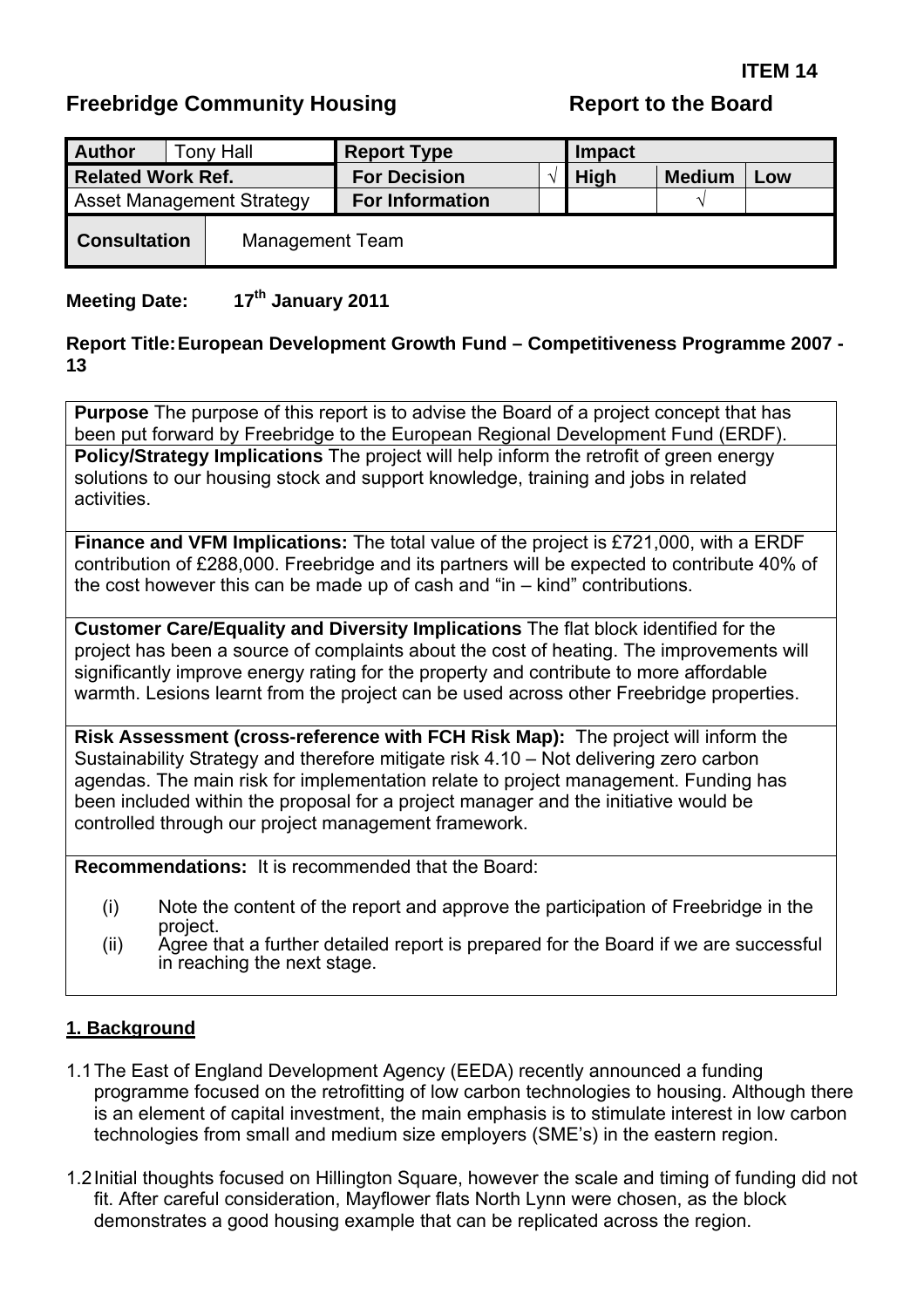1.3 Representatives from Construction Skills, the Borough Council, and Shaping Norfolk's Future worked with us to develop the proposal. An expression of interest was submitted in the name of Freebridge; we have received feedback and have been invited to resubmit the proposal by the 4th January. This has been done and I will update the board of any further information at the meeting.

#### **2. Key Objectives and Outcomes**

#### **Objectives**

- To provide hands on knowledge dissemination of the design, manufacture and installation of the low carbon retrofit solutions in walk-up blocks of flats.
- To provide business engagement through hands on knowledge dissemination, larger 'tool box' talks and wider dissemination in the engaged SME's and business groups within the immediate Kings Lynn and further EEDA region.
- To provide procurement opportunities for construction materials and technologies to SME's in the EEDA region.
- To provide procurement opportunities for contractors and installers within the EEDA region.
- To educate and subsequently employ a resident who lives in the retrofitted units as 'Green Champions'.
- Wider awareness raising in the community of 'green' lifestyles using Green Champions.
- To achieve 60-80% carbon emissions reductions from the retrofitted units.

#### **Outcomes**

- Provide an easily understandable demonstration of how to retrofit walk-up blocks of flats using a range of technologies.
- Using baseline information collected by the project to develop a 'technology menu' to assist public and private landlords and owners to identify the most appropriate technologies that can be used to retrofit walk-up blocks of flats considering costs and utility savings, installation/maintenance requirements and achievable CO2 reductions.
- Dissemination of the findings of the project to housing associations, private landlords, the construction sector and tenants.
- Piloting of the use of waste material as a locally sourced and produced insulation material, with the potential to develop this into a commercial venture.
- Contribution towards the development of a low carbon economy.

#### **3. Financial Implications**

- 3.1 The total scheme cost is £721,000.This includes £288,000 cash contribution from the European Regional Development Fund. Freebridge and its partners will provide 40% matched funding through a combination of cash and "in kind" contributions.
- 3.2 The bidding process is laborious and, if successful, it is unlikely that we will get final sign off from EEDA until May 2011, with an anticipated start date of June 2011.

#### **4. Conclusions**

- 4.1 The project fits with our business plan objectives, specifically:
	- A key partner in community development activities to build community capacity
	- Delivering homes within sustainable communities and developing skills, capacity and employment opportunities through effective partnerships
	- Completed the Decent Homes Programme and agreed 'Decent Homes Plus'
- 4.2 The Board are requested to note the content of the report and approve the involvement of Freebridge in the project.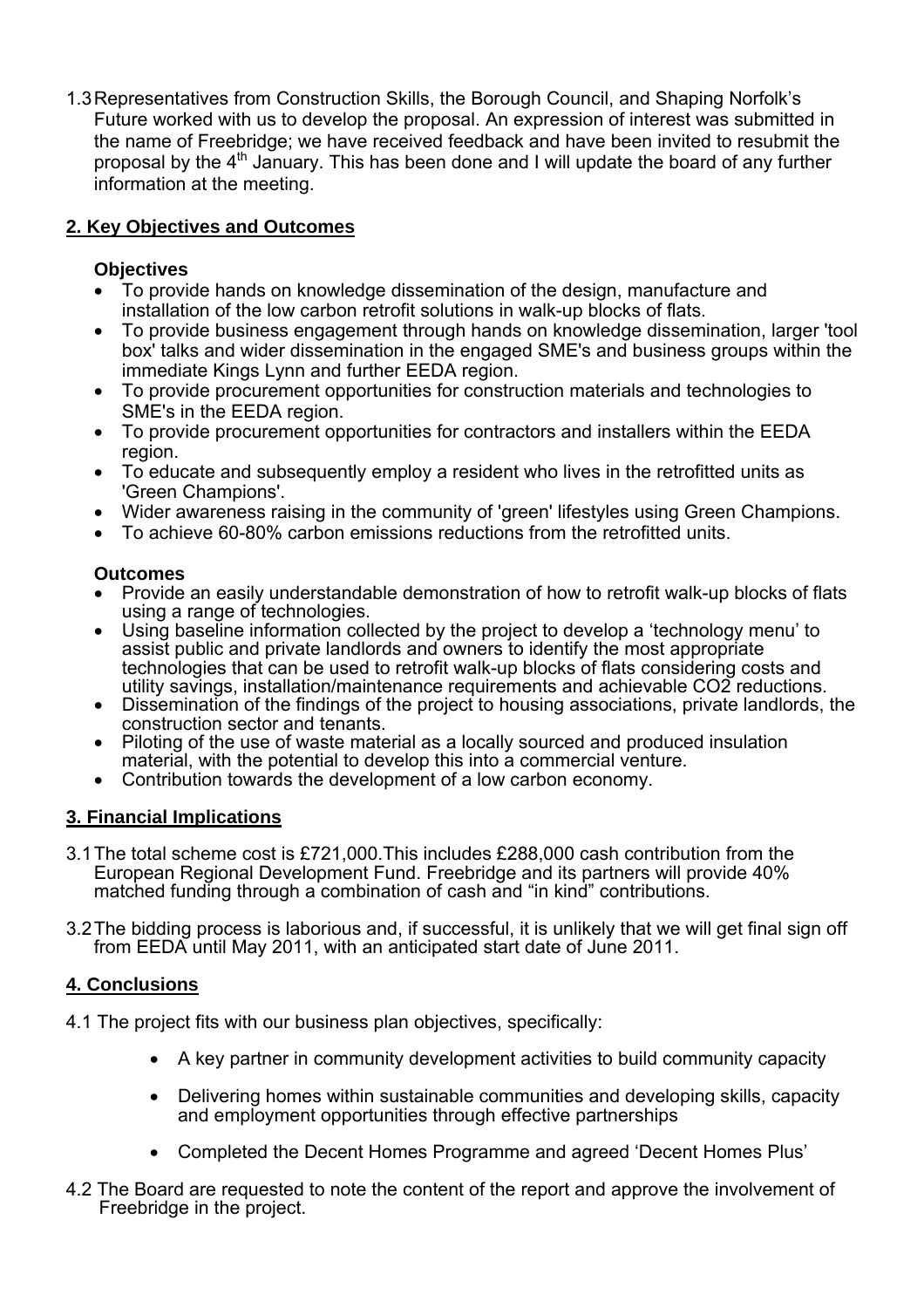#### <span id="page-38-0"></span>**Freebridge Community Housing Community Freebridge Community Housing Report to the Board**

| <b>Author</b>                                |  | <b>Tony Hall</b> | <b>Report Type</b>     |  | Impact      |               |     |
|----------------------------------------------|--|------------------|------------------------|--|-------------|---------------|-----|
| <b>Related Work Ref.</b>                     |  |                  | <b>For Decision</b>    |  | <b>High</b> | <b>Medium</b> | Low |
| <b>Business Planning</b>                     |  |                  | <b>For Information</b> |  |             |               |     |
| <b>Consultation</b><br><b>Executive Team</b> |  |                  |                        |  |             |               |     |

#### **Meeting Date: 17th January 2011**

#### **Report Title: Consultation Paper 'Local Decisions: a Fairer Future for Social Housing'**

**Purpose:** To advise the board of the emerging implication for Freebridge and its tenants of the Government's proposed reform of social housing. At this stage there are no decisions for the Board to make but it is important that members understand the key objective of the reform as a number of policies issues will need addressing over the coming months.

**Policy/Strategy Implications:** Not at this stage however further reports will be produced once there is further clarity.

**Finance and VFM Implications:** None as a result of this report, however further reports will be produced once there is further clarity, however there will be significant implications for the Board to consider at a later stage.

**Customer Care/Equality and Diversity Implications:** None as a result of this paper, however there will be significant implications for the Board to consider at a later stage.

**Risk Assessment (cross-reference with FCH Risk Map):** 

There are two specific risks within the risk area "Governance Framework" that apply:

- − Failure to comply with Regulatory and Legislation Requirements has a critical impact and a high likelihood.
- − The second area is government housing policy change which had a marginal impact with a significant likelihood.

These risks are managed by the Executive ensuring that the Board are aware of consultation papers and the implications for Freebridge and to present appropriate policies and strategies in response to any changes.

The risk profile in this area will be reassessed and escalated in light of the volume and speed of change in national policy at the present time.

**Recommendations:** It is recommended that the Board:

(i) note the content of this report and the summary document Appendix 1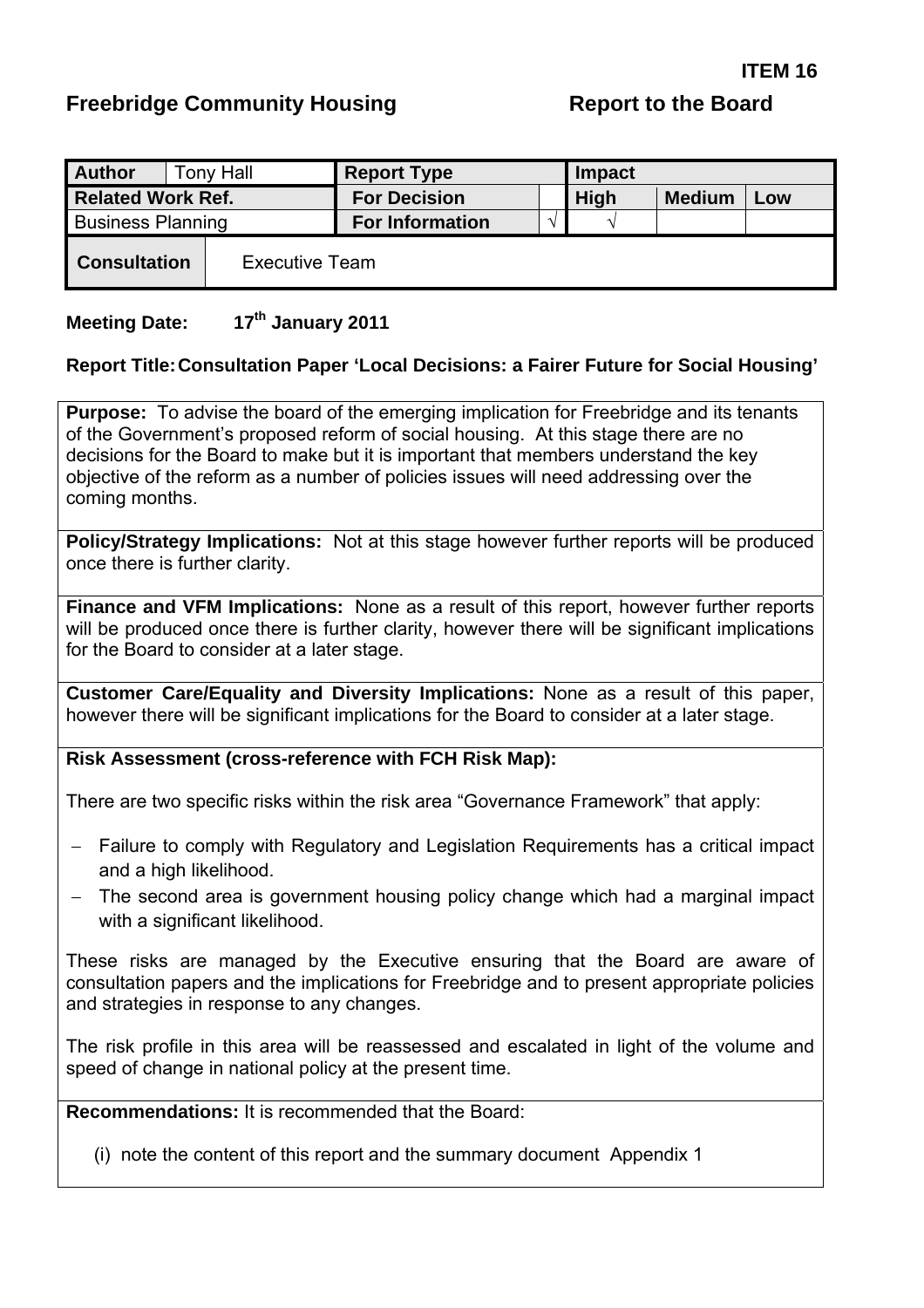#### **1 Background**

- 1.1 In November the Government launched a consultation paper, Local Decisions: A Fairer Future for Social Housing. It outlines changes in the way social housing will function as a result of the new investment framework announced as part of the Comprehensive Spending Review.
- 1.2 The proposals are to reform social housing by introducing a number of policy changes:
	- − A new more flexible local authority affordable rent tenancy with a minimum fixed term of two years;
	- − Reforming the social housing allocations system,
	- − Introducing a national social home swap programme,
	- − Enabling local authorities to fully discharge homelessness duties into the private sector,
	- − Tackle overcrowding
	- − Refocus regulation on economic assessments, with a stronger role for local tenants to hold landlords to account.
- 1.3 The consultation paper acknowledged the value of social housing, but it is a scarce resource and there are limited central resources to fund new homes. It also points out that there are a disproportionate number of unemployed people of working age in social housing compared with other tenures. As a result there are five key objectives of social housing reform.
	- − Focusing social housing on those most in need in a way that enables them to use it as a springboard to opportunity
	- − Social housing is flexible and available to more people and to those that genuinely need it
	- − Make best use of existing social rented homes
	- − Increase the freedoms available to all social landlords to determine the sort of tenancy they can grant to new tenants
	- − Protect the rights of existing tenants
- 1.4 A summary of the consultation paper is set out in Appendix 1.

#### **2 Implications for Freebridge and its tenants**

- 2.1 At this stage we are still waiting for much of the detail, and although it appears that some decisions will be required by the Board for investment purposes before April 2011; further information is required from the Department for Communities and Local Government (CLG) and the Homes and Communities Agency (HCA). There are also implications for Freebridge from the way the local authority wants to manage the waiting list and its tenancy strategy.
- 2.2 The Executive Team are assessing the risks and opportunities that the consultation paper presents. Discussions are taking place with the local authority and within the  $e^2$ Consortium in order that the Board can decide how it wishes to respond.
- 2.3 The closing date for responses to the consultation paper is the  $17<sup>th</sup>$  January; therefore an Executive response has been prepared in consultation with the Chairman.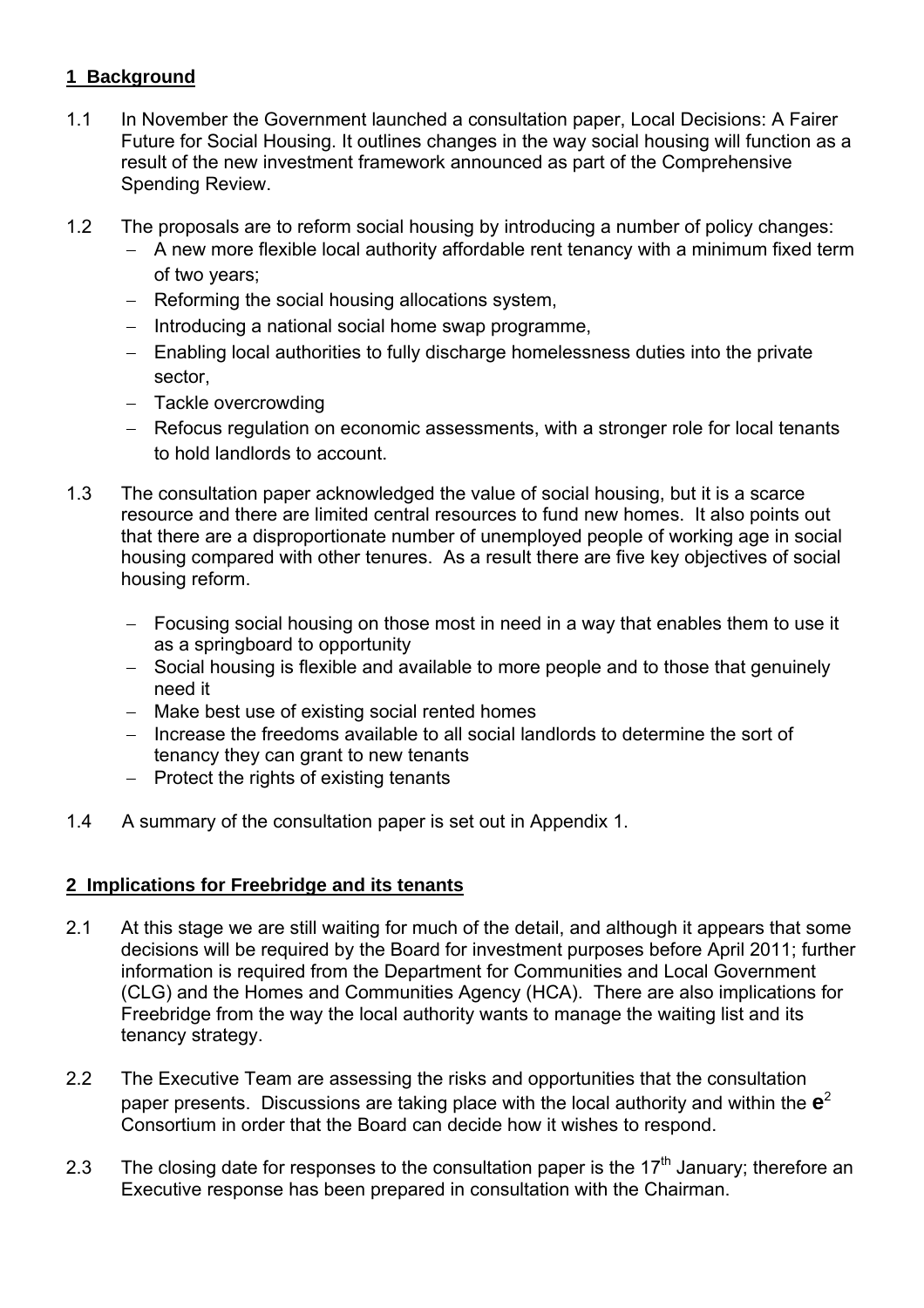## **Local decisions: a fairer future for social housing**

#### **The aim**

The Government has embarked on a radical programme to shift power from Westminster to councils and communities. As part of this, we are carrying out a fundamental reform of social housing to:

- make the system fairer, striking a proper balance between the needs of new and existing tenants
- ensure that the support which social housing provides is focused on those who need it most for as long as they need it
- give local authorities and housing associations new powers so that they can make best use of their housing, in a way which best meets the needs of individual households and their local area

We will need to change the law to deliver many of these reforms and we will use the Localism Bill to do this.

This document gives a brief summary of the reforms. More detail is available in a policy document, which is downloadable from the Department for Communities and Local Government website at [www.communities.gov.uk](http://www.communities.gov.uk/)

The document asks a number of questions about the way these new powers are likely to be exercised and we are particularly keen to hear council and housing association tenants' views. The date for submitting responses is **Monday 17 January 2011**. The email address for comments is [housingreform@communities.gsi.gov.uk](mailto:housingreform@communities.gsi.gov.uk)

#### **The reforms**

#### *Tenancies*

The lifetime tenancies of existing council and housing association tenants (that is to say, people who are tenants at the time the law is changed) will not change.

For new tenants, the Government will give councils and housing associations the freedom to grant fixed term tenancies, as well as lifetime tenancies. These fixed term tenancies will be at social rent levels and provide another option for landlords and tenants alongside the new fixed term Affordable Rent tenancies.

Landlords will not have to grant the new fixed term tenancies and will be able to continue to give lifetime tenancies in some or all cases, if they consider this is right.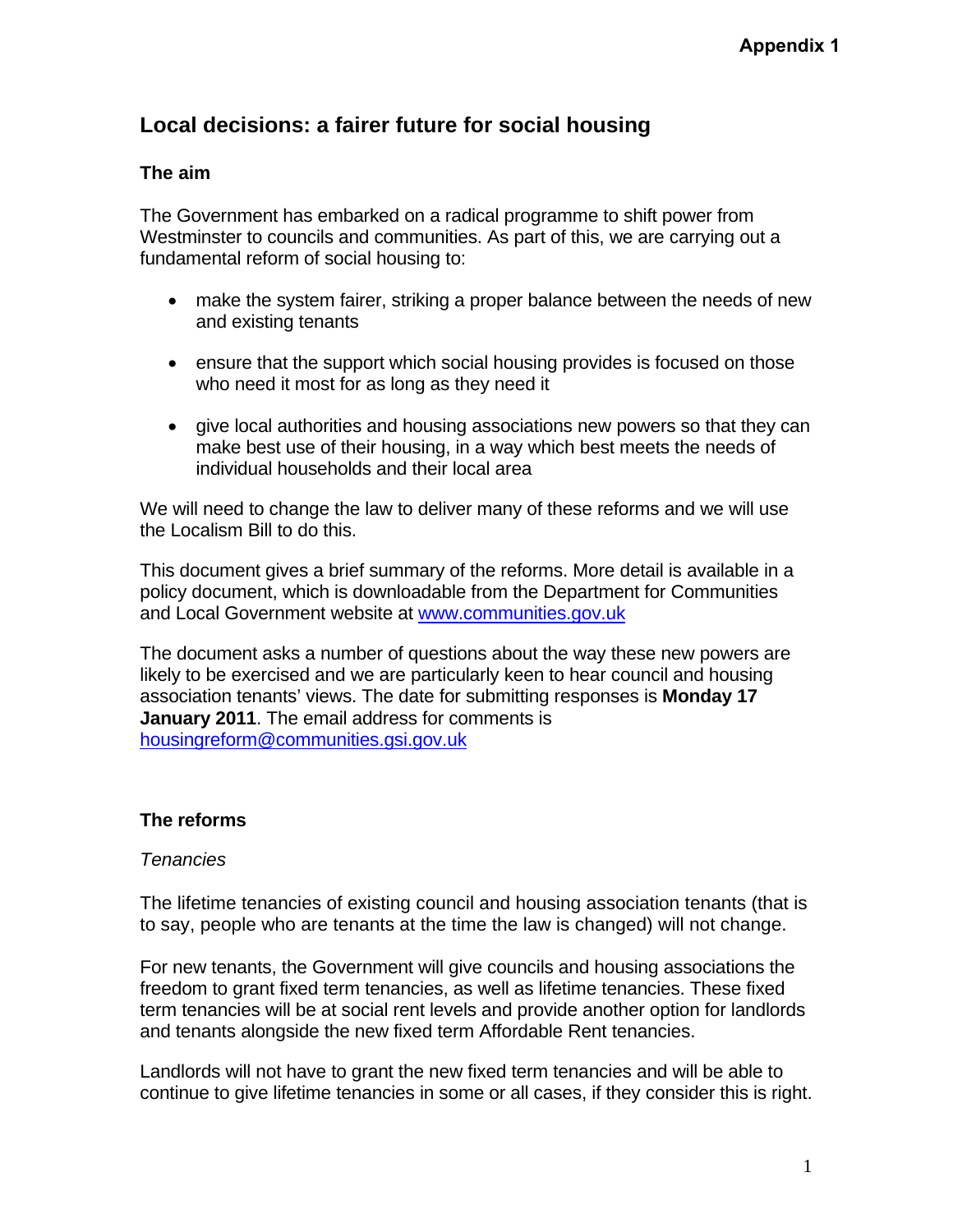Generally speaking, fixed term tenants will have the same rights as lifetime tenants, such as a right to repair, and a right to buy/acquire.

The new fixed term tenancies will have a minimum time period of at least two years, but no maximum time period, so landlords can provide a length of tenancy that takes account of the needs of individual tenants and the local community – be that 10 years, 20 years, or longer.

We are consulting, and will decide, in the light of views expressed, on other rules for the use of fixed term tenancies. Those include whether the minimum period should be more than two years; whether some groups should always be guaranteed a longer fixed term or a social home for life; and whether existing secure or assured tenants should always continue to receive a lifetime tenancy when they move.

Landlords will need to publish their own policy on tenancies in the light of these rules and tenants' views. Their decisions on whether to renew a tenancy at the end of the fixed term will need to be in line with that policy.

What happens at the end of the fixed term tenancy is important. Many tenants will need to stay in social housing, either in their current home or another more suitable property; others will be able to move on to low cost home ownership or private rented housing. Landlords will need to discuss the various housing options with their tenants well before the end of the fixed term, and help tenants move on to different accommodation, where this is appropriate.

#### *Succession*

We are changing the rules on succession (where someone living in a property inherits the tenancy when the tenant dies) so they will be the same for all new council and housing association tenants. For all new tenancies (lifetime and fixed term) in future, the spouse or partner of the tenant will have an automatic legal right to succeed, as long as the tenant him/herself isn't a successor. However, landlords will be able to give additional succession rights in the tenancy agreement, if they choose.

The changes to succession will not affect existing secure tenants who stay in their current home or move using the nationwide social home swap scheme. They will also not affect the right of a joint tenant to take over the tenancy when the other joint tenant dies.

#### *Affordable Rents*

We are introducing a new 'Affordable Rent' tenancy to be offered by housing associations to new tenants of social housing from April 2011.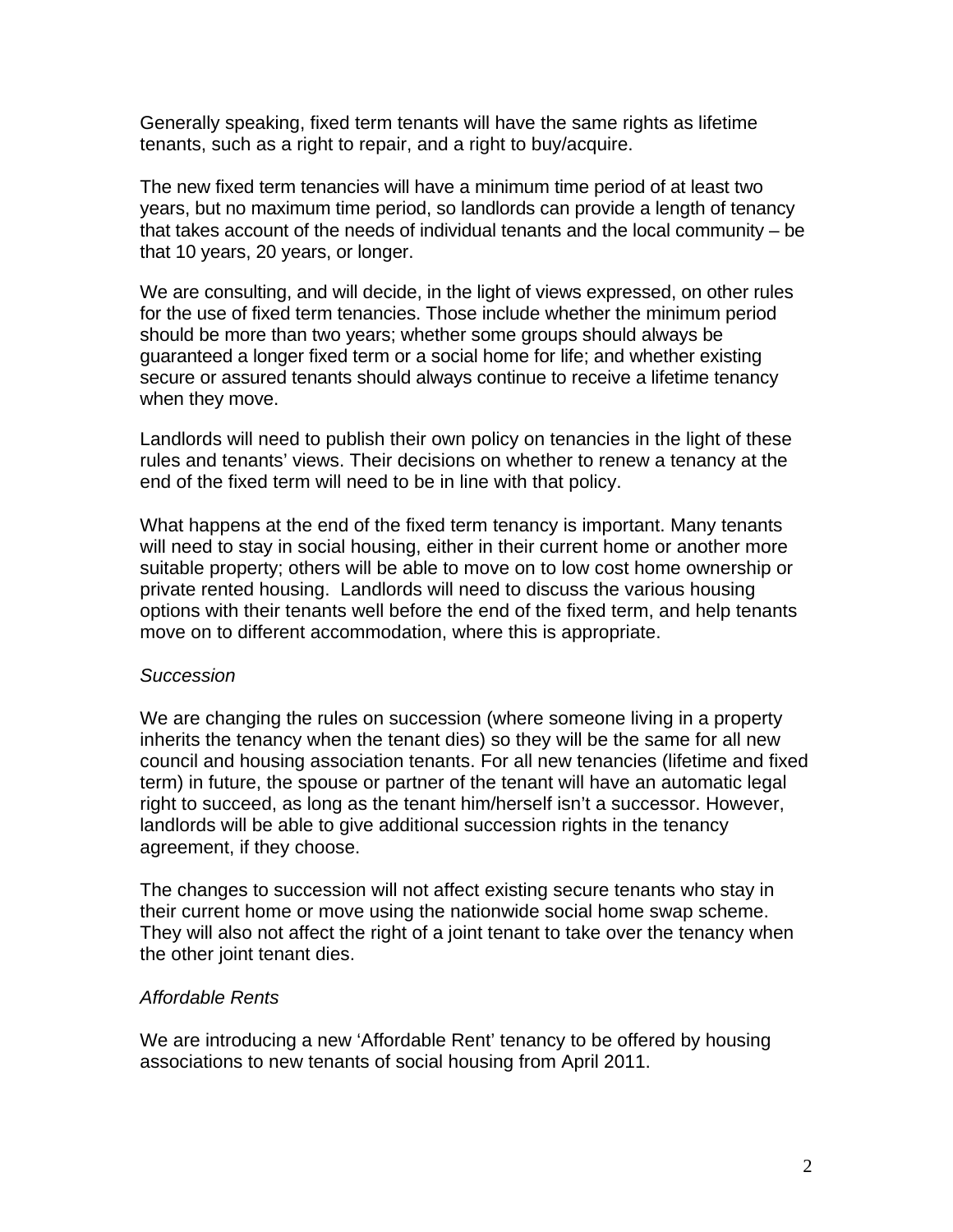Affordable Rent properties will offer shorter term tenancies at a rent higher than social rent, with landlords able to set rents anywhere between current social rent levels and up to 80 per cent of local market rents. Local authorities will continue to play a key role on nominations.

Tenants of Affordable Rent properties will be able to get housing benefit, if they are eligible.

#### *Allocations*

Councils will be able to set the rules which decide who qualifies to go on the housing waiting list. At the moment they have to keep 'open' waiting lists, which means that people can get onto any council's waiting list whether they need social housing or not.

The rules which determine who should get priority for social housing will continue to be set by central government, by means of the statutory Reasonable Preference (RP) categories. This is to ensure that priority for social housing continues to go to the most vulnerable in society and those who need it most.

Council and housing association tenants who want, rather than need, to move will no longer have to compete with other people on the waiting list. Councils will be able to develop their own policies for these transferring tenants. However, social tenants who are in housing need (e.g. those who are overcrowded) will still go on the waiting list and will also continue to get priority.

#### *Mobility*

The Government is introducing a nationwide social home swap scheme so that all council and housing association tenants wishing to move have the best chance of finding a suitable match.

#### *Homelessness*

Councils will be able to bring the homelessness duty (owed to people homeless through no fault of their own and in priority need) to an end with an offer of suitable private rented housing. At the moment, they can only do this if the person agrees (unless they are offering temporary accommodation). So, people owed the main homelessness duty can effectively insist on being offered social housing, whether they need it or not, taking around a fifth of new social lettings. This significantly restricts the number of social homes that could be made available to others in need on the waiting list. The tenancy offered will have to be for at least 12 months and if the person becomes homeless again within two years through no fault of their own, the council would have a duty to secure accommodation for them again. Councils will still be able to offer social housing to end the homelessness duty, if they choose.